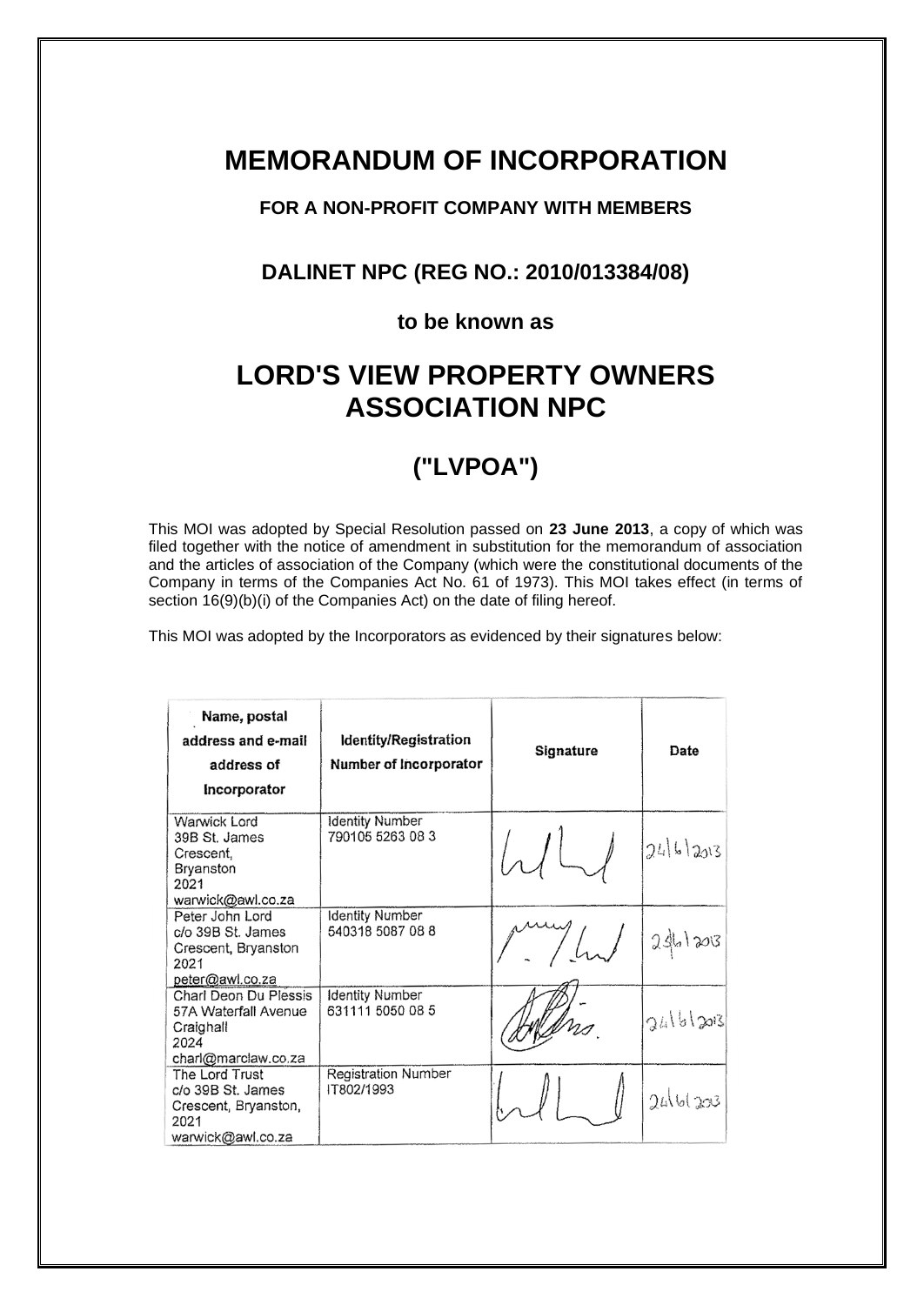Proposed amendment to the MOI: In terms of Clause 6 of the MOI, all amendments shall be in accordance and subject to Section 16(1) of the Act.

Amendment to MOI Clause 27.8 adopted by members during the Annual General Meeting held **20 July 2020**.

| Name and e-mail address of<br>Incorporator      | <b>Identification</b><br><b>Number</b> | <b>Signature</b> | <b>Date</b> |
|-------------------------------------------------|----------------------------------------|------------------|-------------|
| <b>Warwick Lord</b><br>warwick@lordsview.co.za  | 790105 5263 083                        |                  |             |
| <b>Riaan Gous</b><br>riaan@equites.co.za        | 650625 5051 088                        |                  |             |
| Mel Potgieter<br>Mel.potgieter@magnathomson.com | 731112 5093 082                        |                  |             |
| Peter Truby<br>Peter@improvon.co.za             | 660123 5018 081                        |                  |             |
| <b>Grant Scrutton</b><br>grants@arbhold.co.za   | 620327 5002 081                        |                  |             |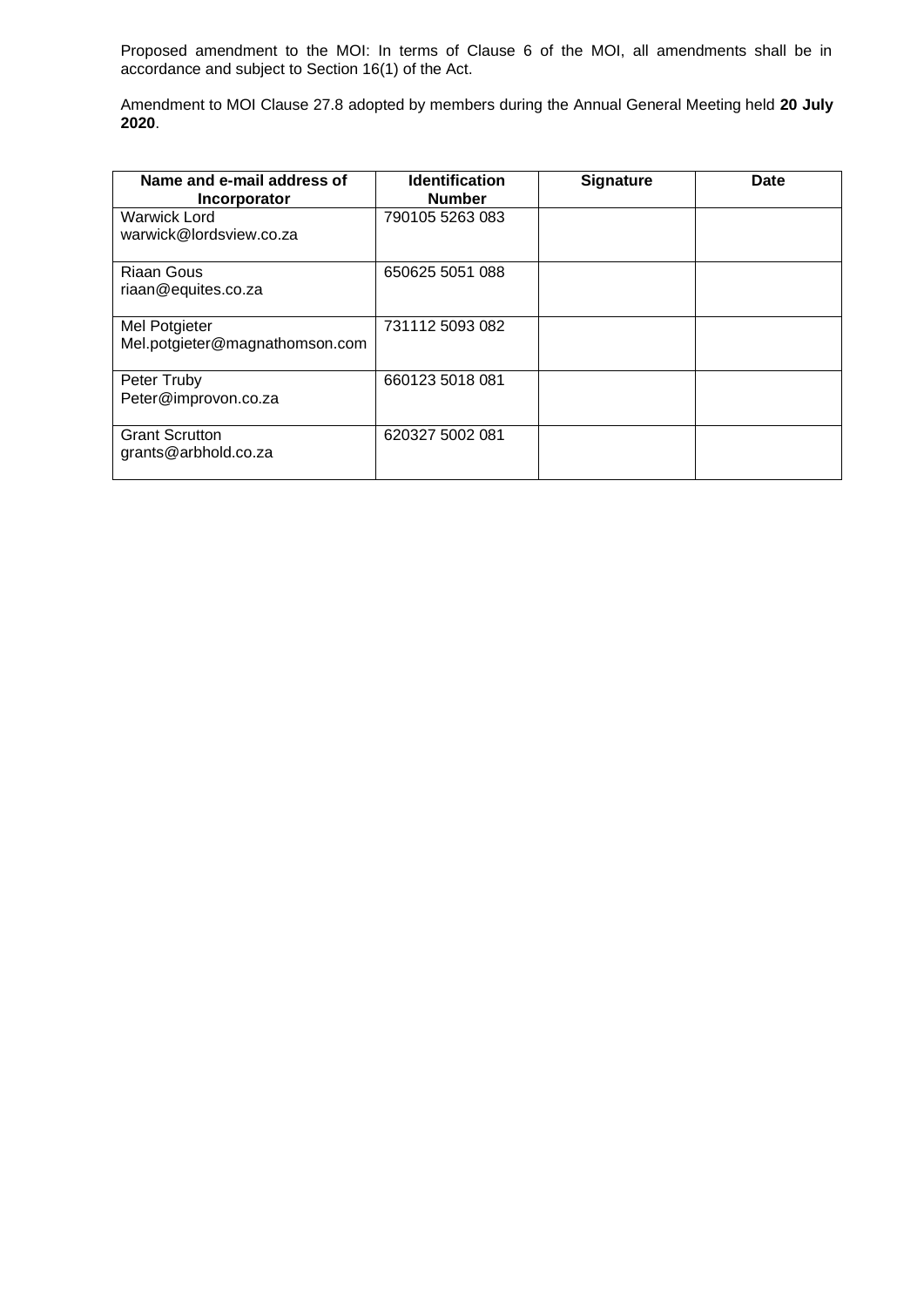# **INDEX**

| 1. |                                                                                            |  |
|----|--------------------------------------------------------------------------------------------|--|
| 2. |                                                                                            |  |
| 3. |                                                                                            |  |
| 4. |                                                                                            |  |
| 5. |                                                                                            |  |
| 6. |                                                                                            |  |
| 7. |                                                                                            |  |
| 8. |                                                                                            |  |
| 9. |                                                                                            |  |
|    |                                                                                            |  |
|    |                                                                                            |  |
|    |                                                                                            |  |
|    | 13. FIRST DIRECTORS, ELECTION OF DIRECTORS AND ALTERNATE DIRECTORS AND                     |  |
|    |                                                                                            |  |
|    |                                                                                            |  |
|    | 15. CESSATION OF OFFICE AS DIRECTOR OR ALTERNATE DIRECTOR  19                              |  |
|    | 16. REMUNERATION OF DIRECTORS AND ALTERNATE DIRECTORS AND MEMBERS                          |  |
|    |                                                                                            |  |
|    | 17. FINANCIAL ASSISTANCE FOR DIRECTORS AND PRESCRIBED OFFICERS AND                         |  |
|    |                                                                                            |  |
|    |                                                                                            |  |
|    |                                                                                            |  |
|    |                                                                                            |  |
|    |                                                                                            |  |
|    |                                                                                            |  |
|    |                                                                                            |  |
|    |                                                                                            |  |
|    |                                                                                            |  |
|    |                                                                                            |  |
|    |                                                                                            |  |
|    | 28. CONDUCT RULES<br>. 29                                                                  |  |
|    |                                                                                            |  |
|    |                                                                                            |  |
|    |                                                                                            |  |
|    |                                                                                            |  |
|    |                                                                                            |  |
|    |                                                                                            |  |
|    |                                                                                            |  |
|    | Annex 2 — Ineligible / disqualified in terms of Section 69(7) and (8) of the Companies Act |  |
|    |                                                                                            |  |
|    |                                                                                            |  |
|    |                                                                                            |  |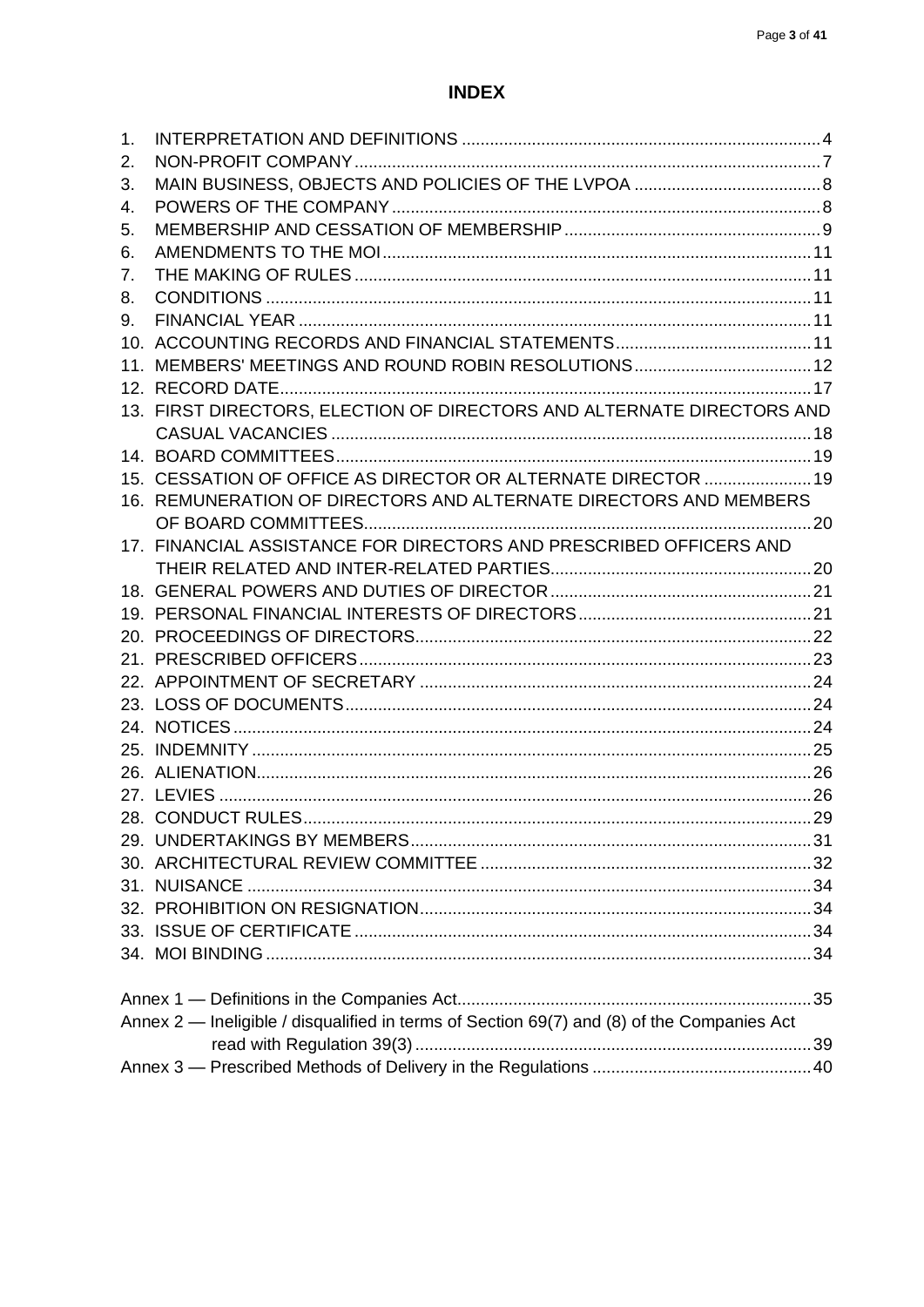# <span id="page-3-0"></span>**1. INTERPRETATION AND DEFINITIONS**

In this MOI —

- 1.1 words that are defined in the Companies Act (which are contained in Annex 1 for easy reference) but not defined in this MOI will bear the same meaning in this as in the Act.
- 1.2 unless the context otherwise requires
	- 1.2.1 "**Act**" means the Companies Act, No. 71 of 2008 (as amended); including any amendment, consolidation or re-enactment thereof;
	- 1.2.2 "**alienate**" means to alienate or dispose of immovable property by way of sale, exchange, donation, deed, cession, assignment, acquisitive prescription, court order or insolvency (either voluntary or by the Court), irrespective of whether such alienation is subject to suspensive or resolutive conditions and "alienation" shall have a corresponding meaning;
	- 1.2.3 "**architectural review committee**" means the committee established in terms of this MOI, responsible for monitoring compliance with the architectural design criteria on behalf of the LVPOA;
	- 1.2.4 "**architectural design criteria**" means the architectural guidelines which govern the procedure for the preparation and submission of a site development plan by a member for approval by the architectural review committee;
	- 1.2.5 "**auditors**" means the auditors of the LVPOA, appointed in terms of the Act, from time to time;
	- 1.2.6 "**board**" means the board of directors from time to time of the LVPOA;
	- 1.2.7 "**building**" means the building and other improvements on an erf constructed by a member as prescribed in the architectural design criteria, and "buildings" shall bear a corresponding meaning;
	- 1.2.8 "**chairman**" means the chairman from time to time of the board;
	- 1.2.9 "**conditions of establishment**" means the conditions of establishment of the development as promulgated by the local authority from time to time in terms of the ordinance;
	- 1.2.10 "**conduct rules**" means the rules created by the board which regulates the use, enjoyment and conduct of the members in the development;
	- 1.2.11 "**deeds registry**" means the office of the Registrar of Deeds at Pretoria, established in terms Section 1(1)(a) of the Deeds Registries Act, within which jurisdiction the development is situated;
	- 1.2.12 "**deeds registries act**" means the Deeds Registries Act, No. 47 of 1937, as amended;
	- 1.2.13 "**deliver**" means deliver in the manner in which the LVPOA is entitled to give notice or deliver documents in accordance with clause 26 of the Act;
	- 1.2.14 "**developer**" means The Trustees for the Time being of the Lord Trust, Registration Number IT802/1993;
	- 1.2.15 "**development**" means the proposed phased industrial park to be developed on the land, to be known as "LORDS VIEW INDUSTRIAL PARK", consisting of industrial erven, roads and public open spaces and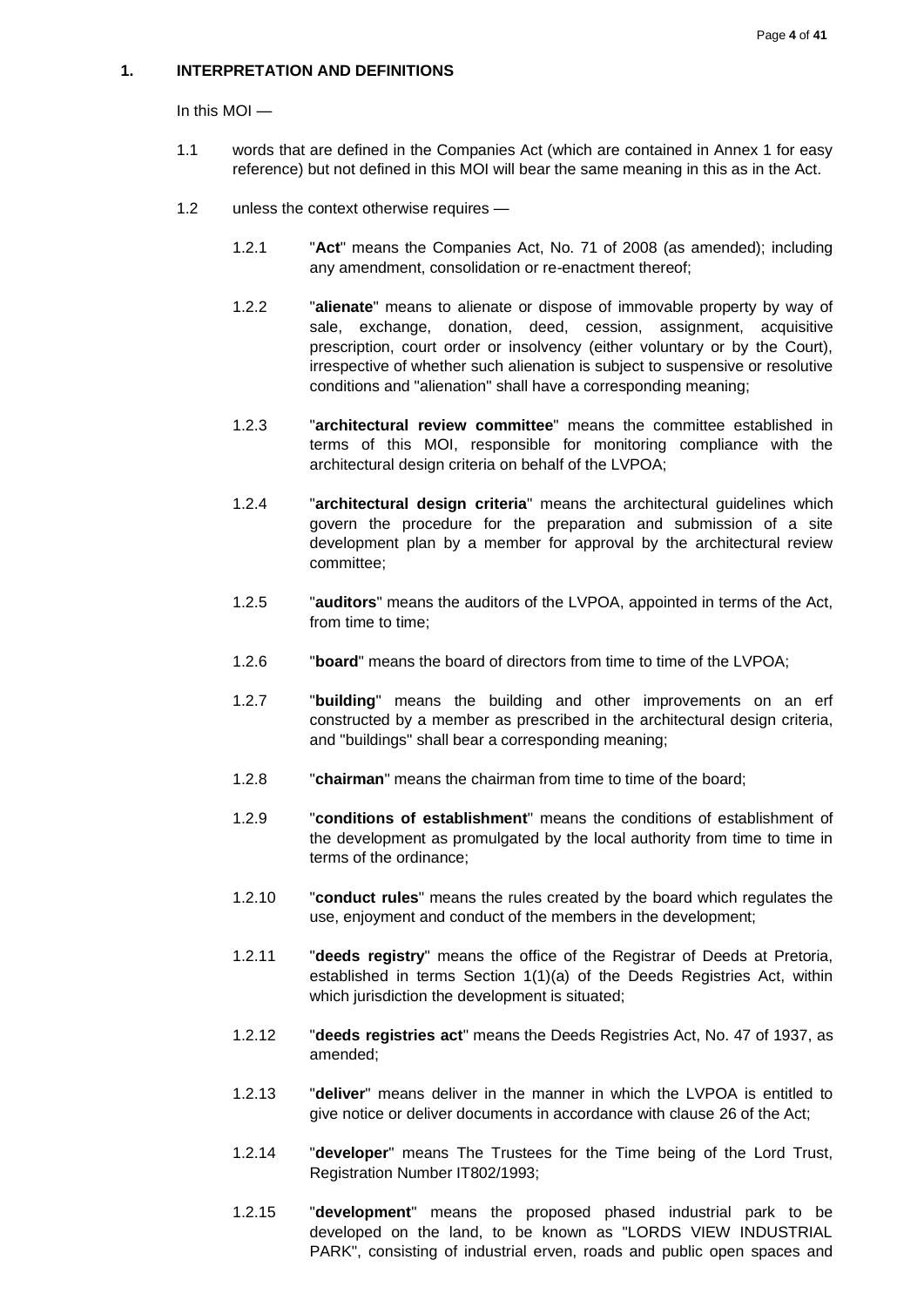zoned "Industrial One" under the provisions of Chapter III, Part C of the ordinance;

- 1.2.16 "**development period**" means the period commencing from the date upon which the first township in the development is declared an approved township in terms of Section 103 of the ordinance, and terminating upon which date the last erf within the development is sold and transferred into the name of a purchaser in the Deeds Registry with approved site development plans, alternatively, upon the date that the developer notifies the LVPOA in writing that it has ceased development of the land and waives the rights herein conferred upon it;
- 1.2.17 "**directors**" the directors for the time being of the LVPOA and the alternate directors thereof or, as the case may be, the directors assembled at a meeting of directors at which a quorum is present;
- 1.2.18 "**effective date**" means the date on which the Act came into operation, namely 18 May 2011;
- 1.2.19 "**electronic address**" means in regard to electronic communication, any email address furnished to the LVPOA by a member;
- 1.2.20 "**environmental authorisation**" means the authorisation dated 10 March 2009 granted by the Gauteng Department of Agriculture, Conservation and Environment ("GDACE") under reference: Gaut:002/07-08/N1124 in terms whereof GDACE granted its authorisation for the development in terms of the National Environmental Management Act, 1998 (Act 107 of 1998) and the Environmental Impact Assessment Regulations, 2006;
- 1.2.21 "**erf**" means an erf in the development and "erven" shall bear a corresponding meaning;
- 1.2.22 "**financial year**" means the financial year of the LVPOA which shall run from the first day of March in any year to the last day of February in the subsequent year unless otherwise required by law;
- 1.2.23 "**general meeting**" means an annual general meeting or a general meeting of the LVPOA;
- 1.2.24 "**ineligible or disqualified**" means ineligible or disqualified as contemplated in the Act (a list of which is set out in Annexure 2) which shall apply not only to directors and alternate directors but also to members of board committees and prescribed officers;
- 1.2.25 "**in writing**" means written, printed or lithographed or partly one and partly another, and other modes of representing or producing words in a visible form;
- 1.2.26 "**LVPOA**" means DALINET NPC, which is about to change its name to "**LORD'S VIEW PROPERTY OWNERS ASSOCIATION NPC**" (a non-profit company incorporated in terms of Section 8 of the Act) or by whatever other name it may be known from time to time;
- 1.2.27 "**land**" means collectively:
	- the Remaining Extent of Portion 36;
	- the Remaining Extent of Portion 22;
	- a Portion of Portion 23;
	- the Remaining Extent of Portion 39;
	- Portion 149 (a portion of Portion 123);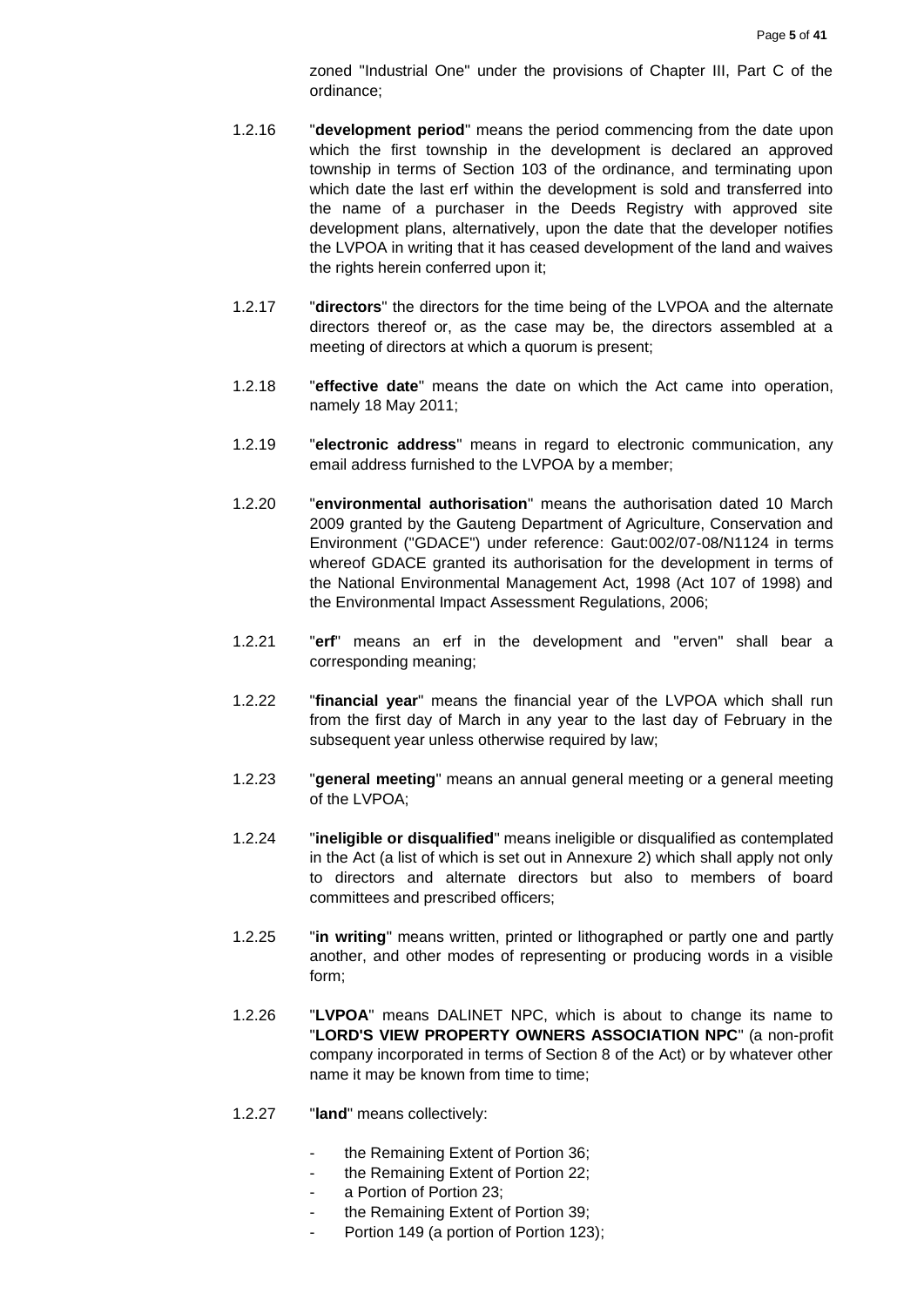of the Farm Klipfontein No. 12, Registration Division I.R., and any further land acquired by the developer and/or the LVPOA during the development period as part of, and to be incorporated into the development;

- 1.2.28 "**legal incapacity**" means death, sequestration or judicial management or liquidation; or placing under curatorship by reason of insanity or prodigality, infancy or minority; or any other reason which, in the opinion of the directors, deprives a person of his legal capacity to act;
- 1.2.29 "**local authority**" means collectively, the Ekurhuleni Metropolitan Municipality and/or the Johannesburg Metropolitan Municipality, whichever is the applicable municipality within which jurisdiction the development or part thereof is situated;
- 1.2.30 "**LVE**" means Lords View Electrical Proprietary Limited, a company incorporated in accordance with the laws of South Africa, to be appointed by the developer as a specialist service provider for the re-selling, distribution, maintenance and administration of the supply of electricity to the development;
- 1.2.31 "**member**" means a person who is a registered owner of an erf or erven who holds membership in and specified rights in the LVPOA as contemplated in Item 4 of Schedule 'I to the Act, but subject to Article 5 of this MOI;
- 1.2.32 "**MOI**" means this memorandum of incorporation of the LVPOA as now framed or as from time to time amended by special resolution;
- 1.2.33 "**office**" means the registered office of the LVPOA;
- 1.2.34 "**ordinance**" means the Town-Planning and Townships Ordinance, Ordinance (Transvaal) No. 15 of 1986, and any amendment thereto and its successors in title;
- 1.2.35 "**park manager**" means any person or body appointed by the LVPOA as an independent contractor to undertake routine management of the development and of the affairs of the LVPOA, and/or the designated park manager;
- 1.2.36 "**regulations**" means the regulations published under the Act;
- 1.2.37 "**roads and public open spaces**" means such roads including access ways as may be constructed in the development and any public open space provided for in the applicable town planning scheme of the development for use in common by members of the public;
- 1.2.38 "**secretary**" means the secretary of the LVPOA for the time being, or any person duly authorised thereto by the directors acting in the place of such secretary for the time being, or any person appointed by the directors to perform any of the duties of the secretary; or any person duly authorised to represent a corporate body which is the secretary of the LVPOA;
- 1.2.39 "**services**" means the provision of water, sewerage, electricity, storm water, refuse removal, and such other utilities and amenities as may be provided by the local authority;
- 1.2.40 "**sign**" includes the reproduction of a signature by printing, typewriting or lithography, or any kind of stamp or any other mechanical process, and "signature" has corresponding meaning;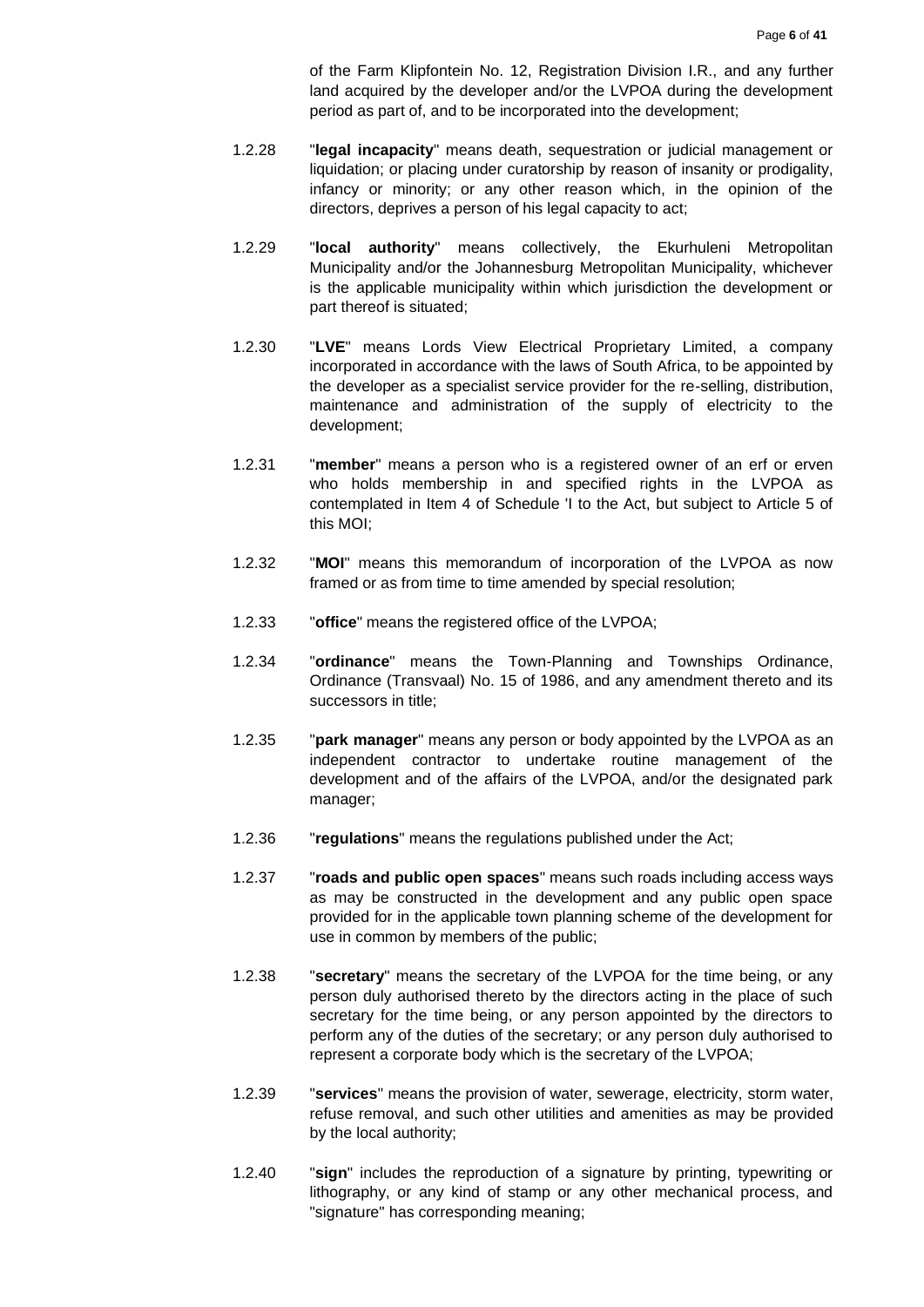- 1.2.41 "**site development plan**" means the plan to be compiled by a member in terms of the architectural design criteria for approval by the LVPOA and thereafter by the local authority.
- 1.2.42 "**vice-chairperson**" means the vice-chairperson of the LVPOA from time to time;
- 1.2.43 "**these presents**" means this MOI and any regulations of the LVPOA, as approved and from time to time in force;
- 1.2.44 "**writing**" includes electronic communication but as regards any member entitled to vote, only to the extent that such member has notified the LVPOA of an electronic address;
- 1.3 references to members represented by proxy shall include members entitled to vote represented by an agent appointed under a general or special power of attorney;
- 1.4 references to members entitled to vote present at a meeting or acting in person shall include juristic persons represented by duly authorised representative or acting in the manner prescribed in the Act;
- 1.5 all references to "section/s" in this MOI refer to the sections of the Act unless the context indicates otherwise;
- 1.6 the headings are for reference purposes only and shall not affect the interpretation of this MOI;
- 1.7 if any term is defined within the context of any particular clause in the MOI, the term so defined, unless it is clear from the clause in question that the term so defined has limited application to the relevant clause, shall bear the meaning ascribed to it for all purposes in terms of this MOI, notwithstanding that that term has not been defined in this interpretation provision;
- 1.8 save during the period contemplated in item 4(4) of Schedule 5 of the Act when this MOI shall prevail, if the provisions of this MOI are in any way inconsistent with the provisions of the Act, the provisions of the Act shall prevail, and this MOI shall be read in all respects subject to the Act;
- 1.9 the rule of construction that a contract shall be interpreted against the party responsible for the drafting or preparation of the contract, shall not apply to this MOI.
- 1.10 unless the context otherwise requires, any words importing singular number shall also include the plural number, and vice versa and words importing any one gender only shall include the other two genders;
- 1.11 subject as aforesaid, any words or expressions defined in the Act or in the Sectional Titles Act 1986, as amended or any statutory modifications of such Acts in force at the date on which this MOI become binding on the LVPOA shall, if not inconsistent with the subject or context, bear the same meaning in this MOI.

# <span id="page-6-0"></span>**2. NON-PROFIT COMPANY**

The LVPOA —

- 2.1 is subject to the provisions of Schedule 1 of the Act concerning non-profit companies;
- 2.2 is a non-profit company with voting members, incorporated for a public benefit, or communal or group interests, or other object as required by Item 1(1) of Schedule 1 of the Act;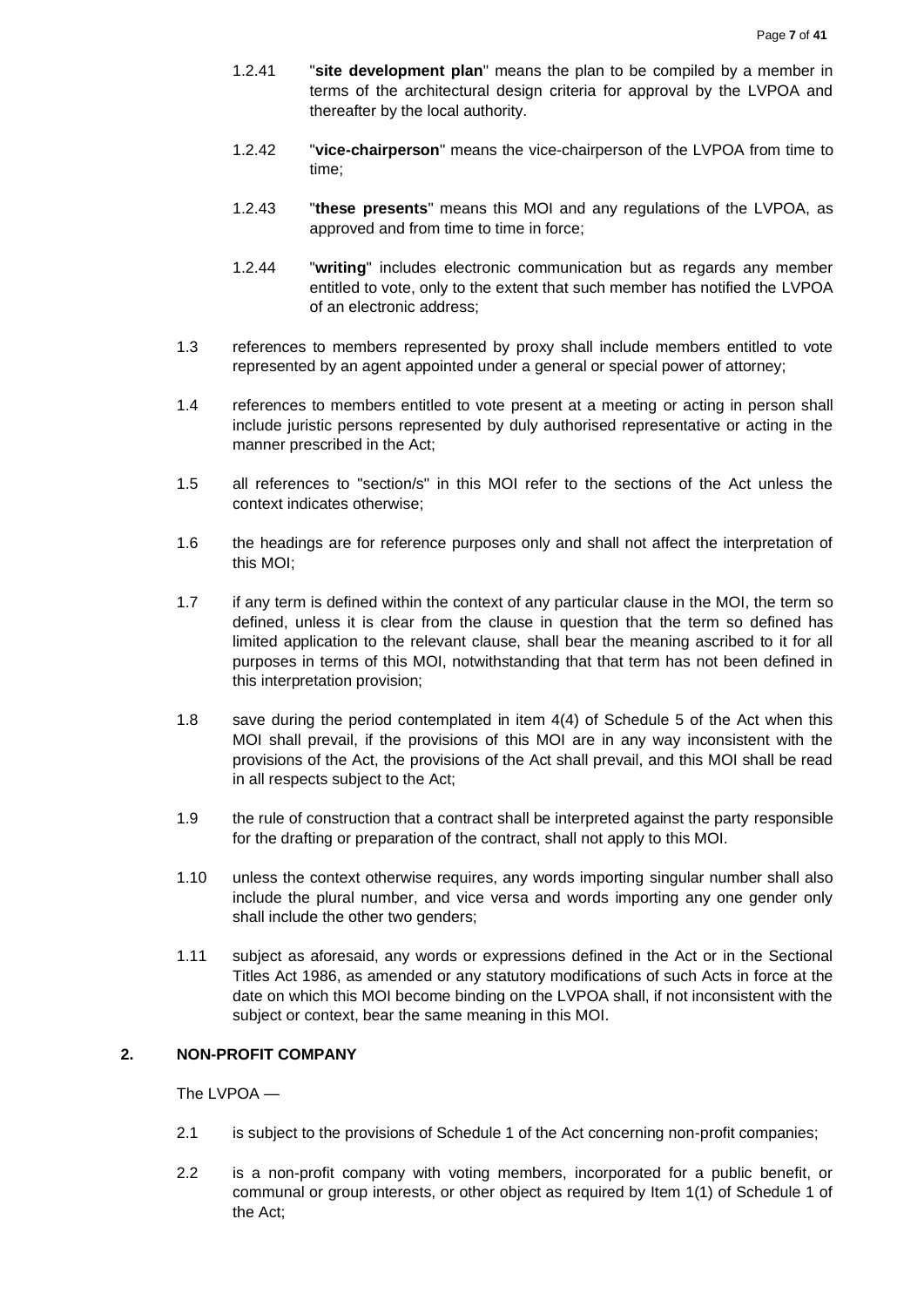2.3 is one, the income and property of which cannot be distributed to its incorporators, members, directors, officers or persons related to any of them, except to the extent permitted by Item 1(3) of Schedule 1 to the Act.

#### <span id="page-7-0"></span>**3. MAIN BUSINESS, OBJECTS AND POLICIES OF THE LVPOA**

The main business, objects and policies of the LVPOA is to:

- 3.1 promote, advance, administer and protect the communal or group interests of members and the members of further townships adjacent to the land that may be developed by the developer;
- 3.2 enforce compliance with the architectural design criteria and this MOI.

### <span id="page-7-1"></span>**4. POWERS OF THE COMPANY**

- 4.1 The LVPOA shall have such powers as set out in Schedule 1 to the Act "Provisions concerning non-profit companies".
- 4.2 The LVPOA shall have all the powers which are necessary, conducive or incidental to the attainment or furtherance of its main business, purpose, objects and policies as set out in its MOI, which powers include:
	- 4.2.1 the capacity to enter into any agreement or contract of any nature with any person (natural or juristic) statutory body, government, municipal, local or other authority or affiliate or subsidiary, including LVE, necessary to carry out the purpose, objects and policies of the LVPOA;
	- 4.2.2 remunerating any person for services rendered or to be rendered in respect of organising or managing the LVPOA's affairs;
	- 4.2.3 opening bank accounts, investing or borrowing money, drawing, making, accepting, endorsing, discounting, executing and/or issuing negotiable or transferable instruments of any kind;
	- 4.2.4 applying for and obtaining any order (including any court order), directive, regulation or other authorisation or provision for the benefit of the LVPOA;
	- 4.2.5 making such conduct rules as are conducive to the LVPOA attaining its purpose, objects and policies;
	- 4.2.6 regulating relations between members themselves and between members and the LVPOA; and
	- 4.2.7 constituting any body of representatives of members into a committee with delegated powers to manage the affairs of the LVPOA on its behalf;
	- 4.2.8 generally doing or causing to be done such acts or things which may be incidental or conducive to the attainment of the purpose, objects and policies of the LVPOA;
	- 4.2.9 to enforce compliance of and implementation with the architectural design criteria;
	- 4.2.10 imposing fines on its members for contraventions of this MOI, including contraventions of the architectural design criteria and conduct rules and recover such fines or compulsory contributions from its members.
- 4.3 The specific powers or part of any powers of the LVPOA which are excluded from the plenary powers set out in the Act are the powers to: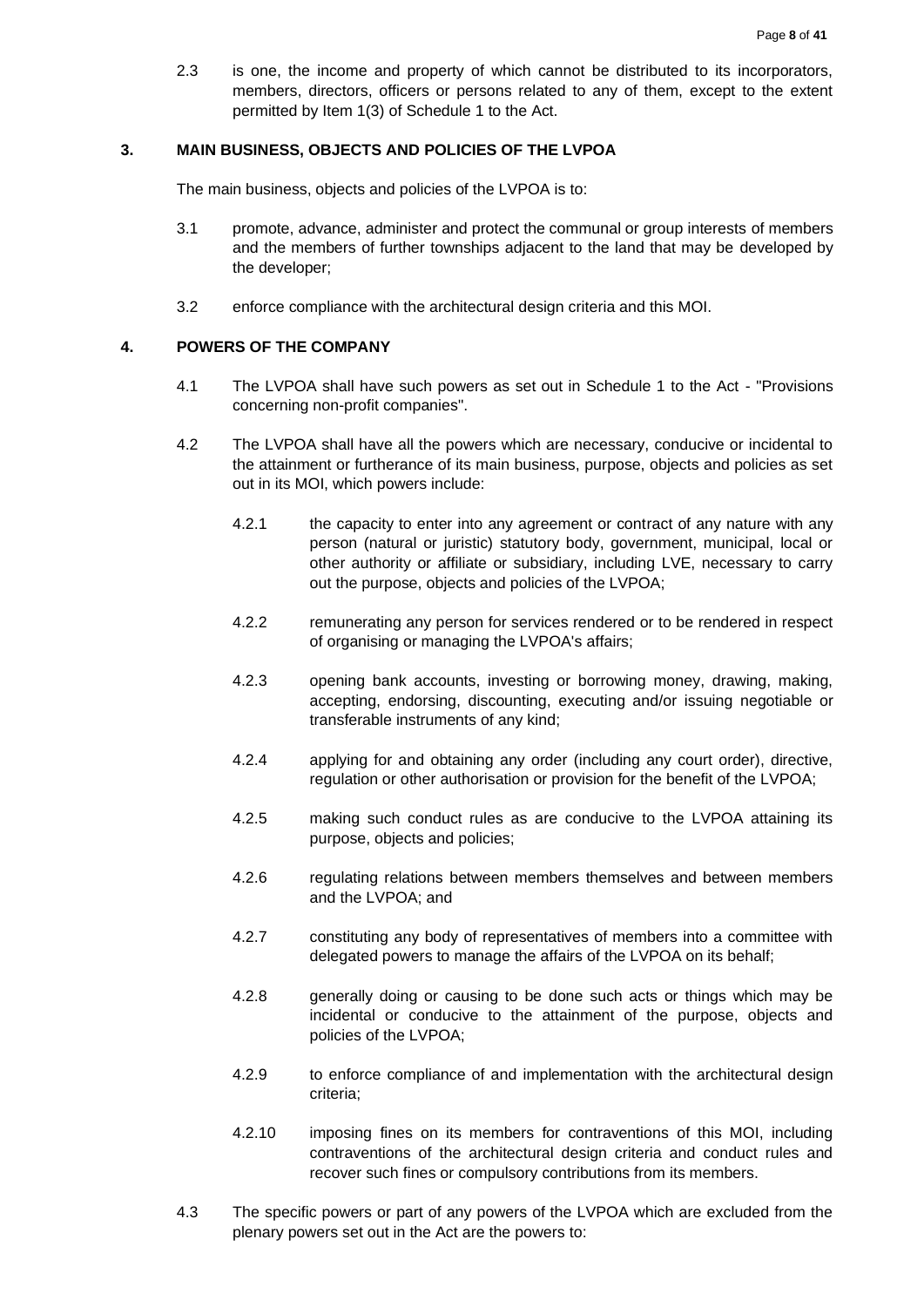- 4.3.1 make loans to persons, unless otherwise resolved by members in a general meeting;
- 4.3.2 form and to acquire an interest in any company or companies having the same or similar objects to the LVPOA for the purpose of acquiring the undertaking of all, or any of the assets or liabilities of the LVPOA or for any other purpose which may seem, directly or indirectly, calculated to benefit the LVPOA, and to transfer to any such or companies, the undertaking of all or any assets or liabilities of the LVPOA;
- 4.3.3 amalgamate with any other companies having the same or similar purpose, objects and policies as the LVPOA which power will only be exercised if such other company's purpose, objects and policies are similar to the purpose, objects and policies of the LVPOA;
- 4.3.4 take part in the management, supervision and control of the business or operations of any other company or business or body corporate having the same or similar purpose, objects and policies as the LVPOA and to enter into partnerships having the same or similar purpose, objects and policies as the LVPOA;
- 4.3.5 make donations to any person unless otherwise resolved by members in a general meeting;
- 4.3.6 pay gratuities and pensions and establish pension schemes and incentive schemes in respect of its officers and bona fide employees, unless otherwise resolved by members in a general meeting;
- 4.3.7 distribute in specie or in kind any of its assets amongst its members.

### <span id="page-8-0"></span>**5. MEMBERSHIP AND CESSATION OF MEMBERSHIP**

- 5.1 As contemplated in Item 4.1 of Schedule 1 of the Act, the LVPOA has members.
- 5.2 Membership of the LVPOA shall be limited to
	- 5.2.1 the developer in its capacity as such or its successors in title or their successors in title in their capacity as such; and
	- 5.2.2 any other person who is, in terms of the Deeds Registries Act (and if applicable, the Sectional Titles Act), reflected in the deeds registry as the registered owner of an erf.
- 5.3 Any person so reflected in the records of the deeds registry concerned, as a registered owner of an erf in the development, shall be deemed to be the registered owner of such erf.
- 5.4 Where any erf is owned by more than one person, all the registered owners of that erf shall together be deemed to be one member and have the rights and obligations of one member; provided, however, that all co-owners of an erf are jointly and severally liable for the due performance of all their obligations to the LVPOA.
- 5.5 When a member becomes the registered owner of an erf, such member shall ipso facto become a member of the LVPOA, and when such member ceases to be the registered owner of an erf, such member shall ipso facto cease to be a member of the LVPOA, provided that a former member will not be relieved of any of such former member's obligations towards the LVPOA which arose prior to such former member ceasing to be a member.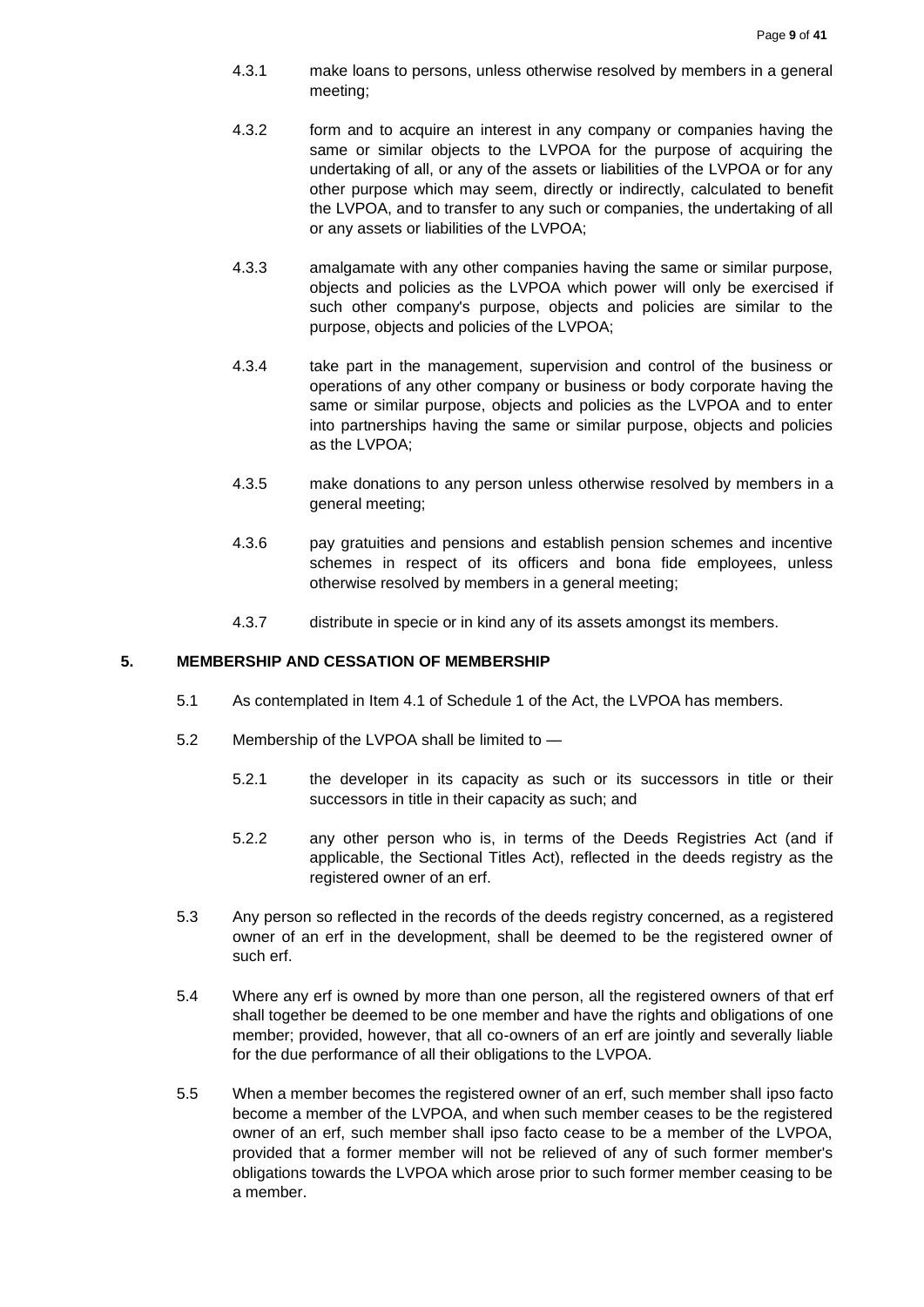- 5.6 No member shall let or otherwise part with occupation of such member's erf, whether temporarily or otherwise, unless such member has agreed with the proposed occupier of such erf, as a *stipulatio alteri* in favour of the LVPOA, that such occupier shall be bound by and shall comply with the terms and conditions of this MOI.
- 5.7 The developer may at any time abandon in whole or in part any rights conferred upon it in terms of this MOI, by giving the LVPOA notice thereof.
- 5.8 A registered owner of an erf may not resign as a member of the LVPOA.
- 5.9 The rights and obligations of a member shall not be transferable and every member shall —
	- 5.9.1 to the best of such member's ability further the purpose, objects and policies of the LVPOA;
	- 5.9.2 observe all rules, regulations, directions, procedures or the like formulated by the LVPOA or the board from time to time; provided that nothing contained in this MOI shall prevent a member from ceding such member's rights as security to the mortgagee of that member's erf; and
	- 5.9.3 be deemed to have knowledge of the provisions of this MOI, the conduct rules, the architectural design criteria and any other documents or agreements referred to in this MOI.
- 5.10 No member is entitled to any of the privileges of membership unless and until such member has paid the applicable levy and any other amount (if any), which is due and payable by such member to the LVPOA.
- 5.11 If any member, or any employee, lessee or invitee of such member intentionally or negligently damages any property of the LVPOA, whether movable or immovable, such member is personally liable to make good such damage. Should the member fail to do so within the time stipulated in the written notice of the LVPOA calling upon such member to do so, then the LVPOA is entitled to have the necessary repairs effected and upon demand recover the costs thereof from the member concerned.
- 5.12 The developer may at any time abandon, cede and assign, in whole or in part any rights conferred upon it in terms of the MOI during the development period and shall be deemed to have done so at the end of the development period, provided that nothing hereinbefore contained shall be construed as depriving the developer of any rights it may have in terms hereof as an ordinary member of the LVPOA. The cessionary shall be entitled to exercise all such rights / perform all such obligations as the developer may have had.
- 5.13 The developer shall, when it is no longer the owner of any land or erf, cease to be a member of the LVPOA.
- 5.14 The acquisition of membership of the LVPOA shall be automatic and non-renounceable by persons qualifying for it in terms of this clause 5.
- 5.15 Any qualifying natural or juristic person may be a member of the LVPOA.
- 5.16 Each member shall have one vote on every resolution proposed, whether with or on a show of hands or on a poll, save that the developer shall, during the development period, have 150 votes in addition to the erven registered in its name.
- 5.17 The board may from time to time prescribe the amounts of any contributions or levies payable by members and the periods covered thereby.
- 5.18 The board may suspend the voting rights of any member who acts in any way contrary to the interests of the LVPOA.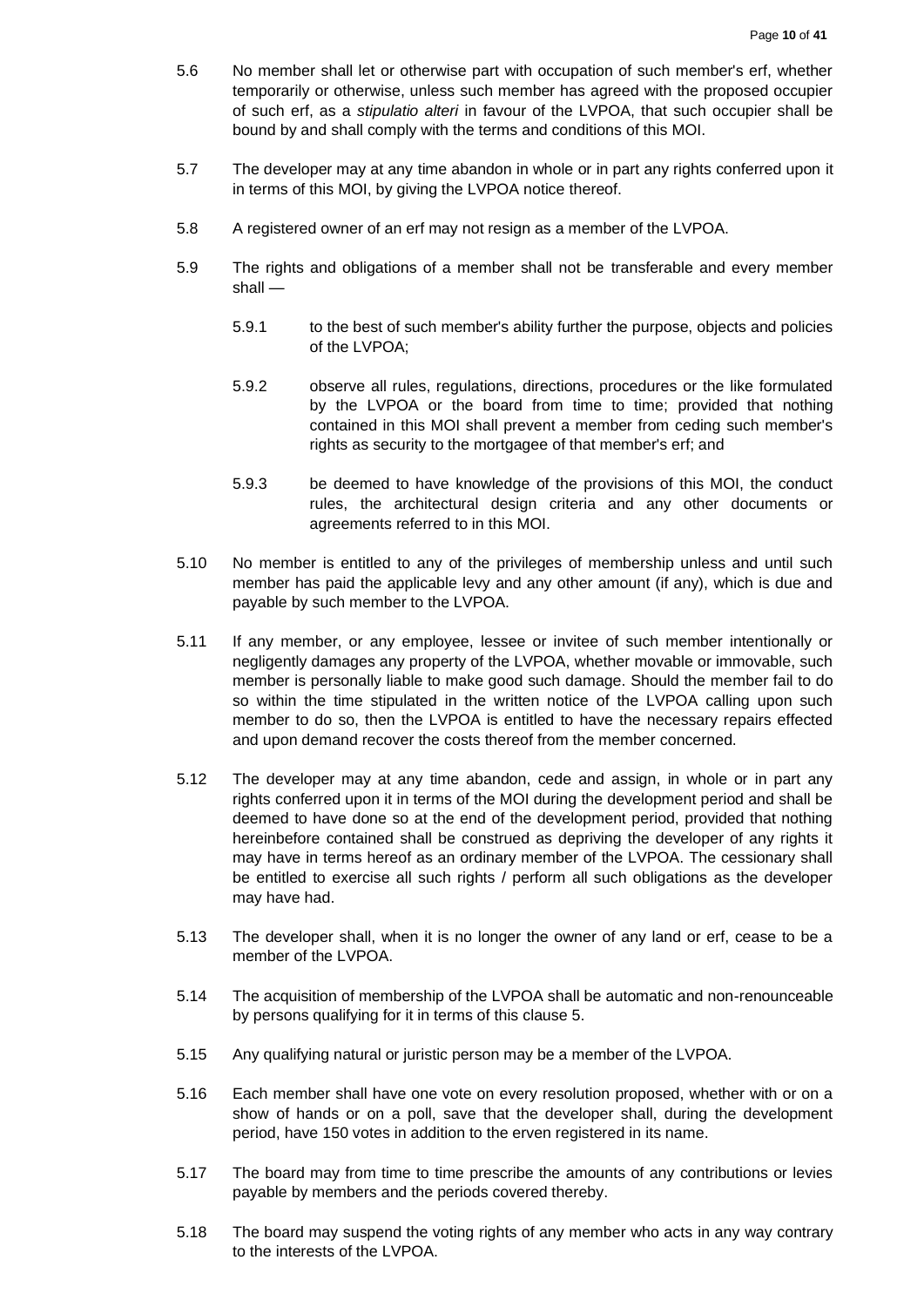# <span id="page-10-0"></span>**6. AMENDMENTS TO THE MOI**

Save for correcting errors substantiated as such from objective evidence or which are selfevident errors including, but without limitation, *ejusdem generis*, spelling, punctuation, reference, grammar or similar defects in the MOI, which the board is empowered to do, all other amendments of the MOI shall be effected in accordance with section 16(1) of the Act. The board shall publish a copy of any such correction effected by the board on the LVPOA's website.

# <span id="page-10-1"></span>**7. THE MAKING OF RULES**

The board shall publish a copy of any rules which it may make for the LVPOA or which it may amend, on its website, unless —

- 7.1 the amendment is one to correct self-evident errors including, but without limitation, *ejusdem generis*, spelling, punctuation, reference, grammar or similar defects, in which event the board shall publish a copy of any such correction effected by the board on the LVPOA's website;
- 7.2 in making any rules in question, the board may determine that any other method of publication may or shall be used.

## <span id="page-10-2"></span>**8. CONDITIONS**

The special conditions which apply to the LVPOA are —

- 8.1 the income and property of the LVPOA when so ever derived shall be applied solely towards the promotion of its purpose, object and policies and no portion thereof shall be paid or transferred, directly or indirectly, by way of dividend, bonus or otherwise howsoever to the members of the LVPOA or to its holding company or subsidiary, provided that nothing herein contained shall prevent the payment in good faith of reasonable remuneration to any officer or employee of the LVPOA or to any member thereof in return for any services actually rendered to the LVPOA;
- 8.2 upon its winding-up, deregistration or dissolution, the assets of the LVPOA remaining after satisfaction of all its liabilities shall be given or transferred to a public benefit organisation in South Africa approved by the Commissioner for the South African Revenue Service in terms of Section 30 of the Income Tax Act 1962, as amended, ("the ITA") and the Ninth Schedule of the ITA and which —
	- 8.2.1 is exempt from income tax and donations tax on bequests or accruals from the estates of deceased persons in favour of public benefit organisations or which are exempt from the payment of estate duty and are exempt from the payment of skills development levies in terms of the Skills Development Levies Act 1999;
	- 8.2.2 is registered, insofar as may be necessary, in terms of the Non-Profit Organisations Act 1997.

If the members of the LVPOA fail at or before the time of its dissolution fail to make such determination, same shall be made by the court.

# <span id="page-10-3"></span>**9. FINANCIAL YEAR**

The financial year of the LVPOA is 1 March to the end of February of every year.

# <span id="page-10-4"></span>**10. ACCOUNTING RECORDS AND FINANCIAL STATEMENTS**

10.1 The LVPOA shall maintain the necessary accounting records which shall be accessible from its registered office.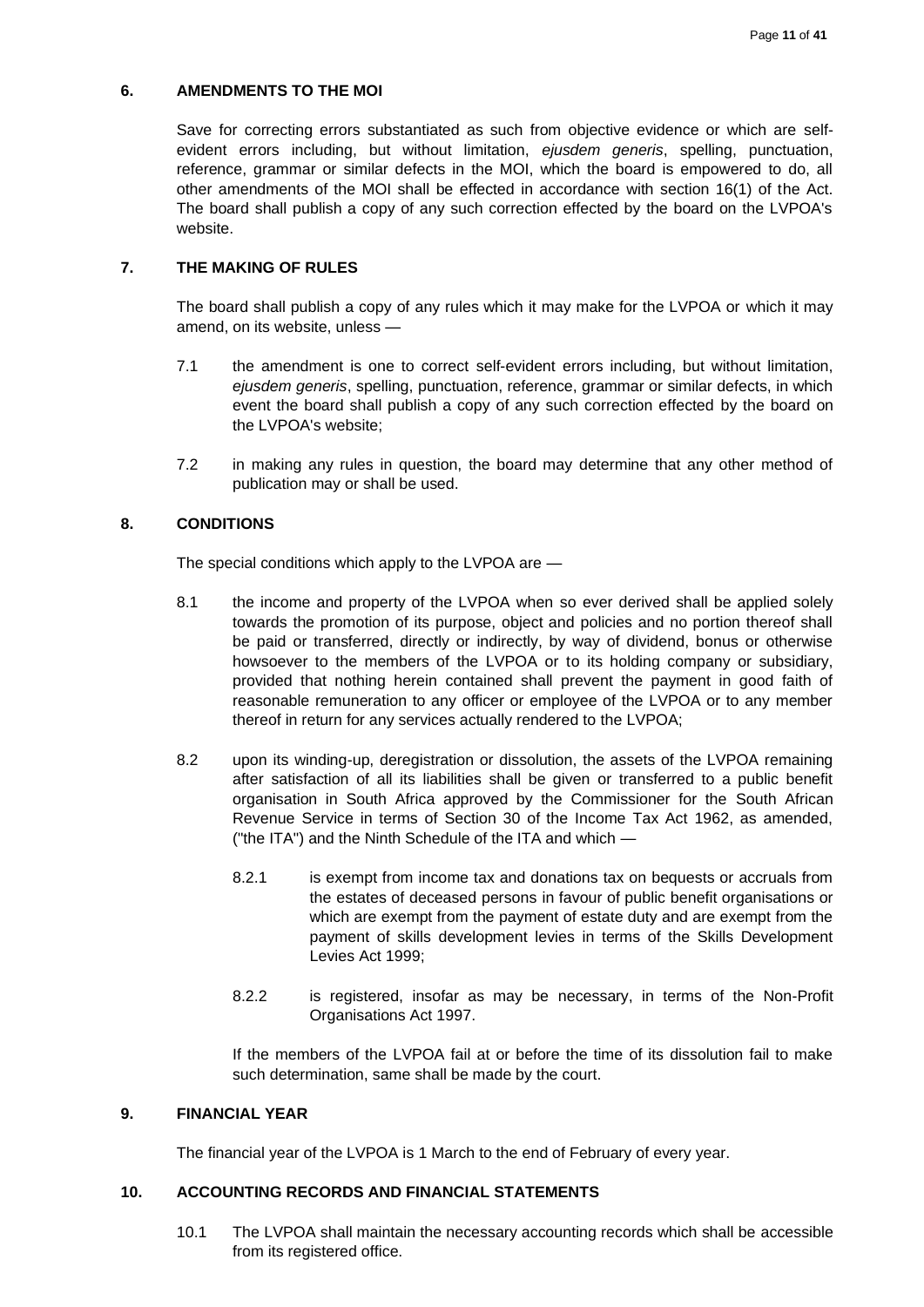- 10.2 The LVPOA shall prepare its financial statements in accordance with the International Financial Reporting Standards or, if it qualifies, in accordance with the International Financial Reporting Standards for Small and Medium Enterprises, as adopted by the International Accounting Standards Board or its successor body.
- 10.3 The directors shall from time to time determine at what times and places (save in the case of accounting records which shall be accessible from the registered office) and under what conditions, subject to the requirements of the regulations published under the Act, the documents which its members are entitled to inspect and take copies of (being the MOI, amendments to the MOI, any rules, records in respect of directors, accounting records required to be maintained by the LVPOA, notices and minutes of shareholders meetings, communications generally to its members, the securities register), shall be open to inspection by its members, not being directors.
- 10.4 Apart from its members and directors, no other person shall be entitled to inspect any of the documents of the LVPOA unless expressly authorised by the directors or by ordinary resolution.
- 10.5 The LVPOA shall notify its members of the availability of any annual financial statements of the LVPOA, setting out the steps required to obtain a copy of those financial statements. If a member or director demands a copy of the annual financial statements, the LVPOA shall make same available to such member or director, free of charge.

#### <span id="page-11-0"></span>**11. MEMBERS' MEETINGS AND ROUND ROBIN RESOLUTIONS**

- 11.1 The LVPOA shall, as determined by the board, either
	- 11.1.1 hold a meeting of its members in order to consider one or more resolutions; or
	- 11.1.2 as regards such resolution/s that could be voted on at a members' meeting, instead require them to be dealt with by round robin resolution within 10 (ten) business days after a round robin resolution is adopted including conducting an election of directors. The LVPOA must deliver a statement describing the results of the vote, consent process, or election to every member or other person who was entitled to vote on or consent to the round robin resolution.
- 11.2 A company must hold a members' meeting or put the proposed resolution by way of a round robin resolution —
	- 11.2.1 at any time that the board is required by the Act or the MOI to refer a matter to members entitled to vote for decision;
	- 11.2.2 whenever required to fill a vacancy on the board.
- 11.3 Each resolution shall be expressed with sufficient clarity and specificity and accompanied by sufficient information / explanatory material to enable a person who is entitled to vote on the resolution to determine whether to participate in the members' meeting, if applicable, and to seek to influence the outcome of the vote on the resolution. Once a resolution has been approved, it may not be challenged or impugned on the ground that it did not comply with the aforegoing.
- 11.4 At every general meeting
	- 11.4.1 the developer shall have 150 (one hundred and fifty) votes in addition to the votes conferred upon it in terms of 11.4.2, provided however that this provision shall only apply during the development period;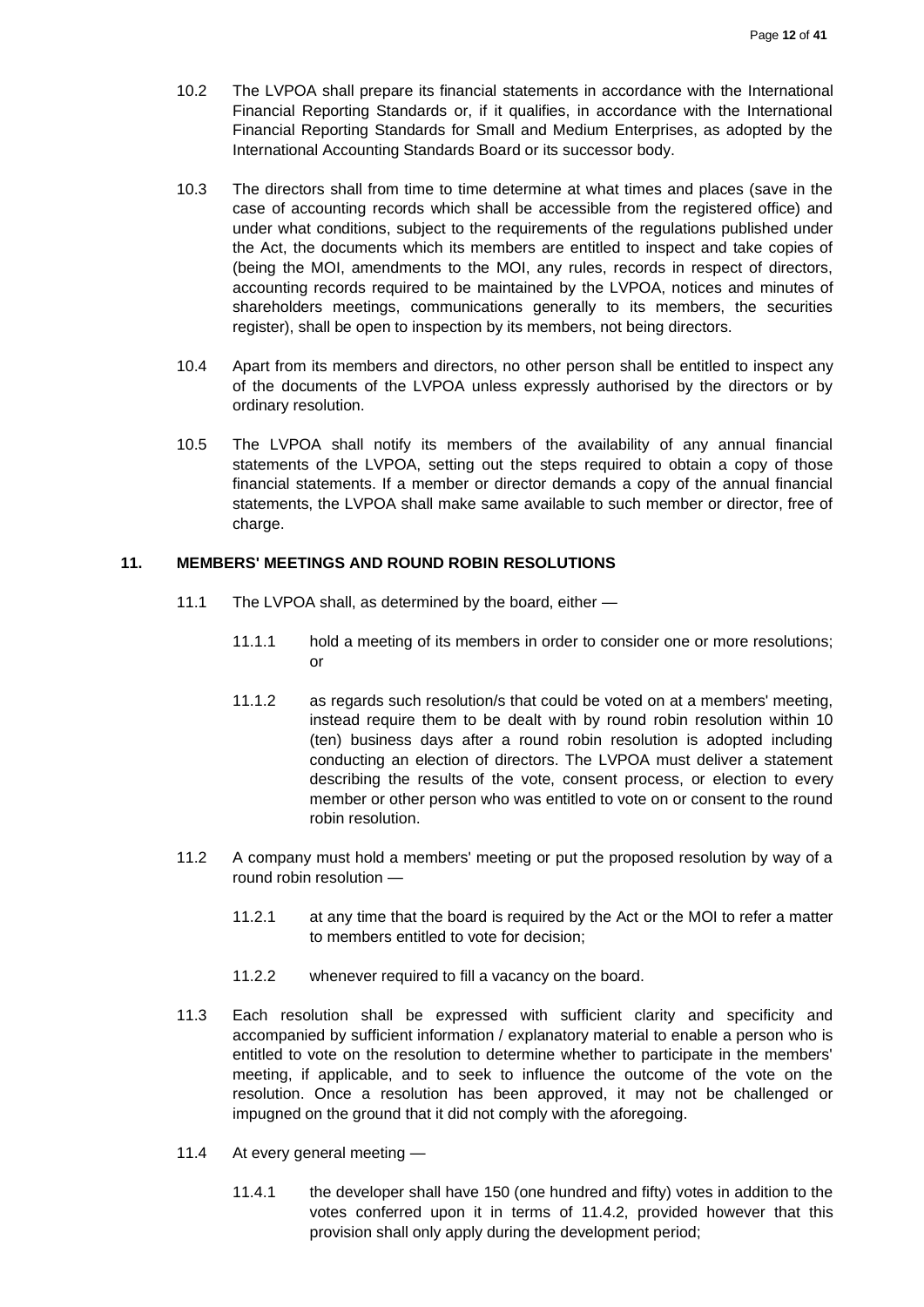- 11.4.2 every member, including the developer, present in person or by proxy and entitled to vote shall have 1 (one) vote for each erf registered in such member's name, except that, if a member consolidates any erven in the development, it shall have as many votes as it would have had prior to the consolidation;
- 11.4.3 if an erf is registered in the name of more than one person, then all such coowners shall jointly have 1 (one) vote; and
- 11.4.4 any member, including the developer, holding undeveloped land in the development shall have 1 (one) vote for each separate erf registered in such member's name, subject to the provisions of this 11.4.
- 11.5 Any corporate body conferring the right to vote may, by resolution of its directors or other governing body, appoint a person to act as its representative at any general meeting of the LVPOA.
- 11.6 Such representatives shall be entitled to exercise the same rights on behalf of the corporate body which he represents, as that corporate body could exercise if it were any individual who was a member of the LVPOA.
- 11.7 A person who is entitled to more than 1 (one) vote need not cast all his votes, or cast them in the same manner.
- 11.8 The board or a member entitled to vote, may, whenever she/he/it thinks fit, convene a members' meeting or put the proposed resolution by way of a round robin resolution. A members' meeting must be convened or the board must put the proposed resolution by way of a round robin resolution, if one or more written and signed demands for such a members' meeting or round robin resolution is/are delivered to the LVPOA, and —
	- 11.8.1 each such demand describes the specific purpose for which the members' meeting is proposed; and
	- 11.8.2 in aggregate, demands for substantially the same purpose are made and signed by members holding at least 10% (ten per cent) of the voting rights entitled to be exercised in relation to the matter to be considered.
- 11.9 A round robin resolution, will be passed if signed by all persons entitled to exercise sufficient voting rights for it to have been adopted as an ordinary or special resolution, as the case may be, at a properly constituted members' meeting.
- 11.10 Every members' meeting shall be held where the board determines from time to time. The authority of the LVPOA to conduct a members' meeting entirely by electronic communication, or to provide for participation in a members' meeting by electronic communication so long as the electronic communication employed ordinarily enables all persons participating in that members' meeting to communicate concurrently with each other without an intermediary, and to participate reasonably effectively in the members' meetings, is as set out in Section 63(2) of the Act.
- 11.11 A members' meeting shall be called on at least (10) business days' notice delivered by the LVPOA to all members entitled to vote or otherwise entitled to receive notice.
- 11.12 The LVPOA may call a members' meeting with less notice than required by clause 11.11, but such a members' meeting may proceed only if every person who is entitled to exercise voting rights in respect of any item on the meeting agenda —
	- 11.12.1 is present at the members' meeting; and
	- 11.12.2 votes to waive the required minimum notice of the members' meeting.
- 11.13 A member entitled to vote, who is present at a members' meeting —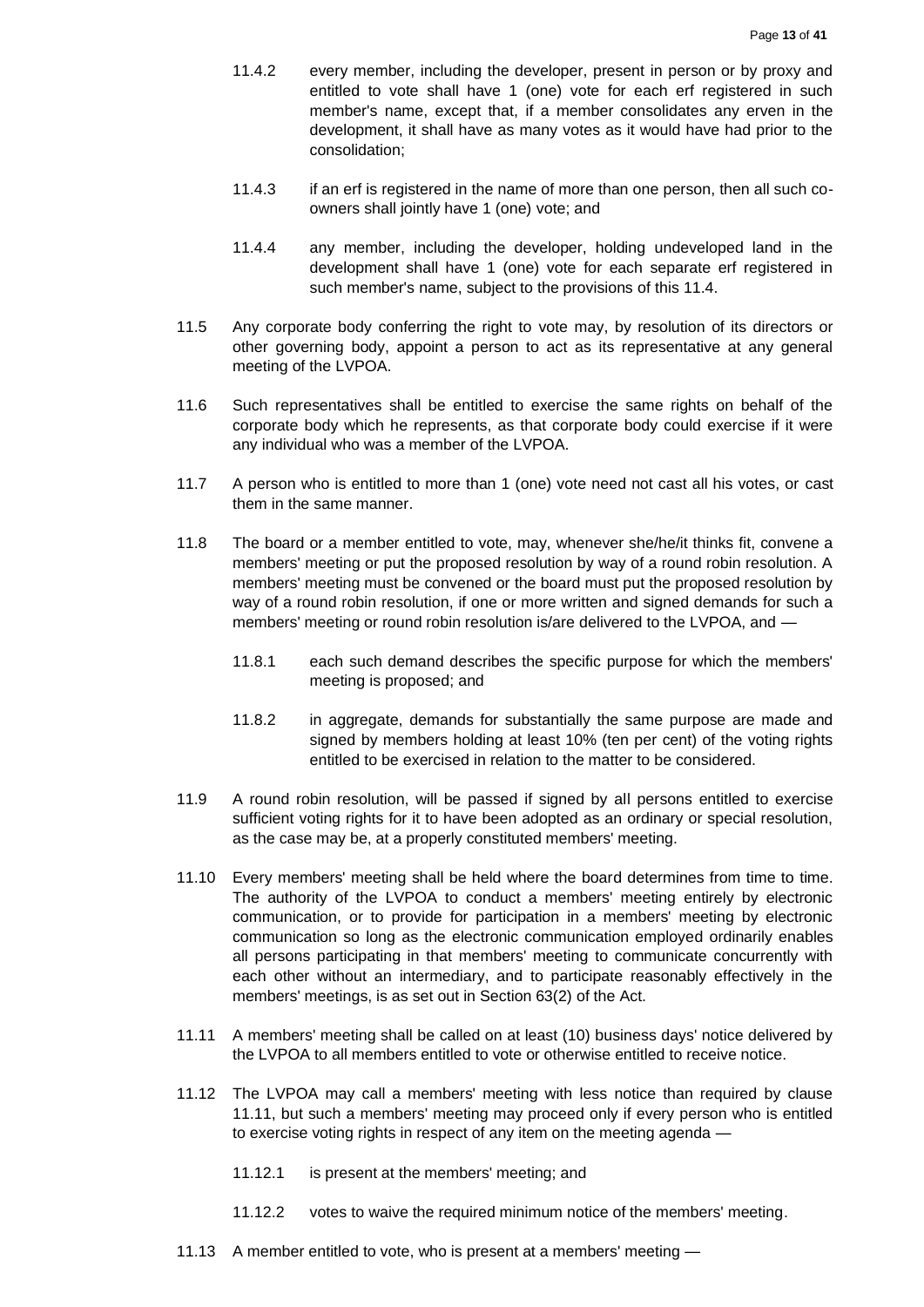- 11.13.1 is regarded as having received or waived notice of the members' meeting;
- 11.13.2 has a right to  $-$ 
	- 11.13.2.1 allege a material defect in the form of notice for a particular item on the agenda for the members' meeting; and
	- 11.13.2.2 participate in the determination whether to waive the requirements for notice, if at least the required minimum notice was given, or to ratify a defective notice; and
	- 11.13.3 except to the extent set out in clause 11.13.2, is regarded to have waived any right based on an actual or alleged material defect in the notice of the members' meeting.
- 11.14 A notice of a members' meeting must be in writing, in plain language and must include —
	- 11.14.1 the date, time and place for the meeting, and the record rate for the meeting;
	- 11.14.2 the general purpose of the meeting and any specific purpose;
	- 11.14.3 a copy of any proposed resolution of which the LVPOA has received notice, and which is to be considered at the meeting, and a notice of the percentage of voting rights that will be required for that resolution to be adopted;
	- 11.14.4 a reasonably prominent statement that
		- 11.14.4.1 a member entitled to attend and vote at the members' meeting shall be entitled to appoint a proxy to attend, participate in, speak and vote at the members' meeting in the place of the member entitled to vote or give or withhold written consent on behalf of the member entitled to vote to a decision by round robin resolution;
		- 11.14.4.2 a proxy need not be a member;
		- 11.14.4.3 the proxy may delegate the authority granted to her/him/it as proxy, subject to any restriction in the proxy itself;
		- 11.14.4.4 participants in a members' meeting are required to furnish satisfactory identification in terms of Section 63(1) of the Act in order to reasonably satisfy the person presiding at the members' meeting;
		- 11.14.4.5 participation in the members' meeting by electronic communication is available, and provide any necessary information to enable members entitled to vote or their proxies to access the available medium or means of electronic communication and advise that access to the medium or means of electronic communication is at the expense of the member entitled to vote or proxy, except to the extent that the LVPOA determines otherwise.
- 11.15 A members' meeting may proceed notwithstanding a material defect in the giving of the notice, subject to clause 11.16, only if every person who is entitled to exercise voting rights in respect of each item on the agenda of the members' meeting is present at the members' meeting and votes to approve the ratification of the defective notice.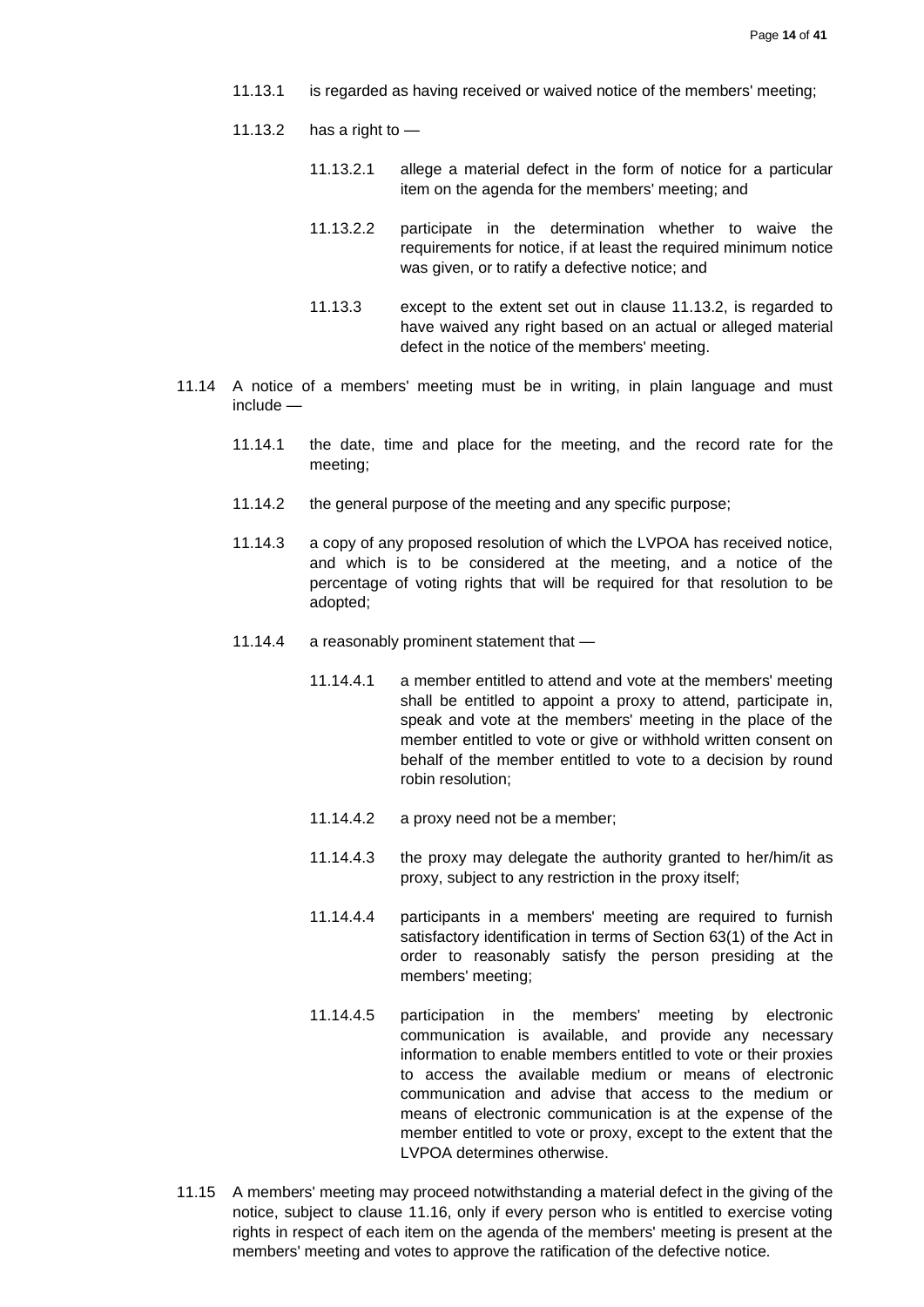- 11.16 If a material defect in the form or manner of giving notice of a members' meeting relates only to one or more particular matters on the agenda for the members' meeting —
	- 11.16.1 any such matter may be severed from the agenda, and the notice remains valid with respect to any remaining matters on the agenda; and
	- 11.16.2 the members' meeting may proceed to consider a severed matter, if the defective notice in respect of that matter has been ratified.
- 11.17 An immaterial defect in the form or manner of delivering notice of a members' meeting, or an accidental or inadvertent failure in the delivery of the notice to any particular member to whom it was addressed, does not invalidate any action taken at the members' meeting.
- 11.18 Business may be transacted at any members' meeting only while a quorum is present. There shall be no quorum during the development period unless the developer's nominee is present.
- 11.19 The quorum shall be sufficient persons present at the members' meeting to exercise, in aggregate, at least 50% (fifty per cent) of all of the voting rights that are entitled to be exercised in respect of at least one matter to be decided at the members' meeting, but if the company —
	- 11.19.1 has 2 (two) persons entitled to vote, the members' meeting may proceed;
	- 11.19.2 is a subsidiary of a company, those constituting the quorum must include its holding company represented at the meeting;
	- 11.19.3 is a wholly owned subsidiary, the quorum shall be its holding company.
- 11.20 A matter to be decided at the members' meeting may not begin to be considered unless sufficient persons are present at the members' meeting to exercise, in aggregate, at least 50% (fifty per cent) of all of the voting rights that are entitled to be exercised on that matter at the time the matter is called on the agenda for the members' meeting, but if the company has more than 2 (two) persons entitled to vote, a matter may not begin to be debated, unless in addition at least 2 (two) persons entitled to vote thereon are present.
- 11.21 If within 30 (thirty) minutes from the time appointed for the members' meeting to commence, a quorum is not present, the members' meeting shall be postponed, without motion, vote or further notice, for 1 (one) week to the same day in the next week or, if that day be a non-business day, to the next succeeding day which is a business day, and if at such adjourned members' meeting a quorum is not present within 30 (thirty) minutes from the time appointed for the members' meeting then, the person/s entitled to vote present shall be deemed to be the requisite quorum.
- 11.22 A members' meeting, or the consideration of any matter being debated at the members' meeting, may be adjourned from time to time without further notice on a motion supported by persons entitled to exercise, in aggregate, a majority of the voting rights —
	- 11.22.1 held by all of the persons who are present at the members' meeting at the time; and
	- 11.22.2 that are entitled to be exercised on at least one matter remaining on the agenda of the members' meeting, or on the matter under debate, as the case may be. Such adjournment may be either to a fixed time and place or until further notice (in which latter case a further notice shall be delivered to members) as agreed at the members' meeting.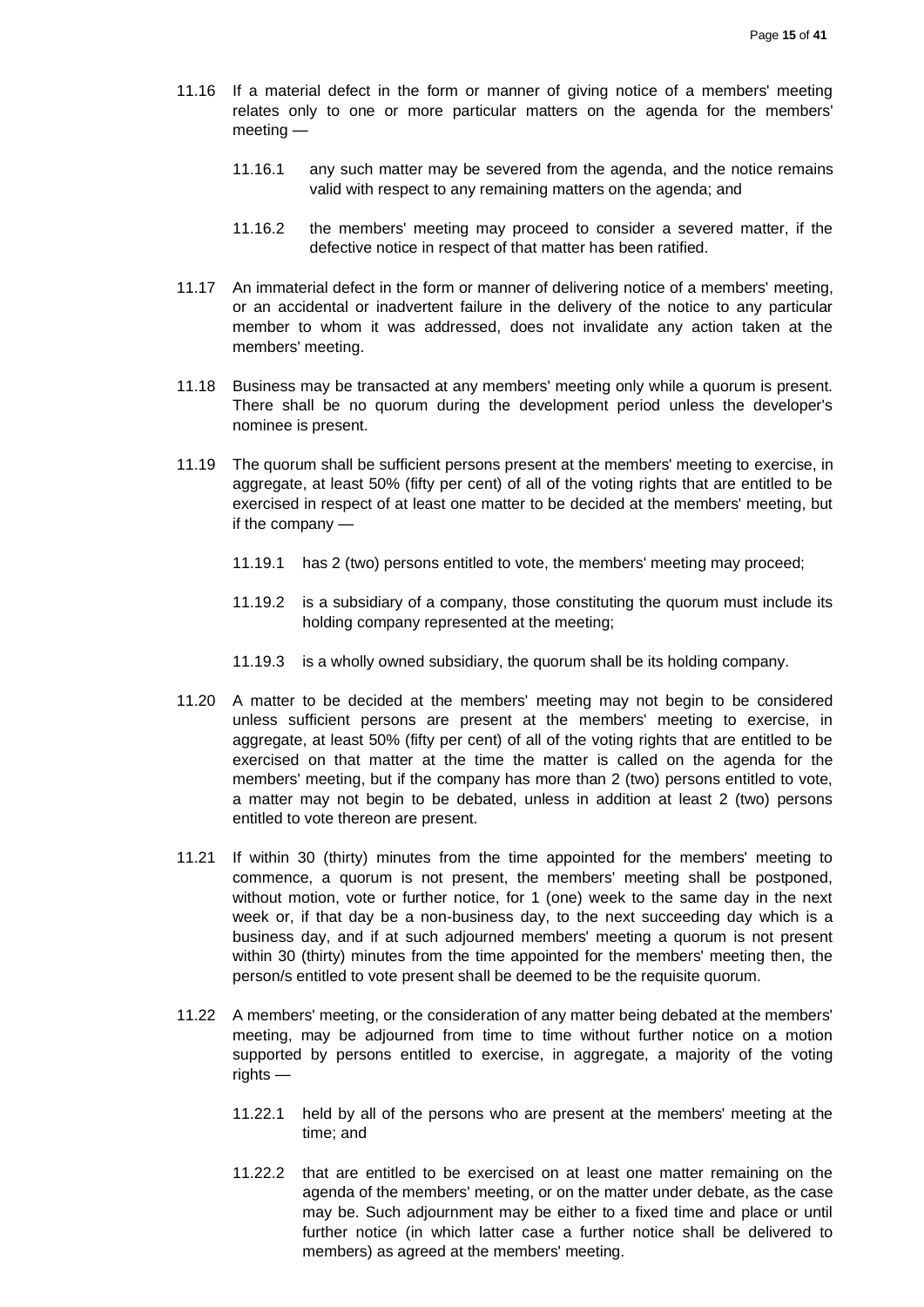- 11.23 A members' meeting may not be adjourned beyond the earlier of
	- 11.23.1 the date that is 120 (one hundred and twenty) business days after the record date; or
	- 11.23.2 the date that is 60 (sixty) business days after the date on which the adjournment occurred.
- 11.24 No further notice is required to be delivered by the LVPOA of a members' meeting that is postponed or adjourned, unless the location for the members' meeting is different from —
	- 11.24.1 the location of the postponed or adjourned members' meeting; or
	- 11.24.2 a location announced at the time of adjournment, in the case of an adjourned members' meeting.
- 11.25 After a quorum has been established for a members' meeting, or for a matter to be considered at a members' meeting, the members' meeting may continue, or the matter may be considered, so long as at least 1 (one) person with voting rights entitled to be exercised at the members' meeting, or on that matter, is present at the members' meeting.
- 11.26 The chairperson, if any, of the board shall preside as chairperson at every members' meeting. If there is no such chairperson, or if at any members' meeting s/he is not present within 15 (fifteen) minutes after the time appointed for holding the members' meeting or is unwilling to act as chairperson, the persons entitled to vote which are present shall select a director present at the members' meeting, or if no director be present at the members' meeting, or if all the directors present decline to take the chair, the persons entitled to vote shall select one of their number who is present to be chairperson of the members' meeting.
- 11.27 At any members' meeting a resolution put to the vote shall be decided on a show of hands, unless before or on the declaration of the result of the show of hands a poll shall be demanded by —
	- 11.27.1 not less than 5 (five) persons having the right to vote on that matter; or
	- 11.27.2 a person/s entitled to exercise not less than 1/10th (one tenth) of the total voting rights entitled to vote on that matter, and, unless a poll is so demanded, a declaration by the chairperson that a resolution has, on a show of hands been carried, or carried unanimously, or by a particular majority, or defeated, and an entry to that effect in the minute book of the LVPOA, shall be conclusive evidence of the fact, without proof of the number or proportion of the votes recorded in favour of, or against, such resolution. No objection shall be raised as to the admissibility of any vote except at the members' meeting or adjourned members' meeting at which the vote objected to is or may be given or tendered and every vote not disallowed at such members' meeting shall be valid for all purposes. Any such objection shall be referred to the chairperson of the members' meeting, whose decision shall be final and conclusive.
- 11.28 If a poll is duly demanded it shall be taken in such manner as the chairperson directs, and the result of the poll shall be deemed to be the resolution of the members' meeting at which the poll was demanded. Scrutineers may be appointed by the chairperson to declare the result of the poll, and if appointed their decision, which shall be given by the chairperson of the members' meeting, shall be deemed to be the resolution of the members' meeting at which the poll is demanded.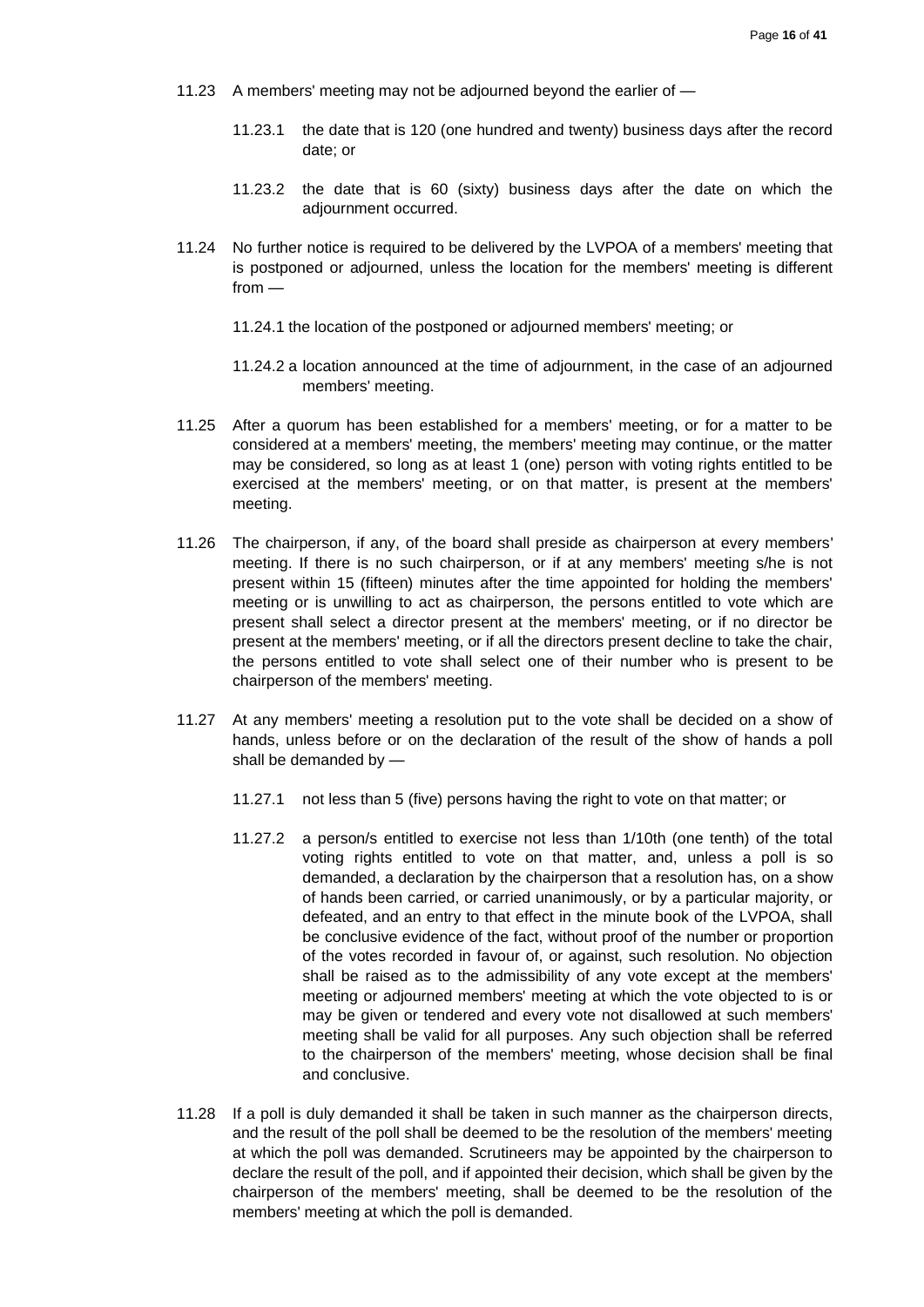- 11.29 In the case of an equality of votes, whether on a show of hands or on a poll, the chairperson of the members' Meeting at which the show of hands takes place, or at which the poll is demanded, shall not be entitled to a second or casting vote.
- 11.30 The demand for a poll shall not prevent the continuation of a members' meeting for the transaction of any business other than the question upon which the poll has been demanded. The demand for a poll may be withdrawn.
- 11.31 Every member of the LVPOA may vote at any member's meeting.
- 11.32 Every resolution of members is either an ordinary resolution or a special resolution. An ordinary resolution, save to the extent expressly provided in respect of an particular matter contemplated in this MOI, shall require to be adopted with the support of more than 50% (fifty per cent) of the voting rights exercised on the resolution. A special resolution, save to the extent expressly provided in respect of a particular matter contemplated in this MOI, shall require to be adopted with the support of more than 75% (seventy five per cent) of the voting rights exercised on the resolution.
- 11.33 No form appointing a proxy shall be valid after the expiration of 1 (one) year from the date when it was signed unless the proxy itself provides for a longer or shorter duration but it may be revoked at any time. The appointment is revocable unless the proxy appointment expressly states otherwise, and may be revoked by cancelling it in writing, or making a later inconsistent appointment of a proxy, and delivering a copy of the revocation instrument to the proxy, and to the LVPOA. The appointment is suspended at any time and to the extent that the member entitled to vote chooses to act directly and in person in the exercise of any rights as a member entitled to vote.
- 11.34 The form appointing a proxy and the power of attorney or other authority, if any, under which it is signed or a notarially certified copy of such power or authority shall be delivered to the LVPOA immediately prior to the members' meeting, before the proxy exercises any rights of the member entitled to vote at a members' meeting.
- 11.35 A vote given in accordance with the terms of an instrument of proxy shall be valid notwithstanding the death or mental disorder of the principal or revocation of the proxy or of the authority under which the proxy was executed, or the transfer of the securities in respect of which the proxy is given, provided that no intimation in writing of such death, insanity, revocation or transfer as aforesaid shall have been received by the LVPOA at its registered office before the commencement of the members' meeting or adjourned members' meeting at which the proxy is used.
- 11.36 Subject to the provisions of the Act, a form appointing a proxy may be in any usual or common form. The LVPOA shall supply a generally standard form of proxy upon request by a member entitled to vote.
- 11.37 If a proxy is received duly signed but with no indication as to how the person named therein should vote on any issue, the proxy may vote or abstain from voting as she/he/it sees fit.

#### <span id="page-16-0"></span>**12. RECORD DATE**

- 12.1 If the board determines the record date, it may not be earlier than the date on which the record date is determined or more than 10 (ten) business days before the date on which the event or action, for which the record date is being set, is scheduled to occur.
- 12.2 If, at any time, the board fails to determine a record date, the record date for the relevant matter is —
	- 12.2.1 in the case of a members' meeting, the latest date by which the LVPOA is required to deliver to members entitled to vote, notice of that members' meeting; or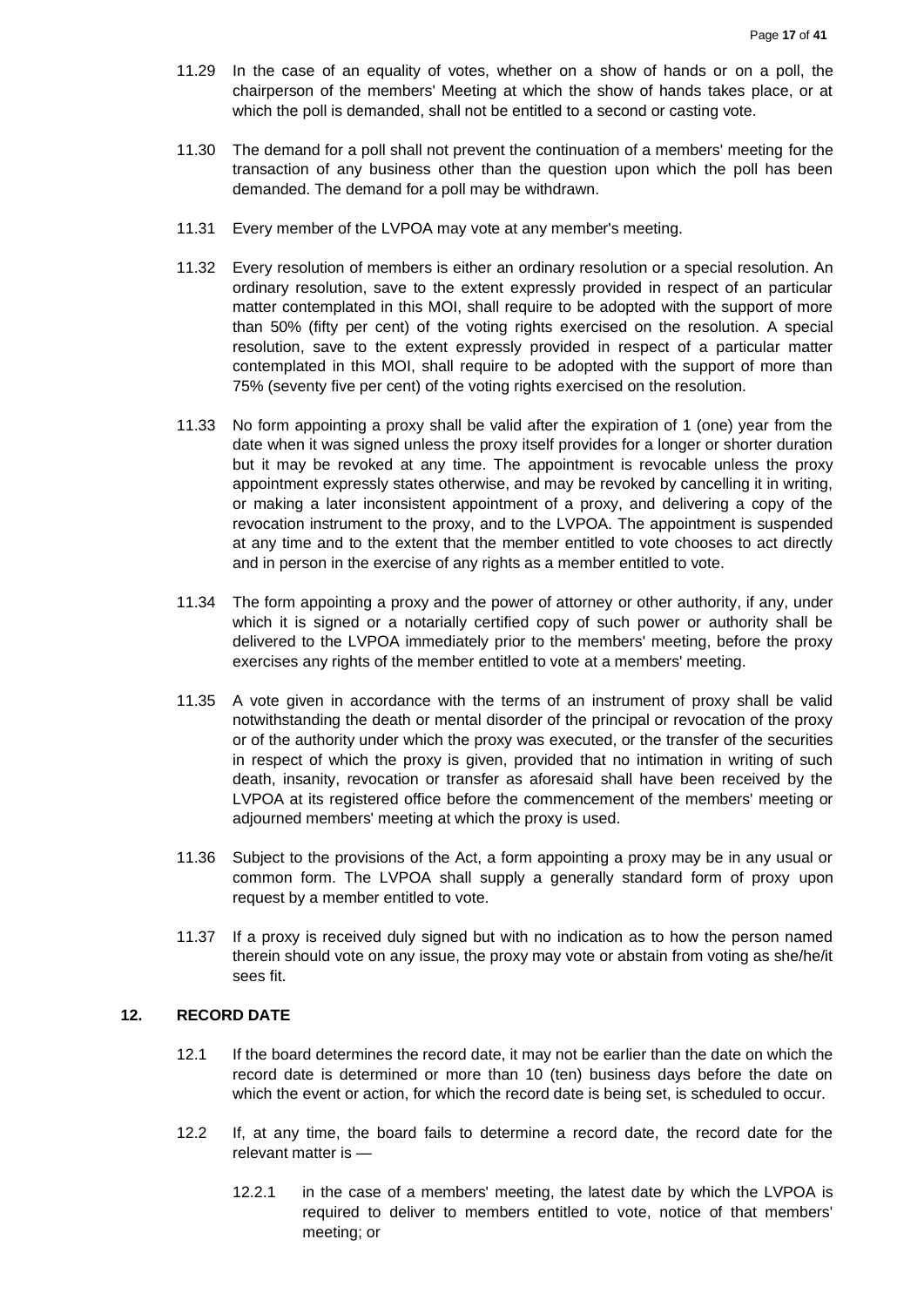- 12.2.2 the date of the action or event, in any other case.
- 12.3 The LVPOA must publish a notice of a record date for any matter by -
	- 12.3.1 delivering a copy to each member; and
	- 12.3.2 posting a conspicuous copy of the notice
		- 12.3.2.1 at its registered office;
		- 12.3.2.2 on its website, if it has one.

## <span id="page-17-0"></span>**13. FIRST DIRECTORS, ELECTION OF DIRECTORS AND ALTERNATE DIRECTORS AND CASUAL VACANCIES**

- 13.1 The minimum number of directors shall be 3 (three), provided that there shall always be at least one director appointed by the developer during the development period. Any failure by the LVPOA at any time to have the minimum number of directors, does not limit or negate the authority of the board, or invalidate anything done by the board or the LVPOA in regard to the appointment of the necessary further directors.
- 13.2 Each incorporator of the LVPOA is a director of the LVPOA from incorporation and shall serve until at least the minimum number of directors has been elected by the persons entitled to vote to elect directors. If the number is less the minimum number referred to in clause 13.1, the board must call a members' meeting within 40 (forty) business days after incorporation of the LVPOA for the purpose of electing sufficient directors to fill all vacancies on the board at the time of the election.
- 13.3 Each of the directors and the alternate directors, other than the first directors, shall be elected (which in the case of a vacancy arising shall take place at a members' meeting or by round robin resolution, held or taken within 6 (six) months of the vacancy arising) to serve as a director or alternate director. An alternate director shall serve in the place of 1 (one) or more director/s named in the resolution electing her/him during the director's/s' absence or inability to act as director. If a person is an alternate director to more than 1 (one) director or if an alternate director is also a director, she/he shall have a separate vote, on behalf of each director she/he is representing in addition to her/his own vote, if any.
- 13.4 No alternate director shall be entitled to appoint any person as an alternate director to himself/herself.
- 13.5 In any election of directors and alternate directors, the election is to be conducted as follows —
- 13.5.1 a series of votes of those entitled to exercise votes regarding such election, each of which is on the candidacy of a single individual to fill a single vacancy, with the series of votes continuing until all vacancies on the board at that time have been filled; and
- 13.5.2 in each vote to fill a vacancy
	- 13.5.2.1 each voting right entitled to be exercised may be exercised once; and
	- 13.5.2.2 the vacancy is filled only if a majority of the voting rights exercised supports the candidate.
- 13.6 No person shall be elected as a director or alternate director, if she/he is ineligible or disqualified and any such election shall be a nullity. A person who is ineligible or disqualified must not consent to be elected as a director or alternate director nor act as a director or alternate director. A person placed under probation by a court must not serve as a director or an alternate director unless the order of court so permits.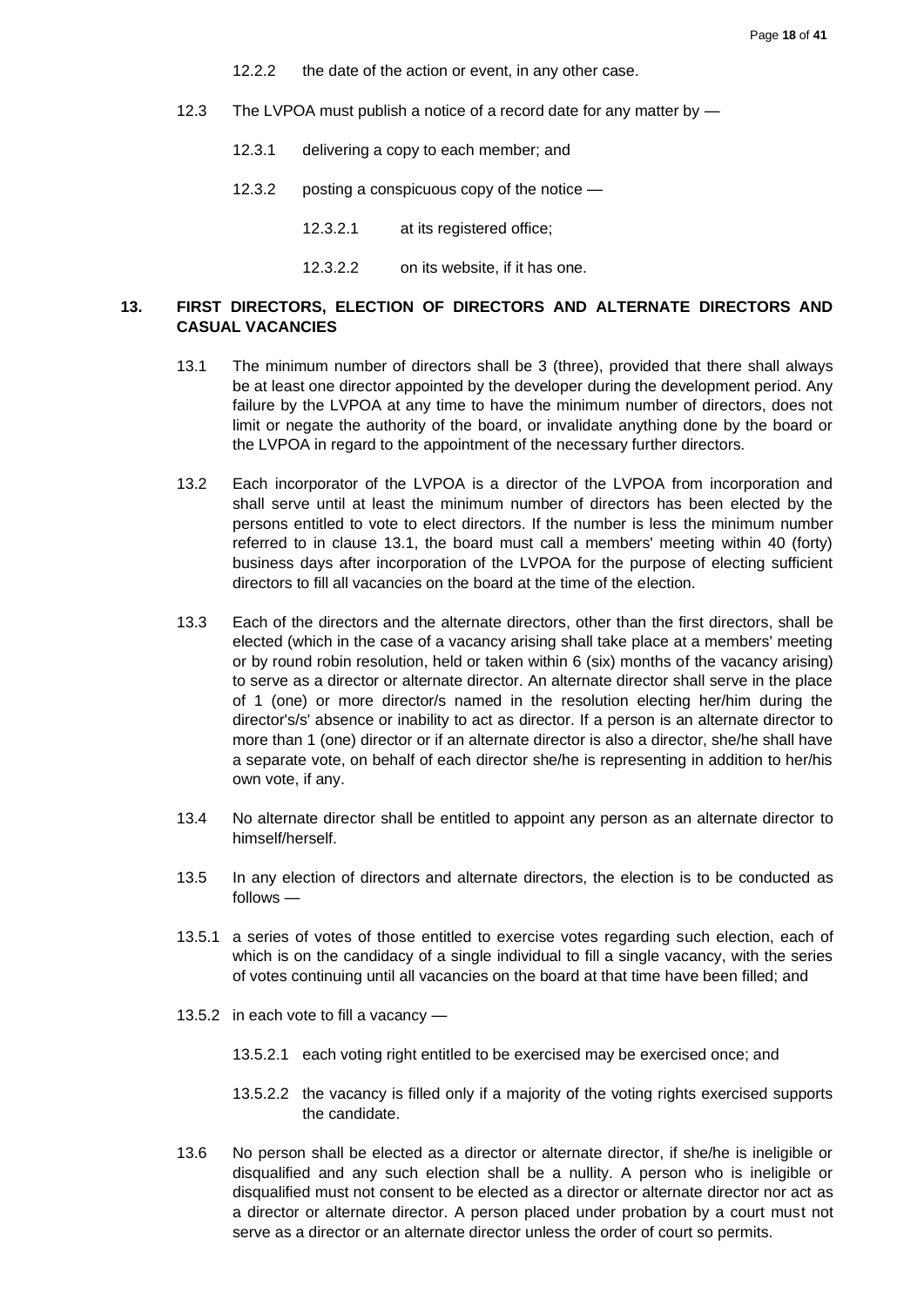- 13.7 No election of a director shall take effect until he/she has delivered to the LVPOA a written consent to serve.
- 13.8 Any casual vacancy occurring on the board may be filled by the board, but the individual so appointed shall cease to hold office at the termination of the first members' meeting to be held after the appointment of such individual as a director unless she/he is elected at such members' meeting or by round robin resolution.
- 13.9 The continuing directors (or sole continuing director) may act notwithstanding any vacancy in their body, but, if and so long as their number is reduced below the number fixed by or pursuant to this MOI as a quorum, the continuing directors or director may act only for the purpose of summoning a members' meeting.
- 13.10 If there is no director able and willing to act, then any member entitled to exercise voting rights in the election of a director may convene a members' meeting for the purpose of appointing directors.

#### <span id="page-18-0"></span>**14. BOARD COMMITTEES**

- 14.1 The directors may appoint any number of board committees and delegate to such committees any authority of the board. The members of such committees may include persons who are not directors as long as they are not ineligible or disqualified to be directors.
- 14.2 No person shall be appointed as a member of a board committee, if she/he is ineligible or disqualified and any such appointment shall be a nullity. A person who is ineligible or disqualified must not consent to be appointed as a member of a board committee nor act as such a member. A person placed under probation by a court must not serve as a member of a board committee unless the order of court so perm its.
- 14.3 There are no general qualifications prescribed by the LVPOA for a person to serve as a member of a board committee in addition to the requirements of the Act.
- 14.4 A member of a board committee shall cease to hold office as such immediately she/he becomes ineligible or disqualified in terms of the Act.
- 14.5 Committees of the board may consult with or receive advice from any person.
- 14.6 Meetings and other proceedings of a committee of the board consisting of more than 1 (one) member shall be governed by the provisions of this MOI regulating the meetings and proceedings of directors.

### <span id="page-18-1"></span>**15. CESSATION OF OFFICE AS DIRECTOR OR ALTERNATE DIRECTOR**

- 15.1 A director or alternate director shall cease to hold office as such
	- 15.1.1 immediately she/he becomes ineligible or disqualified or the board resolves to remove her/him on such basis, and in the latter case the director / alternate director has not within the permitted period filed an application for review or has filed such an application but the court has not yet confirmed the removal (during which period she/he shall be suspended);
	- 15.1.2 when her/his term of office expires;
	- 15.1.3 when she/he dies;
	- 15.1.4 when she/he resigns by written notice to the LVPOA;
	- 15.1.5 if there are more than 3 (three) directors in office and if the board determines that she/he has become incapacitated to the extent that the person is unable to perform the functions of a director, and is unlikely to regain that capacity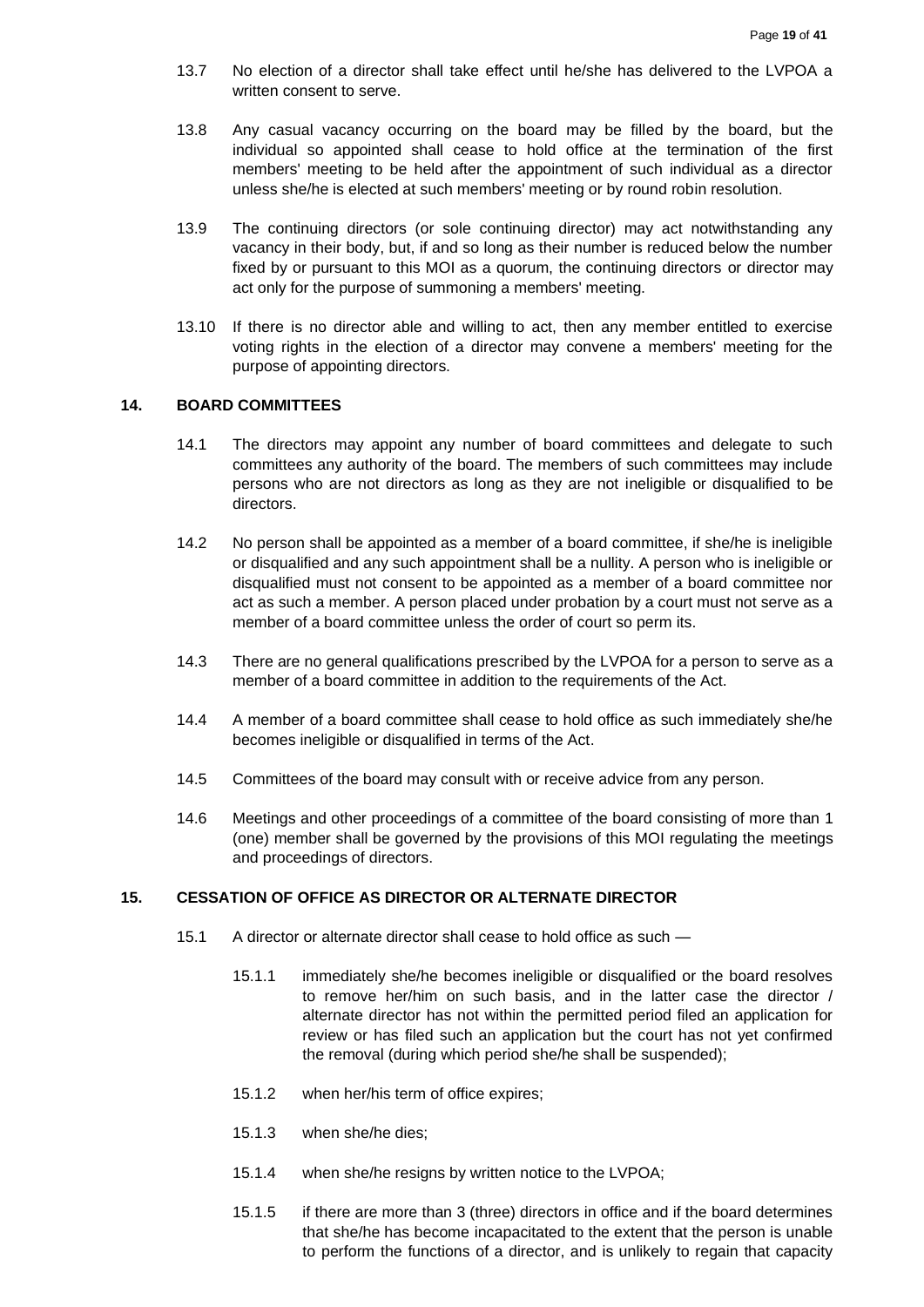within a reasonable time, and the director / alternate director has not within the permitted period filed an application for review or has filed such an application but the court has not yet confirmed the removal (during which period she/he shall be suspended);

- 15.1.6 if she/he is declared delinquent by a court, or placed on probation under conditions that are inconsistent with continuing to be a director of the LVPOA;
- 15.1.7 if she/he is removed by ordinary resolution;
- 15.1.8 if there are more than 3 (three) directors in office and if she/he is removed by resolution of the board for being negligent or derelict in performing the functions of a director, and the director / alternate director has not within the permitted period filed an application for review or has filed such an application but the court has not yet confirmed the removal (during which period she/he shall be suspended);
- 15.1.9 she/he files a petition for the surrender of her/his estate or an application for an administration order, or if she/he commits an act of insolvency as defined in the insolvency law for the time being in force, or if she/he makes any arrangement or composition with her/his creditors generally; or
- 15.1.10 she/he is otherwise removed in accordance with any provisions of this MOI.
- 15.2 One-third of the elected directors, to be determined by lot, shall retire each year immediately before the annual general meeting and shall be replaced thereat. Such retiring directors shall be eligible for re-election.

# <span id="page-19-0"></span>**16. REMUNERATION OF DIRECTORS AND ALTERNATE DIRECTORS AND MEMBERS OF BOARD COMMITTEES**

The directors or alternate directors or members of board committees shall be entitled to such remuneration for their services as directors or alternate directors or members of board committees as may have been determined from time to time by special resolution within the previous 2 (two) years. In addition, the directors and alternate directors shall be entitled to all reasonable expenses in travelling (including hotels) to and from meetings of the directors and members, and the members of the board committees shall be entitled to all reasonable expenses in travelling (including hotels) to and from meetings of the members of the board committees.

# <span id="page-19-1"></span>**17. FINANCIAL ASSISTANCE FOR DIRECTORS AND PRESCRIBED OFFICERS AND THEIR RELATED AND INTER-RELATED PARTIES**

- 17.1 The board's powers to provide direct or indirect financial assistance as contemplated in Section 45(2) are not limited in any manner.
- 17.2 If the board adopts a resolution as contemplated in Section 45(2) of the Act regarding financial assistance to the directors / prescribed officers and others contemplated in that section, the LVPOA shall deliver to all members, notice in writing of that resolution unless every member is also a director, and to any trade union representing its employees —
	- 17.2.1 within 10 (ten) business days after the board adopts the resolution, if the total value of all loans, debts, obligations or assistance contemplated in that resolution, together with any previous such resolution during the financial year, exceeds 1/10th (one tenth) of 1% (one per cent) of the LVPOA's net worth at the time of the resolution; or
	- 17.2.2 within 30 (thirty) business days after the end of the financial year, in any other case.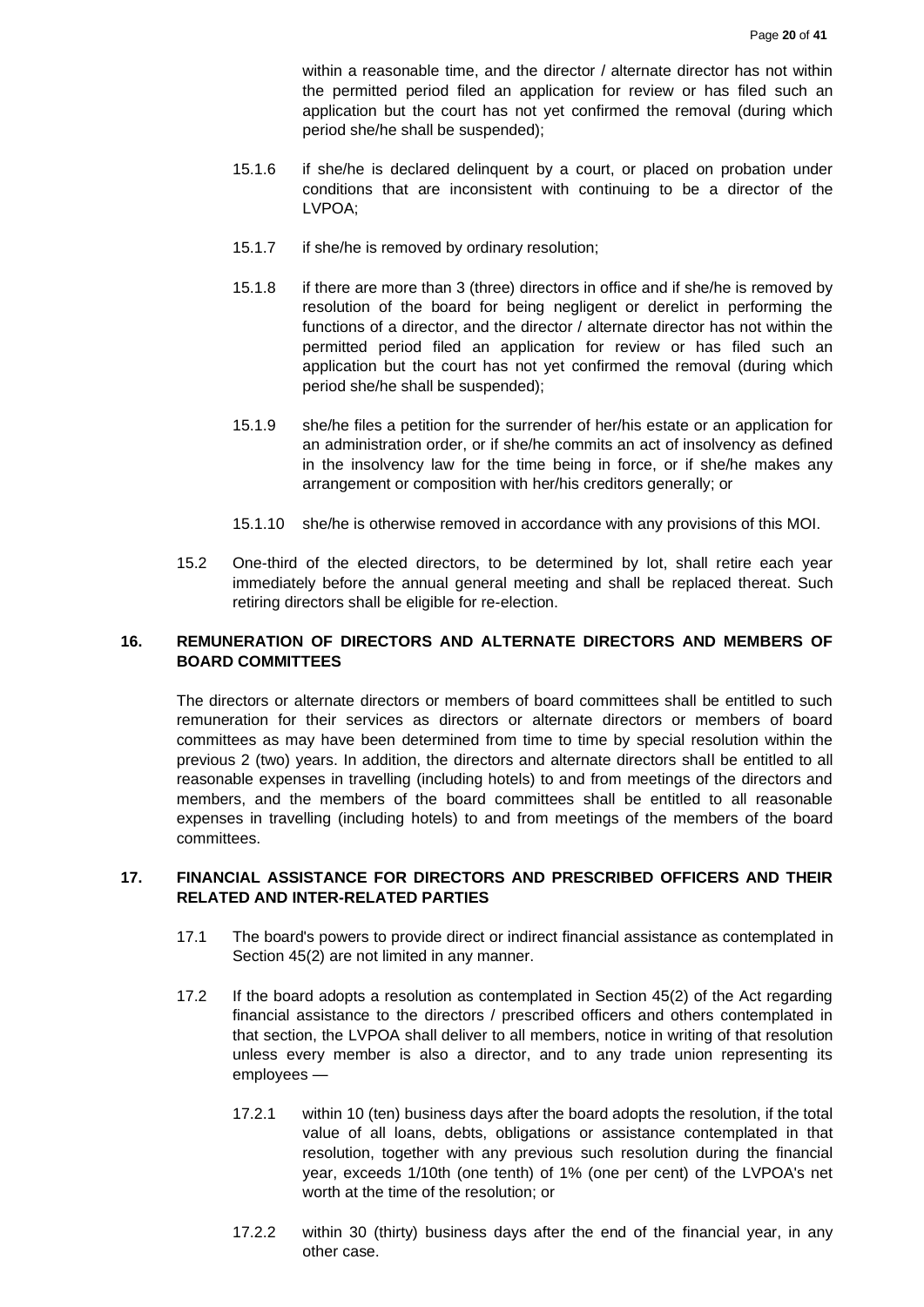## <span id="page-20-0"></span>**18. GENERAL POWERS AND DUTIES OF DIRECTOR**

- 18.1 The board may from time to time appoint one or more of the directors to the office of managing director or manager [provided always that the number of directors so appointed as managing director or joint managing directors and/or the holders of any other executive office including a chairperson who holds an executive office but not a chairperson who is a non-executive director shall at all times be less than 1/2 [one half] of the number of directors in office] for such period and at such remuneration on such terms they may think fit.
- 18.2 The board may from time to time entrust to and confer upon a managing director or manager for the time being such of the powers vested in the directors as they may think fit, and may confer such powers for such time and to be exercised for such objects and upon such terms and with such restrictions as they may think expedient; and they may confer such powers either collaterally or to the exclusion of, and in substitution for, all or any of the powers of the directors, and may from time to time revoke or vary all or any of such powers. A managing director appointed pursuant to the provisions hereof shall not be regarded as an agent or delegate of the directors and after powers have been conferred upon her/him by the board in terms hereof she/he shall be deemed to derive such powers directly from this clause.

#### <span id="page-20-1"></span>**19. PERSONAL FINANCIAL INTERESTS OF DIRECTORS**

- 19.1 For the purposes of this clause 19 (Personal Financial Interests of Directors), "director" includes an alternate director, a prescribed officer, and a person who is a member of a committee of the board, irrespective of whether or not the person is also a member of the board.
- 19.2 If a person is the only director, but does not hold all of the beneficial interests of the LVPOA, that person may not —
	- 19.2.1 approve or enter into any agreement in which that person or a related person has a personal financial interest; or
	- 19.2.2 as a director, determine any other matter in which that person or a related person has a personal financial interest, unless the agreement or determination is approved by an ordinary resolution of members after the director has disclosed the nature and extent of that personal financial interest to those entitled to vote on such ordinary resolution.
- 19.3 At any time, a director may disclose any personal financial interest in advance, by delivering to the board, or members (if the LVPOA is one contemplated in clause 19.2), a notice in writing setting out the nature and extent of that personal financial interest, to be used generally by the LVPOA until changed or withdrawn by further written notice from that director.
- 19.4 If a director (whilst the LVPOA is not a company contemplated in clause 19.2), has a personal financial interest in respect of a matter to be considered at a meeting of the board, or knows that a related person has a personal financial interest in the matter, the director —
	- 19.4.1 must disclose the personal financial interest and its general nature before the matter is considered at the meeting;
	- 19.4.2 must disclose to the meeting any material information relating to the matter, and known to the director;
	- 19.4.3 may disclose any observations or pertinent insights relating to the matter if requested to do so by the other directors;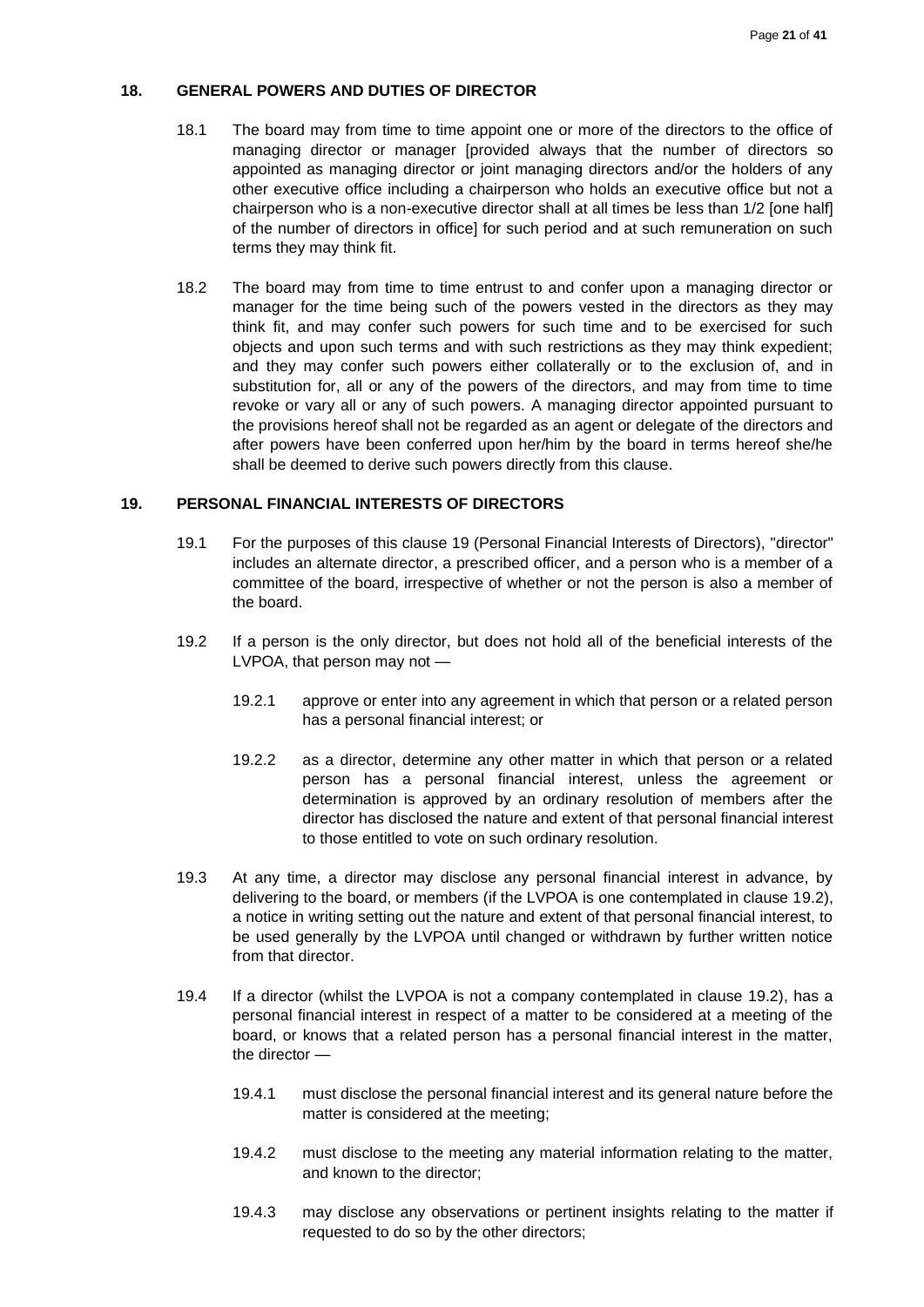- 19.4.4 if present at the meeting, must leave the meeting immediately after making any disclosure contemplated in clauses 19.4.2 or 19.4.3;
- 19.4.5 must not take part in the consideration of the matter, except to the extent contemplated in clauses 19.4.2 or 19.4.3;
- 19.4.6 while absent from the meeting in terms of this clause 19.4:
	- 19.4.6.1 is to be regarded as being present at the meeting for the purpose of determining whether sufficient directors are present to constitute a quorum; and
	- 19.4.6.2 is not to be regarded as being present at the meeting for the purpose of determining whether a resolution has sufficient support to be adopted; and
- 19.4.7 must not execute any document on behalf of the LVPOA in relation to the matter unless specifically requested or directed to do so by the board.
- 19.5 If a director acquires a personal financial interest in an agreement or other matter in which the LVPOA has a material interest, or knows that a related person has acquired a personal financial interest in the matter, after the agreement or other matter has been approved by the LVPOA, the director must promptly disclose to the board, or to the holders entitled to vote (if the LVPOA is a company contemplated in clause 19.2), the nature and extent of that personal financial interest, and the material circumstances relating to the director or related person's acquisition of that personal financial interest.
- 19.6 A decision by the board, or a transaction or agreement approved by the board, or by the members is valid despite any personal financial interest of a director or person related to the director, only if —
	- 19.6.1 it was approved following the disclosure of the personal financial interest in the manner contemplated in this clause 19; or
	- 19.6.2 despite having been approved without disclosure of that personal financial interest, it has been ratified by an ordinary resolution following disclosure of that personal financial interest or so declared by a court.

## <span id="page-21-0"></span>**20. PROCEEDINGS OF DIRECTORS**

- 20.1 A director authorised by the board
	- 20.1.1 may, at any time, summon a meeting of the directors; and
	- 20.1.2 must call a meeting of the directors if required to do so by at least 2 (two) directors.
- 20.2 The directors may determine what period of notice shall be given of meetings of directors and may determine the means of giving such notice which may include telephone, telefax or electronic communication. It shall be necessary to give notice of a meeting of directors to all directors even those for the time being absent from South Africa.
- 20.3 If all of the directors
	- 20.3.1 acknowledge actual receipt of the notice;
	- 20.3.2 are present at a meeting of the directors; or
	- 20.3.3 waive notice of the meeting,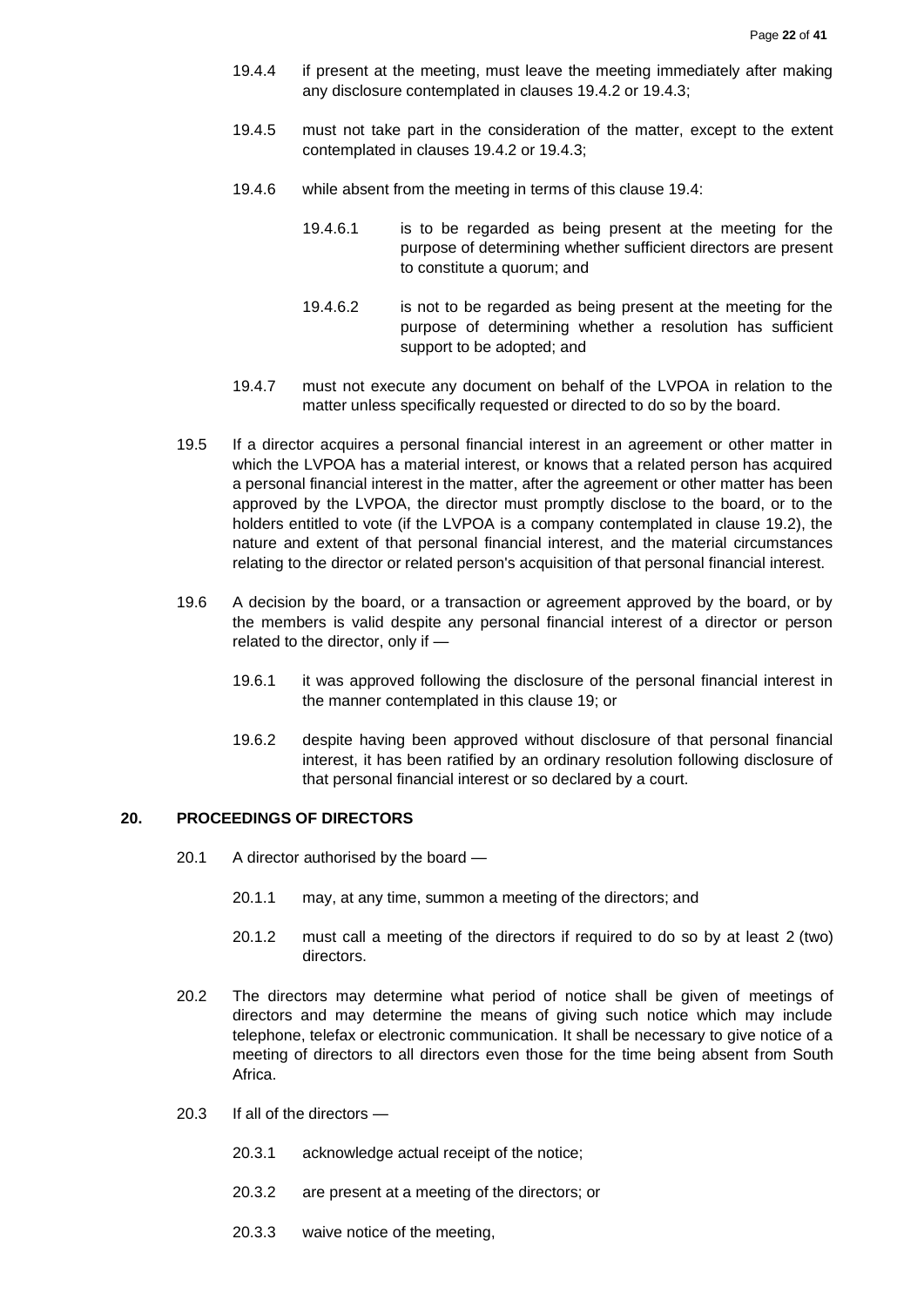the meeting may proceed even if the LVPOA failed to give the required notice of that meeting, or there was a defect in the giving of the notice.

- 20.4 The directors may meet together for the dispatch of business, adjourn and otherwise regulate their meetings as they think fit.
- 20.5 Unless otherwise resolved by the directors, all their meetings shall be held in the city or town where the LVPOA's registered office is for the time being situated. A meeting of directors may be conducted by electronic communication and/or one or more directors may participate in a meeting of directors by electronic communication so long as the electronic communication facility employed ordinarily enables all persons participating in that meeting to communicate concurrently with each other without an intermediary, and to participate effectively in the meeting.
- 20.6 The quorum for a directors' meeting is 3, provided that there will be no quorum during the development period unless the director appointed by the developer is present.
- 20.7 The directors may elect a chairperson of their meetings and determine the period for which she/he is to hold office; but if no such chairperson is elected, or if at any meeting the chairperson is not present within 15 (fifteen) minutes after the time appointed for holding it, the directors present may choose one of their number to be chairperson of the meeting.
- 20.8 Each director has as many votes as the number of votes that the member it represents has in terms of clause 11.4, on a matter before the board and a majority of the votes cast on a resolution is sufficient to approve that resolution.
- 20.9 In the case of a tied vote the chairperson may not cast a deciding vote even if the chairperson did not initially have or cast a vote and the matter being voted on fails.
- 20.10 The LVPOA must keep minutes of the meetings of the board, and any of its committees, and include in the minutes —
	- 20.10.1 any declaration given by notice or made by a director as required by clause 21 (Personal Financial Interests of Directors);
	- 20.10.2 every resolution adopted by the board.
- 20.11 Resolutions adopted by the board
	- 20.11.1 must be dated and sequentially numbered; and
	- 20.11.2 are effective as of the date of the resolution, unless the resolution states otherwise.
- 20.12 Any minutes of a meeting, or a resolution, signed by the chair of the meeting, or by the chair of the next meeting of the board, are/is evidence of the proceedings of that meeting, or adoption of that resolution, as the case may be.
- 20.13 A round robin resolution of directors shall be as valid and effectual as if it had been passed at a meeting of the directors duly called and constituted, provided that each director in South Africa has received notice of the matter to be decided upon. An alternate director shall be entitled to sign a round robin resolution if one or more directors are not present in South Africa to sign and without his/their vote/s the requisite majority cannot be achieved.

#### <span id="page-22-0"></span>**21. PRESCRIBED OFFICERS**

21.1 No person shall hold office as a prescribed officer, if she/he is ineligible or disqualified. A person who is ineligible or disqualified must not consent to be appointed to an office or undertake any functions which would result in her/him being a prescribed officer nor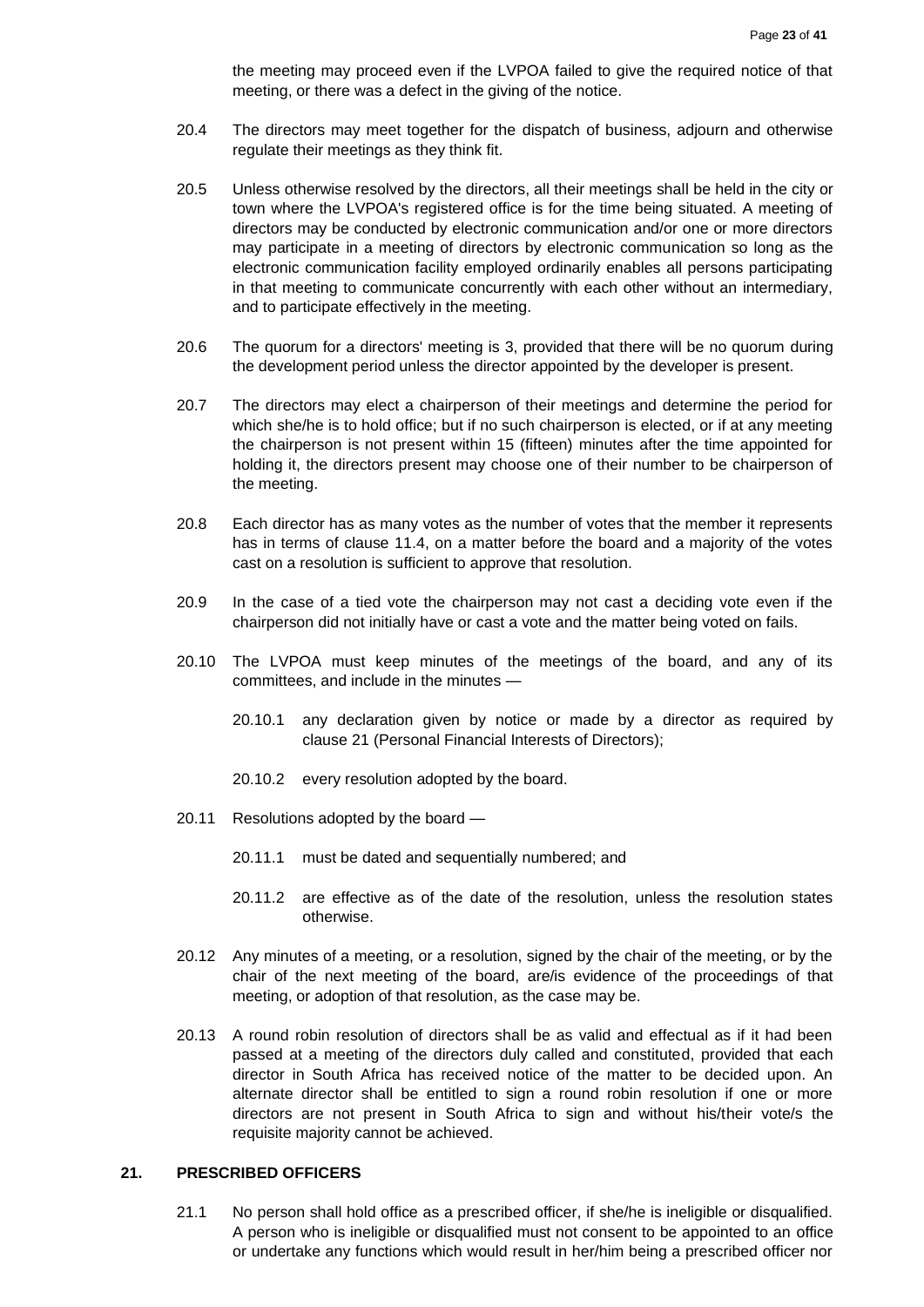act in such office nor undertake any such functions. A person placed under probation by a court must not consent to be appointed to an office or undertake any functions which would result in her/him being a prescribed officer nor act in such office nor undertake any such functions unless the order of court so perm its.

21.2 A prescribed officer shall cease to hold office as such immediately she/he becomes ineligible or disqualified in terms of the Act.

#### <span id="page-23-0"></span>**22. APPOINTMENT OF SECRETARY**

The directors may appoint any suitably qualified person or company as the secretary of the LVPOA from time to time.

#### <span id="page-23-1"></span>**23. LOSS OF DOCUMENTS**

The LVPOA shall not be responsible for the loss in transmission of any cheque, warrant, certificate or (without any limitation *eiusdem generis*) other document sent through the post either to the registered address of any holder or to any other address requested by the Holder.

#### <span id="page-23-2"></span>**24. NOTICES**

- 24.1 The LVPOA may give notices, documents, records or statements or notices of availability of the aforegoing by personal delivery to any member or by sending them prepaid through the post or by transmitting them electronically, by telegram, telex or fax.
- 24.2 Any member who/which has furnished an electronic address to the LVPOA, by doing  $so -$ 
	- 24.2.1 authorises the LVPOA to use electronic communication to give notices, documents, records or statements or notices of availability of the aforegoing to her/him/it; and
	- 24.2.2 confirms that same can conveniently be printed by any member within a reasonable time and at a reasonable cost.
- 24.3 Any notice required to be given by the LVPOA to the members, and not expressly prohibiting the provisions of this clause from applying, shall be sufficiently given (subject to giving a notice of availability in accordance with clauses 24.1 or 24.2) if given by posting it on the LVPOA's web site until at least the date when the event to which the notice refers, occurs.
- 24.4 Any notice, document, record or statement or notice of availability of the aforegoing sent by the LVPOA shall be deemed to have been delivered on the date and time determined in accordance with annexure 3.
- 24.5 A member shall be bound by every notice delivered to the person who was, at the date on which that notice was delivered or established to the satisfaction of the directors (as the case may be) as the member, notwithstanding that the member may then have been dead or may subsequently have died or have been or become otherwise incapable of acting as a member.
- 24.6 The LVPOA shall not be bound to use any method of giving notice, documents, records or statements or notices of availability of the aforegoing, contemplated in the regulations in respect of which provision is made for deemed delivery, but if the LVPOA does use such a method, the notice, document, record or statement or notice of availability of the aforegoing shall be deemed to be delivered on the day determined in accordance with the regulations. In any other case, when a given number of days' notice or notice extending over any period is required to be given, it shall be business days as defined in the Act.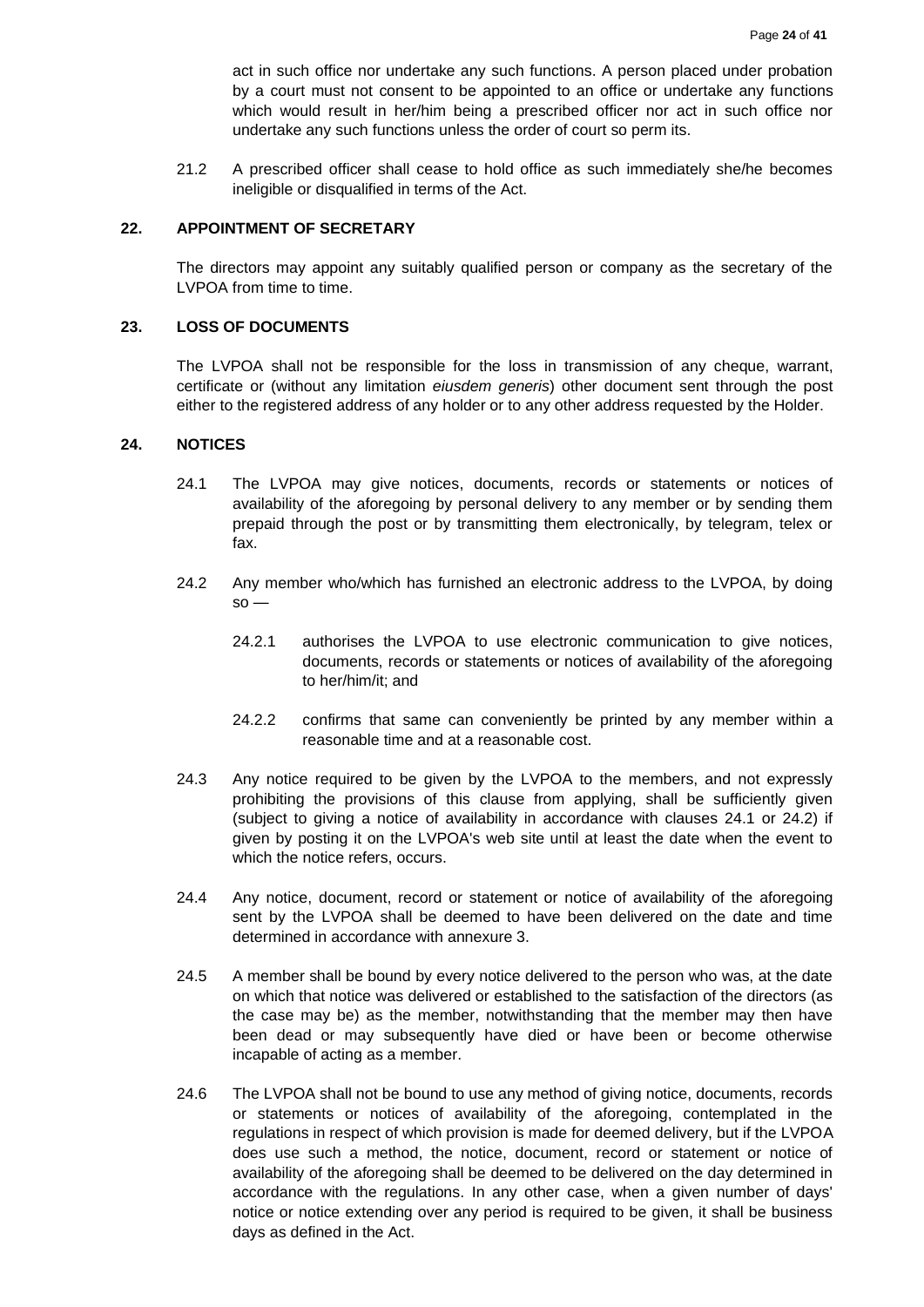24.7 As regards the signature of an electronic communication by a member, it shall be in such form as the directors may specify to demonstrate that the electronic communication is genuine, or failing any such specification by the directors, it shall be constituted by the member indicating in the electronic communication that it is the member's intention to use the electronic communication as the medium to indicate the member's approval of the information in, or the member's signature of the document in or attached to, the electronic communication which contains the name of the member sending it in the body of the electronic communication.

#### <span id="page-24-0"></span>**25. INDEMNITY**

- 25.1 For the purposes of this clause 25 (Indemnity), "director" includes a former director, an alternate director, a prescribed officer, a person who is a member of a committee of the board, irrespective of whether or not the person is also a member of the board.
- 25.2 The LVPOA may
	- 25.2.1 not directly or indirectly pay any fine that may be imposed on a director, or on a director of a related company, as a consequence of that director having been convicted of an offence in terms of any national legislation;
	- 25.2.2 advance expenses to a director to defend litigation in any proceedings arising out of the director's service to the LVPOA; and
	- 25.2.3 directly or indirectly indemnify a director for
		- 25.2.3.1 any liability, other than in respect of
			- 25.2.3.1.1 any liability arising in terms of Section 77(3)(a), (b) or (c) of the Companies Act or from willful misconduct or willful breach of trust on the part of the director; or
			- 25.2.3.1.2 any fine contemplated in clause 25.2.1;
		- 25.2.3.2 any expenses contemplated in clause 25.2.2 irrespective of whether it has advanced those expenses, if the proceedings —
			- 25.2.3.2.1 are abandoned or exculpate the director; or
			- 25.2.3.2.2 arise in respect of any other liability for which the LVPOA may indemnify the director in terms of clause 25.2.3.1.
- 25.3 The LVPOA may purchase insurance to protect
	- 25.3.1 a director against any liability or expenses contemplated in clause 25.2.2 or 25.2.3; or
	- 25.3.2 the LVPOA against any contingency including but not limited to
		- 25.3.2.1 any expenses
			- 25.3.2.1.1 that the LVPOA is permitted to advance in accordance with clause 25.2.2; or
			- 25.3.2.1.2 for which the LVPOA is permitted to indemnify a director in accordance with clause 25.2.3.2; or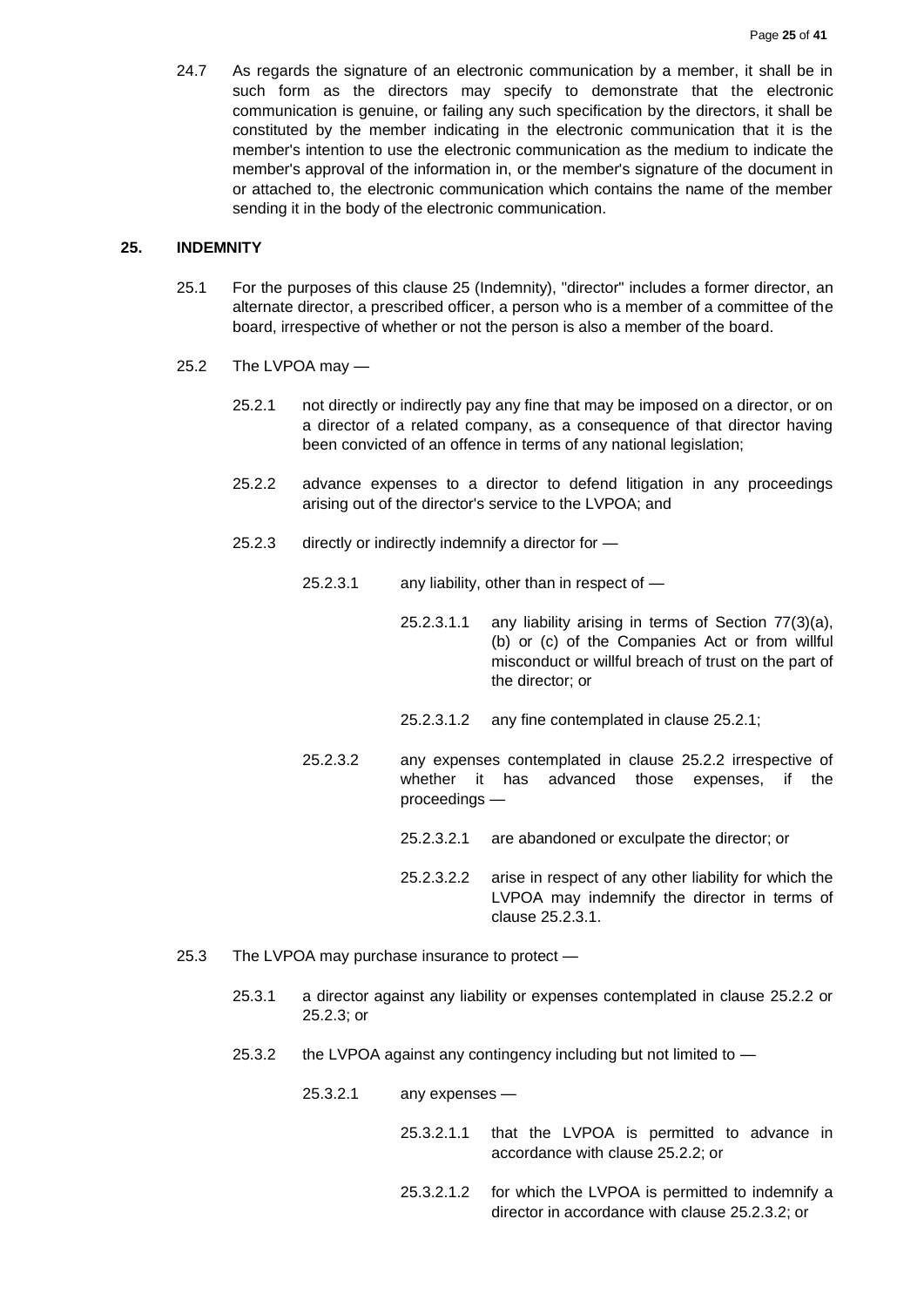- 25.3.2.2 any liability for which the LVPOA is permitted to indemnify a director in accordance with clause 25.2.3.1.
- 25.4 The LVPOA is entitled to claim restitution from a director or of a related company for any money paid directly or indirectly by the LVPOA to or on behalf of that director in any manner inconsistent with Section 75 of the Companies Act.

#### <span id="page-25-0"></span>**26. ALIENATION**

- 26.1 A member may not alienate its erf or any undivided share therein without the prior written consent of the LVPOA. The LVPOA is obliged to give its consent, provided:
	- 26.1.1 the proposed transferee consents and agrees in such manner as the LVPOA may require:
		- 26.1.1.1 to become and remain a member of the LVPOA for the duration of its ownership of an erf;
		- 26.1.1.2 gives an undertaking in writing to the developer or the LVPOA as the case may be, that the transferee will not vote or propose any motion or resolution in terms of which the LVPOA is dissolved;
	- 26.1.2 a clearance certificate has been issued by the LVPOA to the effect that all monies due to the LVPOA by the member has been paid, or that provision has been made to the satisfaction of the LVPOA for the payment thereof; and
	- 26.1.3 the LVPOA has certified that the member is not in breach of any of the provisions of this MOI or the rules.
- 26.2 The registration of transfer of an erf into the name of the transferee shall *ipso facto* constitute the transferee as a member of the LVPOA.
- 26.3 This MOI and the conduct rules shall bind any person (natural or juristic) occupying an erf. No member shall let or otherwise part with the occupation of his erf, whether temporarily or otherwise, unless the proposed occupier has agreed to be bound to this MOI and the conduct rules.

#### <span id="page-25-1"></span>**27. LEVIES**

- 27.1 The board shall establish and maintain for administrative purposes a levy fund and may from time to time impose levies upon the members for the purposes of meeting all expenses which the LVPOA has incurred, or which the board reasonably anticipates the LVPOA will incur in the —
	- 27.1.1 conduct of the LVPOA's affairs;
	- 27.1.2 attainment of the LVPOA's purpose, objects and policies;
	- 27.1.3 pursuit of the LVPOA's business;
	- 27.1.4 payment of municipal rates, taxes, any other Local Authority charges, all charges for the supply of any services required by the LVPOA;
	- 27.1.5 repair, maintenance, upkeep, control, management and administration of the development, including security;
	- 27.1.6 payment of any levy or charges for the supply of electricity by LVE; and
	- 27.1.7 discharge of any other obligation of the LVPOA in general.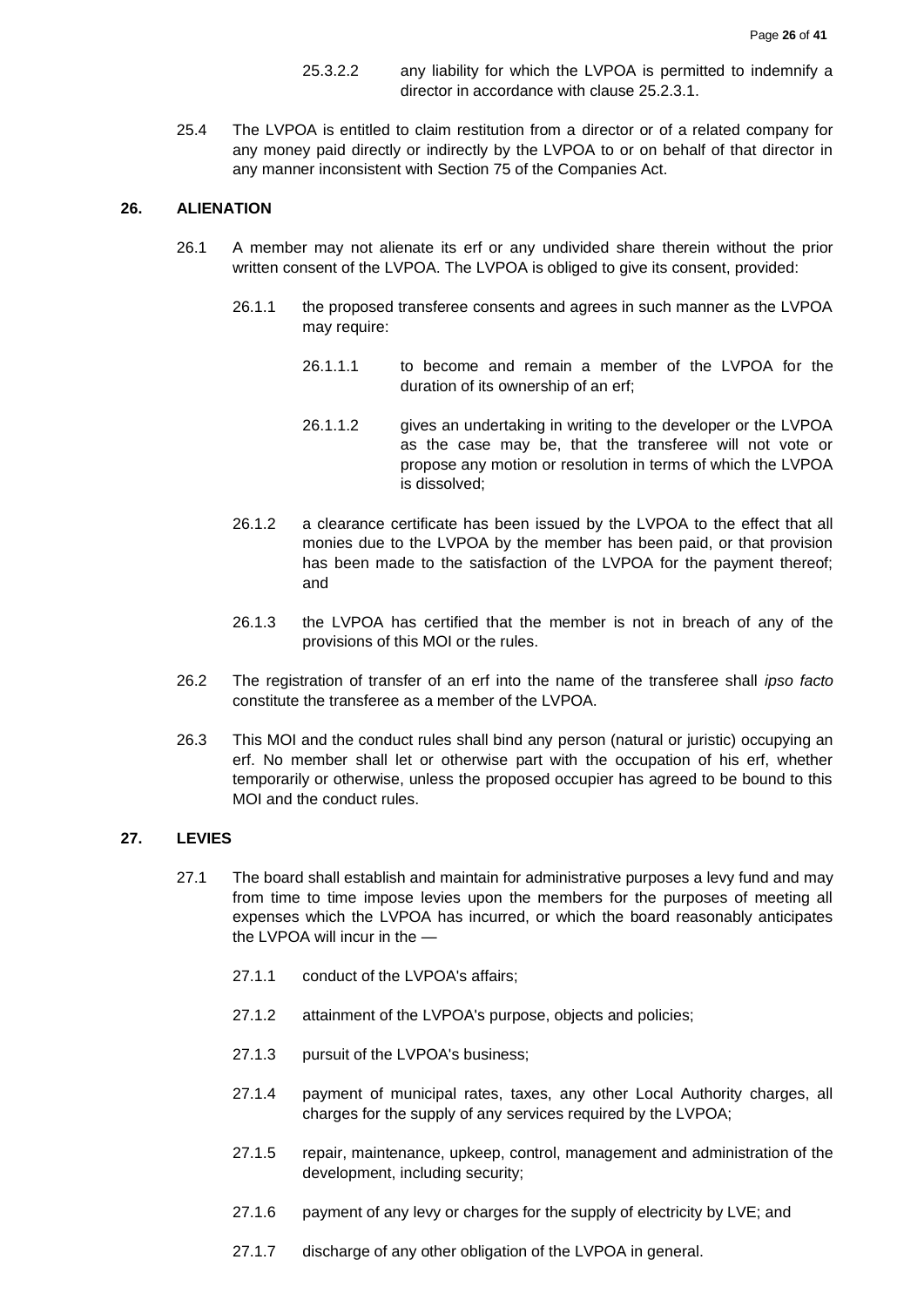- 27.2 The funds of the LVPOA, howsoever derived, shall be spent and/or applied solely towards the promotion of the purpose, objects and policies of the LVPOA and the LVPOA does not have power to spend such funds for any other purpose.
- 27.3 The board shall, on an annual basis, prepare and approve a -
	- 27.3.1 Budget setting out the projected capital and operating expenses to be incurred by the LVPOA for the next financial year; and
	- 27.3.2 Services charge roll setting out the proportional contribution to be made by each member.
- 27.4 The board shall not less than 30 (thirty) days prior to the end of each financial year, or so soon thereafter as is reasonably possible, prepare the budget and serve upon every member, at the address chosen by such member to receive notices, an estimate in reasonable detail of the amount which is required by the LVPOA to meet the expenses during the following financial year, and shall specify separately such estimated deficiency, if any, as a result from the preceding financial year. The board may include in such estimate an amount to be held in reserve to meet anticipated expenditure not of an annual nature.
- 27.5 Each notice to each member shall specify the contribution payable by that member to such expenses and the reserve fund.
- 27.6 The board shall endeavor to maintain the contributions at a fair and reasonable level.
- 27.7 The amount of the levy proposed by the board shall be approved at each annual general meeting of the members.
- 27.8 Owners will be given the opportunity of making payment of annual levies in advance by way of an upfront payment, alternatively, by way of equal monthly installments payable by no later than the 1<sup>st</sup> (first) calendar day of each consecutive month.
	- 27.8.1 Owners who elect to make payment of their annual levies in equal monthly installments shall ensure that payment of the monthly levy installment is made by no later than the 1<sup>st</sup> (first) calendar day of each consecutive month.
	- 27.8.2 Payments may be effected by way of a stop order / debit order / such other electronic payment method as may be determined by the Association from time to time. The Association shall be entitled to recover all banking charges from a member in respect of banking charges raised by the Association's bankers in respect of cash deposits, stop order payments / debit order payments and electronic transfers made by the member.
	- 27.8.3 In the event of an owner who elected to make payment of annual levies by way of equal monthly installments and fails to make payment on the 1<sup>st</sup> (first) calendar day of each consecutive month, then:
		- 27.8.3.1 The Association shall place the owner on terms to comply and make payment of the monthly installment concerned within 7 (seven) calendar days from date of a written notice being delivered electronically to the owner by email or sms or WhatsApp message, and
		- 27.8.3.2 Dispatch to the owner of such written demand by the Association as referred to in article 4.1 above, shall be done by way of:
			- 27.8.3.2.1 Email, to the email address held on record by the Association for an owner; or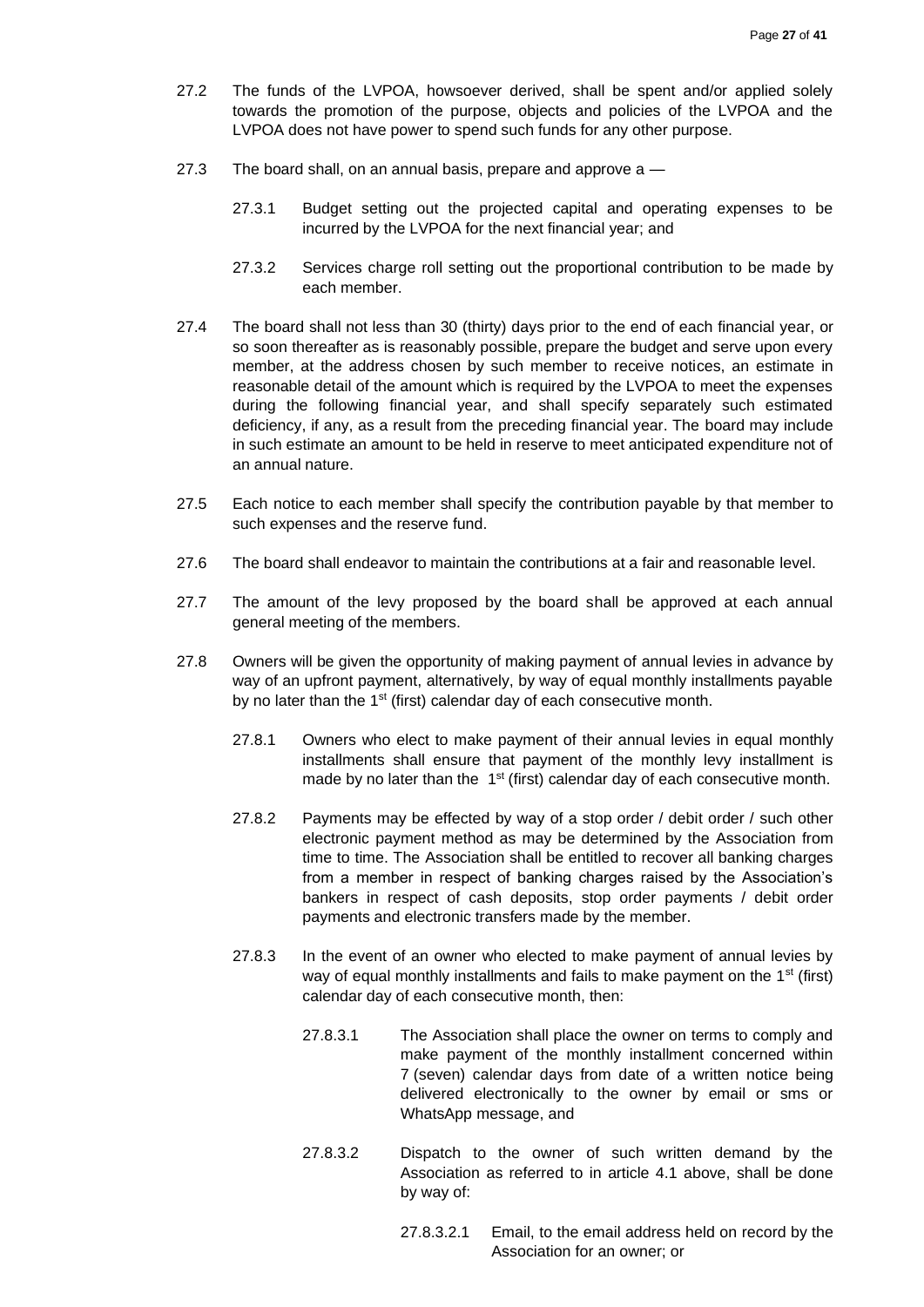- 27.8.3.2.2 By way of SMS to the mobile number held on record by the Association for an owner.
- 27.8.3.3 The onus rests with each owner / member to ensure that correct contact details are held by the Association, and that when a member changes contact details, that he / she / it receives written acknowledgement from the Association acknowledging such amendment.
- 27.8.4 Should a member fail to remedy such breach, as set out in article 4 above, and within the stipulated period of 7 (seven) calendar days, the Association shall then be entitled to:
	- 27.8.4.1 Direct a final demand to the owner / member to then make payment of the full remaining balance of the annual levies (for the particular financial year) from the owner within 7 (seven) days, calculated from date of such written demand; and
	- 27.8.4.2 Should an owner notwithstanding such further and final demand fail to make payment of the full remaining balance of the annual levies, the Association shall be entitled to proceed with the necessary legal collection steps against such owner, and hold the owner / member liable for all such legal costs and disbursements incurred, calculated on a scale as between attorney and client; and
- 27.8.5 Should a member fail to remedy such breach, as set out in article 4 above, and within the stipulated period of 7 (seven) days, member rights may also be suspended and / or restricted from all the benefits of membership, inclusive but not limited to:
	- 27.8.5.1 Full enjoyment and access to use of all security access systems used by the Association / any member services / amenities the association may provide to members; and
	- 27.8.5.2 The member's right to attend and vote at any members meetings of the Association.
- 27.9 In the event of the board, for any reason whatsoever, failing to timeously prepare and serve the estimate referred to in 27.4, every member shall, until service of such estimate as aforesaid, continue to pay the levy previously imposed and shall after such service pay such levy as may be specified in the notice referred to in 27.4.
- 27.10 The board may from time to time levy special levies upon the members in respect of all such expenses as are mentioned in 27.1, which were not included in any estimate made in terms of 27.4, and may in imposing such levies further determine the terms of payment thereof.
- 27.11 The board is empowered, in addition to such other rights as the LVPOA may have in law as against its members, to determine the rate of interest from time to time chargeable upon arrear levies; provided that such rate of interest shall not exceed the maximum rate of interest laid down from time to time in terms of the National Credit Act No. 34 of 2005, if applicable.
- 27.12 Any amount due by a member by way of levy and the interest accrued thereon, constitutes a debt due by such member to the LVPOA. The obligation of a member to pay a levy and the interest thereon shall cease upon such member ceasing to be a registered owner of such member's erf, without prejudice to the LVPOA's right to recover arrear levies and interest from the member concerned. No levies or interest paid by a member shall, under any circumstances, be re-payable by the LVPOA upon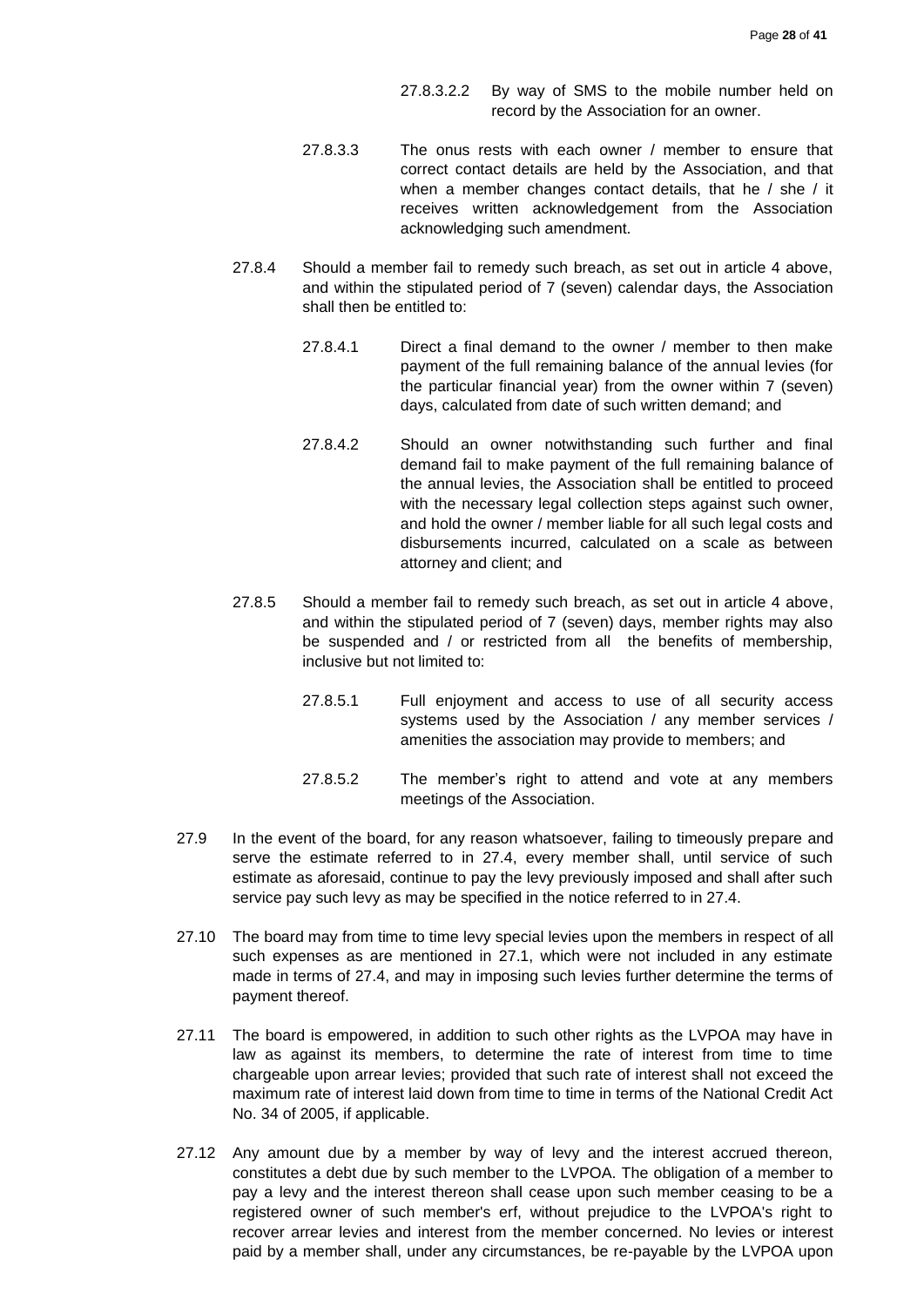such member ceasing to be a member. A member's successor-in-title to an erf is liable to pay the levy and interest thereon attributable to that erf, as from the date upon which such member's successor-in-title becomes a member pursuant to the registration in the deeds registry of the transfer of that erf into the name of such member's successor-intitle in the deeds registry.

- 27.13 In calculating the levy payable by any member, the board shall as far as reasonably practical assign —
	- 27.13.1 those costs arising directly out of the use of the erf to the member owning such
	- 27.13.2 the costs of maintaining the fencing and common boundary walls surrounding the development, and the security costs of protecting the development to the registered owners of all erven equally;
	- 27.13.3 those costs relating to the development generally to the registered owners of all erven equally, provided, however, that the board may in any case where they consider it equitable to do so, assign to any member any greater or lesser share of the costs as may be reasonable in the circumstances.
- 27.14 For purposes of determining the amount to be contributed by the developer in respect of levies, the developer shall be deemed to be the owner of an erf, which is registered in the name of the developer.
- 27.15 The developer is, in respect of all registrable erven not yet transferred, liable to pay the levies in respect of such erven on the same basis as other members; provided that the board may enter into an agreement's with the developer for the provision of a capital sum and/or the transfer of land and/or equipment to the LVPOA in lieu of payment of levies.
- 27.16 The LVPOA shall collect the levies from all members and issue clearance certificates as contemplated in 26.1.2.

## <span id="page-28-0"></span>**28. CONDUCT RULES**

- 28.1 Subject to any restriction imposed or direction given at a general meeting of the LVPOA, the board may from time to time formulate the conduct rules in regard to —
	- 28.1.1 the power, authority and locus stencil of the architectural review committee to enforce the architectural design criteria pertaining to, but not limited to —
		- 28.1.1.1 standards and guidelines for the architectural design of all buildings and outbuildings, structures of any nature and all additions and alterations to any such buildings, outbuildings or structures erected or to be erected in or on the development, and in particular to control the design and appearances of the exterior of such buildings, outbuildings or structures and the materials used on such exteriors to ensure an attractive, aesthetically pleasing character to all the buildings situate on the development;
		- 28.1.1.2 siting of all buildings, outbuildings, structures of any nature and all additions and alterations to any thereof;
		- 28.1.1.3 standards and guidelines for the design of all site works, buildings, structures, installations and projections on the erven;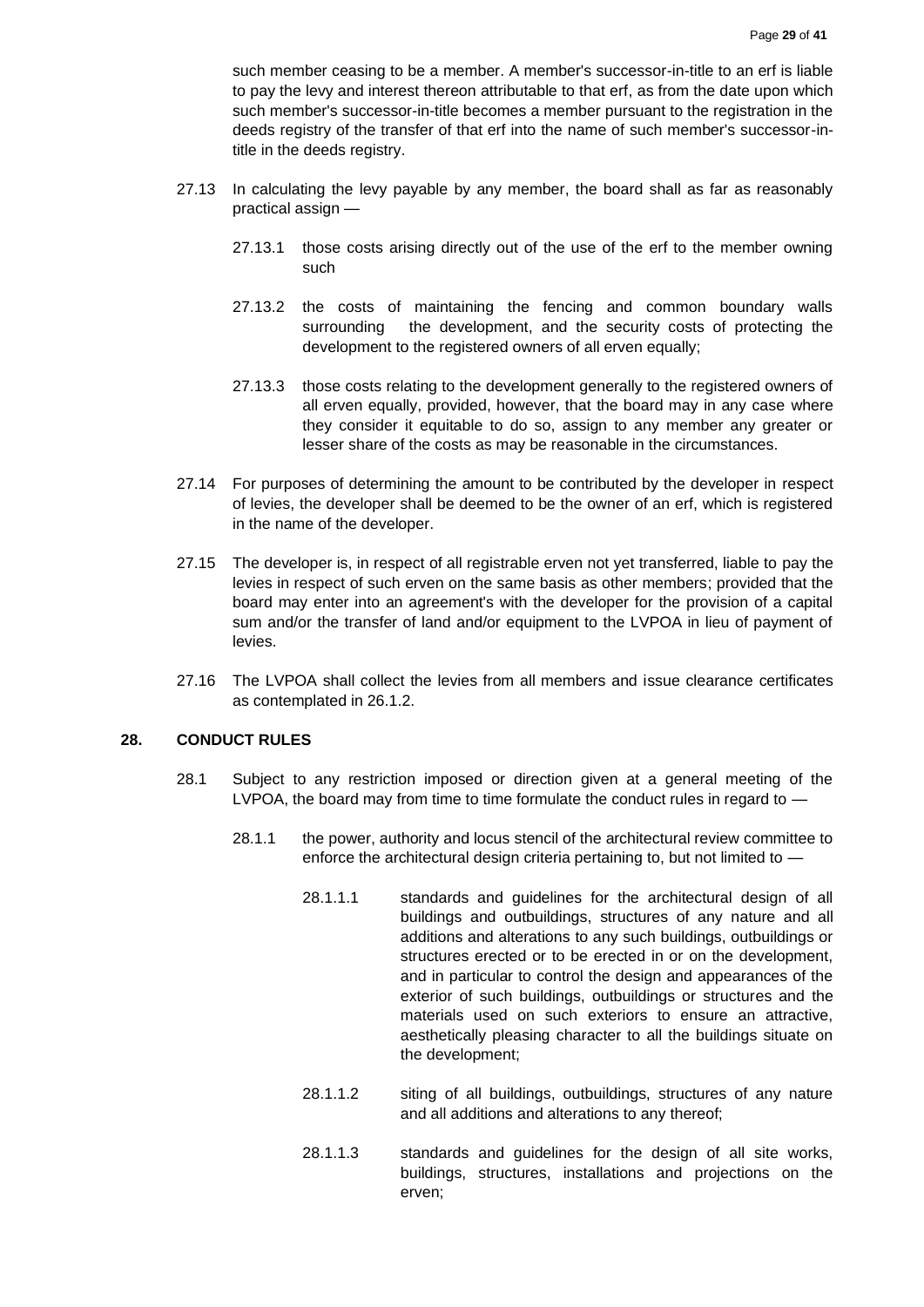- 28.1.1.4 preservation of the environment, including the right to control vegetation and the right to prohibit and/or control the erection of fences, whether upon or within the boundaries of any et
- 28.1.1.5 preservation of the natural environment, vegetation and fauna in the development, including the right to prohibit and/or control the planting of exotic, alien or non-indigenous trees, plants or other vegetation;
- 28.1.2 the right to prohibit, restrict or control the keeping of any animal which they regard as dangerous or a nuisance;
- 28.1.3 the conduct of any persons within the development for the prevention of nuisance of any nature to any member;
- 28.1.4 the use of services, amenities and facilities including the right to make a reasonable charge for the use thereof;
- 28.1.5 the furtherance and promotion of any of the purpose, objects and policies of the LVPOA and/or for the better management of the affairs of the LVPOA and/or for the advancement of the interests of members and/or occupiers in the development; and/or
- 28.1.6 the maintenance of all buildings, outbuildings, structures, improvements of any nature and landscaping within the development, and the directors may from time to time and whenever they deem necessary, limit, restrict or suspend use in relation to any part of such common areas as defined.
- 28.2 The LVPOA may require any member to maintain the sidewalk adjacent to his property and in the event of such member failing to do so to the satisfaction of the LVPOA, the LVPOA shall be entitled to take such action as may be necessary for the maintenance of such sidewalk and to charge the member concerned;
- 28.3 Members shall be entitled to access to all common areas in respect of which the LVPOA holds title or tenancy subject to compliance by members within the MOI and the conduct rules pertaining to such common areas. The directors may from time to time make rules relating to access by the general public to certain common areas in order to confine public access to such areas.
- 28.4 Where the boundary of any member's property also constitutes the boundary of a township in the development, such member shall be obliged to allow the LVPOA to erect upon such member's property immediately adjacent to such boundary, such walling or other fencing as the developer and/or the LVPOA may determine. Such member shall not be entitled to interfere in any manner whatsoever with any such walling or fencing, and shall permit the LVPOA from time to time access to such member's property so as to inspect such walling or fencing and to effect such repairs as may be necessary from time to time. In the event of any member wishing to erect his own walling or fencing, he shall be obliged to erect same within the walling or fencing referred to above and subject to such conditions as the LVPOA may lay down to permit the LVPOA access to the boundary walling or fencing concerned.
- 28.5 Any person using any of the services, land or facilities of the development does so entirely at his own risk and no person shall have any claim against the LVPOA of whatsoever nature arising neither for such use, nor for anything which may befall any person during the course of such use, whether caused by human or any other phenomena.
- 28.6 No person shall have any claim against the LVPOA as a result of fire or any other substance, liquid or gas, escaping from the property of the LVPOA and causing damage to any person or property of any member.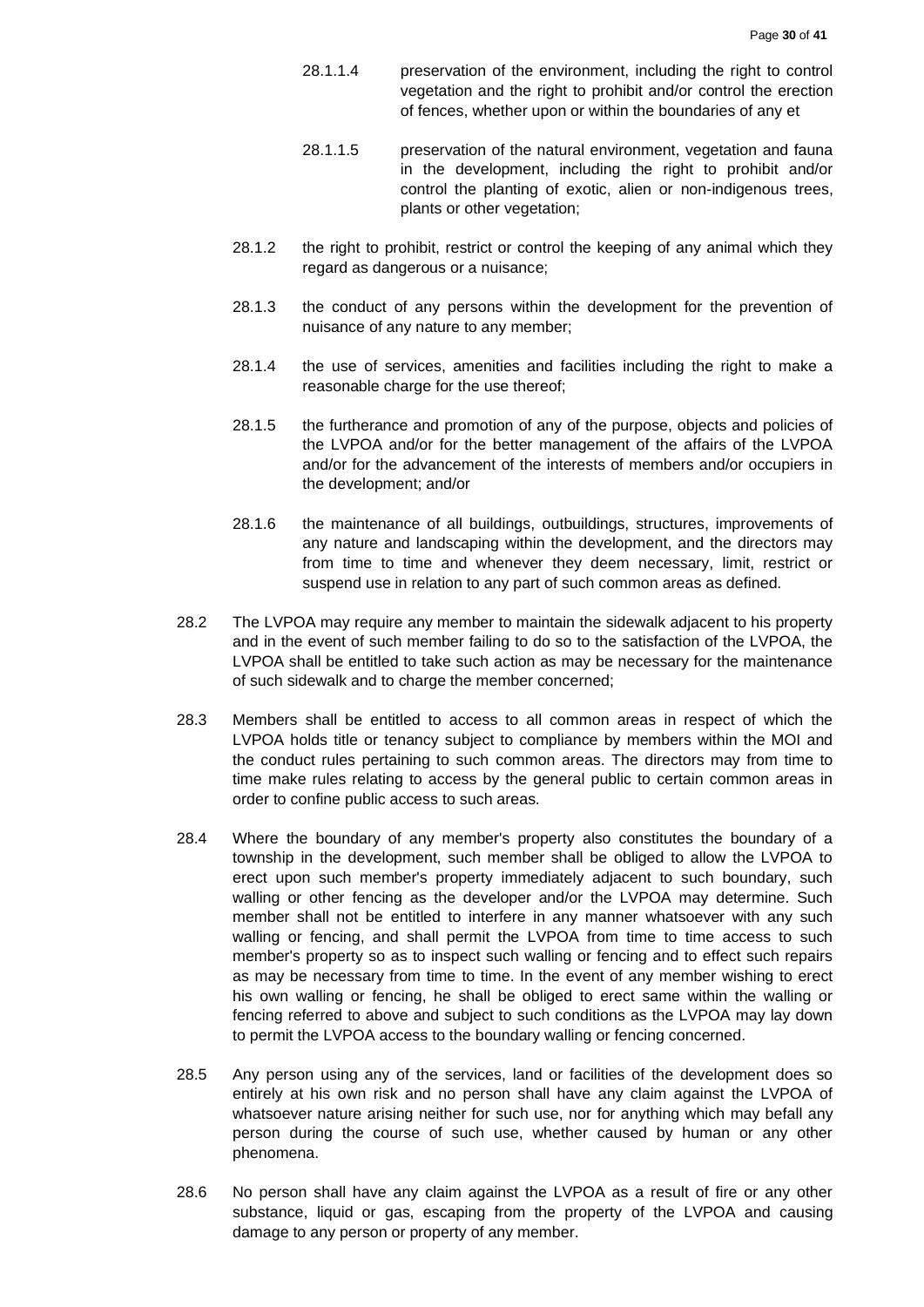#### <span id="page-30-0"></span>**29. UNDERTAKINGS BY MEMBERS**

- 29.1 Each member agrees and undertakes in favour of the LVPOA and each other that such member is bound by and shall comply with the —
	- 29.1.1 provisions set out in this MOI;
	- 29.1.2 conduct rules referred to in 28;
	- 29.1.3 environmental authorisation;
	- 29.1.4 development controls when constructing any development on an erf;
	- 29.1.5 agreements concluded between the LVPOA and third parties, including the Local Authority, insofar as those agreements may directly or indirectly impose obligations on the LVPOA or the members;
	- 29.1.6 agreements concluded between the LVPOA and LVE;
	- 29.1.7 conditions of subdivision or consolidation laid down by the Local Authority;
	- 29.1.8 the architectural design criteria;
	- 29.1.9 the engineering guidelines;
	- 29.1.10 the landscape design criteria; and
	- 29.1.11 the conditions of establishment of the township applicable to a member's erf.
- 29.2 Each member furthermore agrees and undertakes in favour of the LVPOA and each other that:
	- 29.2.1 it acknowledges that the present zoning of the township is "Industrial 1 Use Zone VI which excludes noxious industries. Each member undertakes that it will refrain and will not make application to amend the present zoning so as to delete therefrom the reference to "Noxious Industries";
	- 29.2.2 it shall not sink boreholes on the land without the prior written consent of the developer and/or the LVPOA first being obtained, which consent may be subject to whatever conditions the developer and/or the LVPOA may deem appropriate.

#### 29.3 **Disciplinary Proceedings and Penalties**

- 29.3.1 The LVPOA is entitled to enforce the provisions of this MOI, the conduct rules, the architectural design criteria and to facilitate the observance of other agreements and controls referred to in this MOI and any other regulations applicable to the LVPOA and to that effect may —
	- 29.3.1.1 give notice to the member concerned (the "Defaulting Member") requiring such member to remedy such breach within such period as the board may determine from time to time;
	- 29.3.1.2 take or cause to be taken such steps as it may consider necessary against the defaulting member to remedy the breach of the rules and conduct rules, and debit the loss suffered and the cost incurred in doing so to the defaulting member, which amount shall be deemed to be a debt owing by the defaulting member to the LVPOA and shall be due and payable upon demand;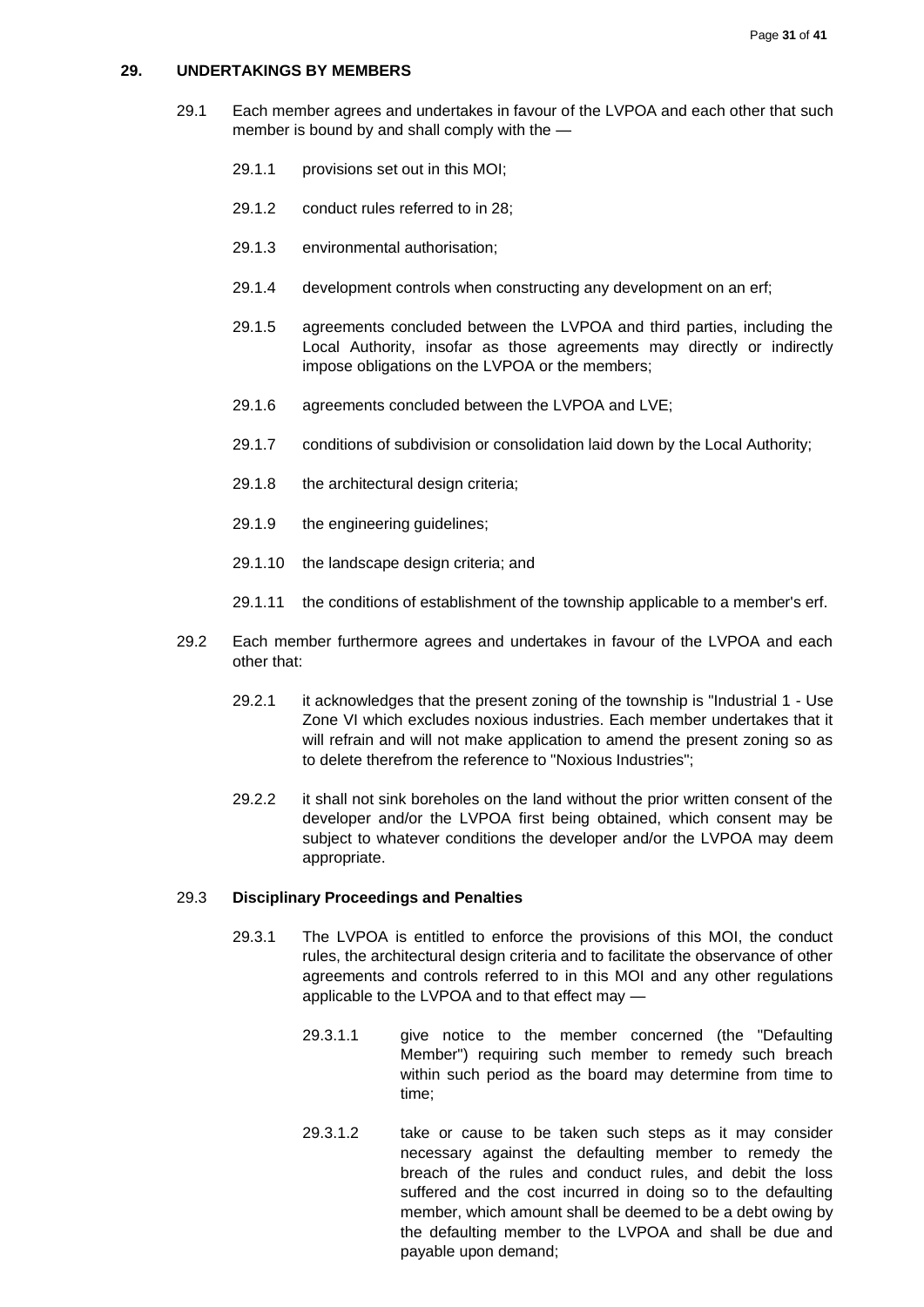- 29.3.1.3 impose a system of fines or other penalties, which is recommended from time to time by the board. The amounts of such fines and penalties shall be reviewed and confirmed at each annual general meeting of the LVPOA; provided that the fines and penalties must be reasonable, must not be out of proportion to the prejudice or damage suffered by the LVPOA, must be of general application to all the members who default and that any fine imposed upon any member shall be deemed to be a debt due by the defaulting member to the LVPOA together with interest and is enforceable and recoverable by ordinary civil process; and/or
- 29.3.1.4 take such action as it deems fit, including instituting legal proceedings, obtaining a judgment or order against the defaulting member and executing such judgment or order.
- 29.4 In the event of the board instituting any legal proceedings against any member or occupier within the development for the enforcement of any of the rights of the LVPOA in terms hereof, the LVPOA is entitled to recover all legal costs so incurred from the member or occupier concerned, calculated as between attorney and client.
- 29.5 In the event of any breach of the rules, including the conduct rules, by the members of any owner, member, guest, employee invitee or any other person lawfully occupying the erf, such breach is deemed to have been committed by such member, and the board shall, without prejudice to any of the LVPOA's rights against the member concerned, be entitled to take or cause to be taken such steps against the person actually committing the breach as it, in its sole discretion, may deem fit.
- 29.6 Should any member dispute the fact that such member has committed a breach of any of the rules, and the conduct rules, regardless of whether such breach was committed by the member concerned, a committee of 3 (three) directors appointed by the Chairman, for this purpose shall adjudicate upon the issue at such time and in such manner and according to such procedure (provided that natural justice shall be observed) as the Chairman may direct.
- 29.7 Any fine imposed upon any member is deemed to be a debt due by the member to the LVPOA and shall be recoverable by ordinary civil process.
- 29.8 Notwithstanding anything to the contrary herein contained, the board may in the name of the LVPOA enforce the provisions of the rules by civil application or action in a court of competent jurisdiction and for this purpose may appoint such attorneys and counsel as it may deem fit.
- 29.9 The LVPOA may, in a general meeting in accordance with the provisions of clause 11:
	- 29.9.1 make any rules which the directors are authorised to make; and
	- 29.9.2 vary or modify any rules made by the LVPOA or by the board from time to time.

# <span id="page-31-0"></span>**30. ARCHITECTURAL REVIEW COMMITTEE**

- 30.1 In order to maintain an attractive, harmonious and environmentally sensitive development, a member agrees and undertakes to adhere to the architectural guidelines and the site design criteria applicable to the buildings as set out in the architectural design criteria.
- 30.2 Notwithstanding anything herein contained to the contrary, the buildings shall be erected on the erf strictly in accordance with the site development plan after the site development plan has been submitted to and approved in writing by the architectural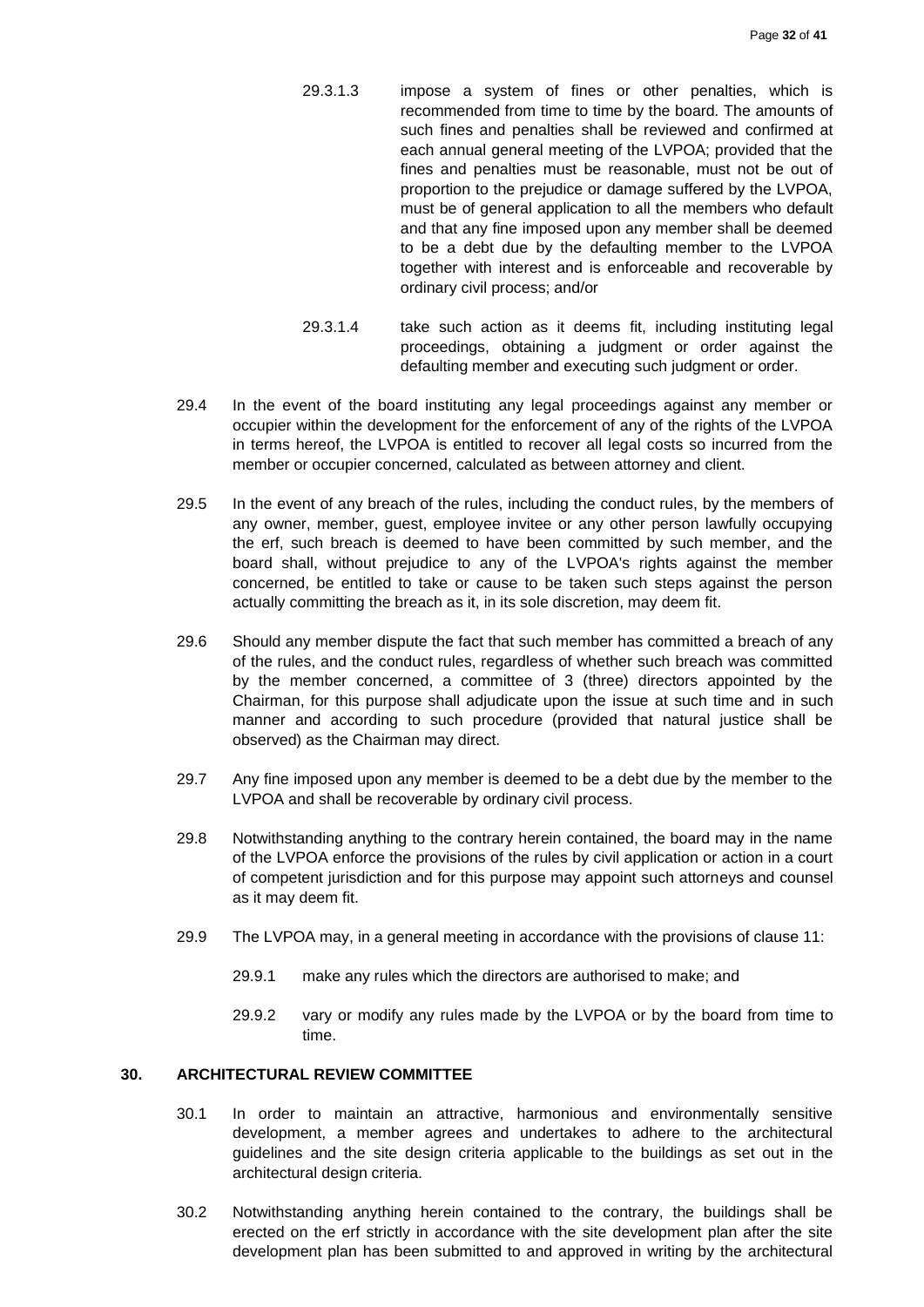review committee and the local authority or any other competent authority. No work whatsoever shall commence on an erf until such time as both the aforesaid approvals have been obtained.

- 30.3 In order to enable the architectural review committee to consider any such request for approval of the site development plan or any variance thereto, the member shall provide the architectural review committee with:
	- 30.3.1 a site plan being a site plan of the erf showing the site boundaries, applicable set-back lines, site levels, outline of all built structures, external works including roads, parking, boundary treatments and external structures as set out more fully in the architectural design criteria;
	- 30.3.2 a landscape plan being a landscape plan prepared by the member in accordance with the landscape design criteria, as prescribed in the architectural design criteria;
	- 30.3.3 storm water management plan a storm water management plan prepared by a suitably qualified engineer appointed by the member, in accordance with the civil design criteria, as more fully described in the architectural design criteria;
	- 30.3.4 details of construction materials to be used.
- 30.4 The building shall be constructed by a builder appointed by the member on behalf of the member.
- 30.5 The architectural review committee is entitled to condemn any work which is in its/their opinion sub-standard or which does not comply with the provisions hereof, the architectural design criteria, the site development plan, environmental authorisation, the individual environmental management plan and/or the conduct rules, in which event the member shall procure that such substandard work is made good to a standard acceptable to the architectural review committee. Notwithstanding anything to the contrary contained in this agreement, the developer and/or the LVPOA shall not be liable for any costs and expenses incurred as a result of such rectification.
- 30.6 The conditions of this clause 30, if registerable in the above form or in some modified form, shall be registered as a condition of title in the title deed of the erf and the member undertakes to sign any documents that may be required for that purpose.
- 30.7 The member acknowledges and agrees that the member has read the documents set out hereunder, copies which are available to the member upon request from the LVPOA, and hereby accepts and agrees to be bound by the terms and conditions of the following documents comprising:
	- 30.7.1 the architectural design criteria;
	- 30.7.2 this MOI;
	- 30.7.3 the conduct rules;
	- 30.7.4 the electrical re-sale agreement;
	- 30.7.5 the environmental authorisation;
	- 30.7.6 the conditions of establishment.
- 30.8 Notwithstanding anything to the contrary herein contained, the member shall draw the attention of each prospective member of an erf or any portion thereof, the builder under any building contract, any subcontractors, and their employees and /or to the member's successors in title, heirs, executors, administrators or assigns to the land or any part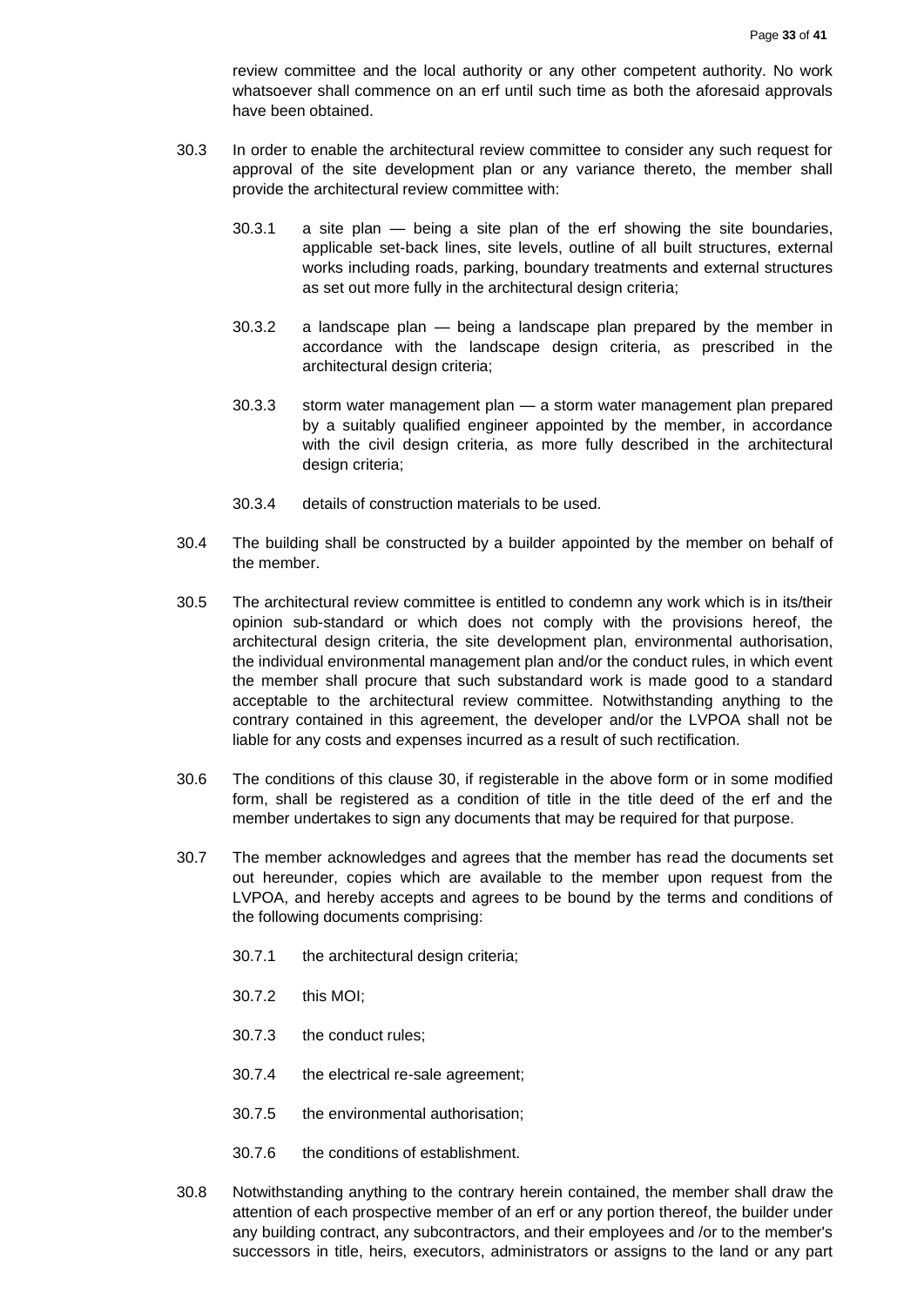thereof (collectively or individually referred to as "successors-in-title"), to the provisions of this MOI and the documents referred to in this clause 30, and shall procure that each of these successors in title consent in writing to assume all of the rights and obligations of the member set out herein and the documents referred to in clause 30, where applicable.

#### <span id="page-33-0"></span>**31. NUISANCE**

A member acknowledges that building operations will take place on the development which may, during such building operations, result in the member's peaceful occupation of the erf being disturbed. The developer and/or the LVPOA disclaims all responsibility and liability for all and any damages suffered by the member (including consequential damages) whether in delict or otherwise, as a result of the building operations as aforesaid, and the member shall not have any claim against the developer and/or the LVPOA in this regard.

#### <span id="page-33-1"></span>**32. PROHIBITION ON RESIGNATION**

The registered owner of an erf may not resign as a member of the LVPOA.

# <span id="page-33-2"></span>**33. ISSUE OF CERTIFICATE**

The directors may by regulation, provide for the issue of a membership certificate which certificate shall be in such form as may be prescribed by the directors.

### <span id="page-33-3"></span>**34. MOI BINDING**

- 34.1 The provisions of this MOI shall be binding upon all members, and insofar as they may be applicable, to all persons occupying any erf by, through or under any member, whatever the nature of such occupation.
- 34.2 The powers of the committees established in terms of this MOI, and the powers of the directors, and the powers of the LVPOA generally may be delegated to the park manager to such extent and upon such condition as the directors may determine from time to time, and such delegations may from time to time be revoked either in whole or in part or the conditions of such delegations changed as the directors may from time to time deem fit. If there be no park manager, then all references to the park manager in this MOI relating to the constitution of committees of directors shall be deemed to be a reference to an additional director as member of the committee concerned, and all other references to the park manager shall be deemed to be a reference to the directors, or committee, or persons appointed by them for the purpose concerned.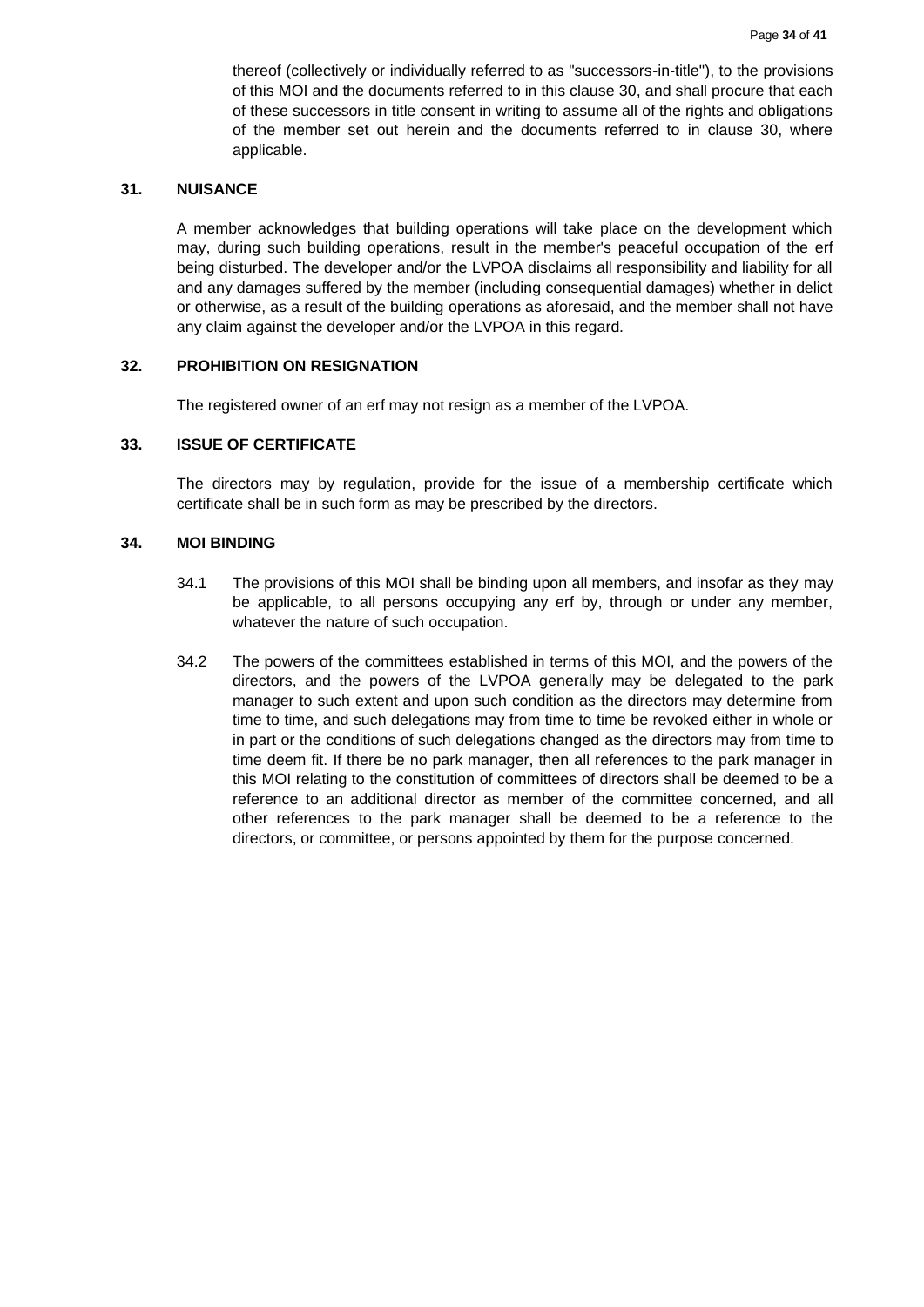#### <span id="page-34-0"></span>**Annex 1 — Definitions in the Companies Act**

"**accounting records**" means information in written or electronic form concerning the financial affairs of a company as required in terms of this Act including, but not limited to, purchase and sales records, general and subsidiary ledgers and other documents and books used in the preparation of financial statements;

"**alternate director**" means a person elected or appointed to serve, as the occasion requires, as a member of the board of a company in substitution for a particular elected or appointed director of that company;

"**annual general meeting**" means the meeting of a public company required by section 61(7);

"**audit**" has the meaning set out in the Auditing Profession Act, but does not include an "independent review" of annual financial statements, as contemplated in section 30(2)(b)00(bb);

"**auditor**" has the meaning set out in the Auditing Profession Act;

"**Banks Act**" means the Banks Act, 1990 (Act No. 1194 of 1990);

"**board**" means the board of directors of a company;

"**business days**" has the meaning determined in accordance with section 5(3);

"**Commission**" means the Companies and Intellectual Property Commission established by section 185;

"**Commissioner**" means the person appointed to or acting in the office of that name, as contemplated in Section 189;

"**company**" means a juristic person incorporated in terms of this Act, a domesticated company, or a juristic person that, immediately before the effective date -

- (a) was registered in terms of the
	- (i) Companies Act, 1973 (Act No. 61 of 1973), other than as an external company as defined in that Act; or
	- (ii) Close Corporations Act, 1984 (Act No. 69 of 1984), if it has subsequently been converted;
- (b) was in existence and recognised as an 'existing company' in terms of the Companies Act, 1973 (Act No. 61 of 1973); or
- (c) was deregistered in terms of the Companies Act, 1973 (Act No. 61 of 1973), and has subsequently been re-registered in terms of this Act;

"**Competition Act**", means the Competition Act, 1998 (Act No. 89 of 1998);

"**convertible**" when used in relation to any securities of a company, means securities that may, by their terms, be converted into other securities of the company, including —

- (a) any non-voting securities issued by the company and which will become voting securities -
	- (i) on the happening of a designated event; or
	- (ii) if the holder of those securities so elects at some time after acquiring them; and
- (b) Options to acquire securities to be issued by the company, irrespective of whether those securities may be voting securities, or non-voting securities contemplated in paragraph (a);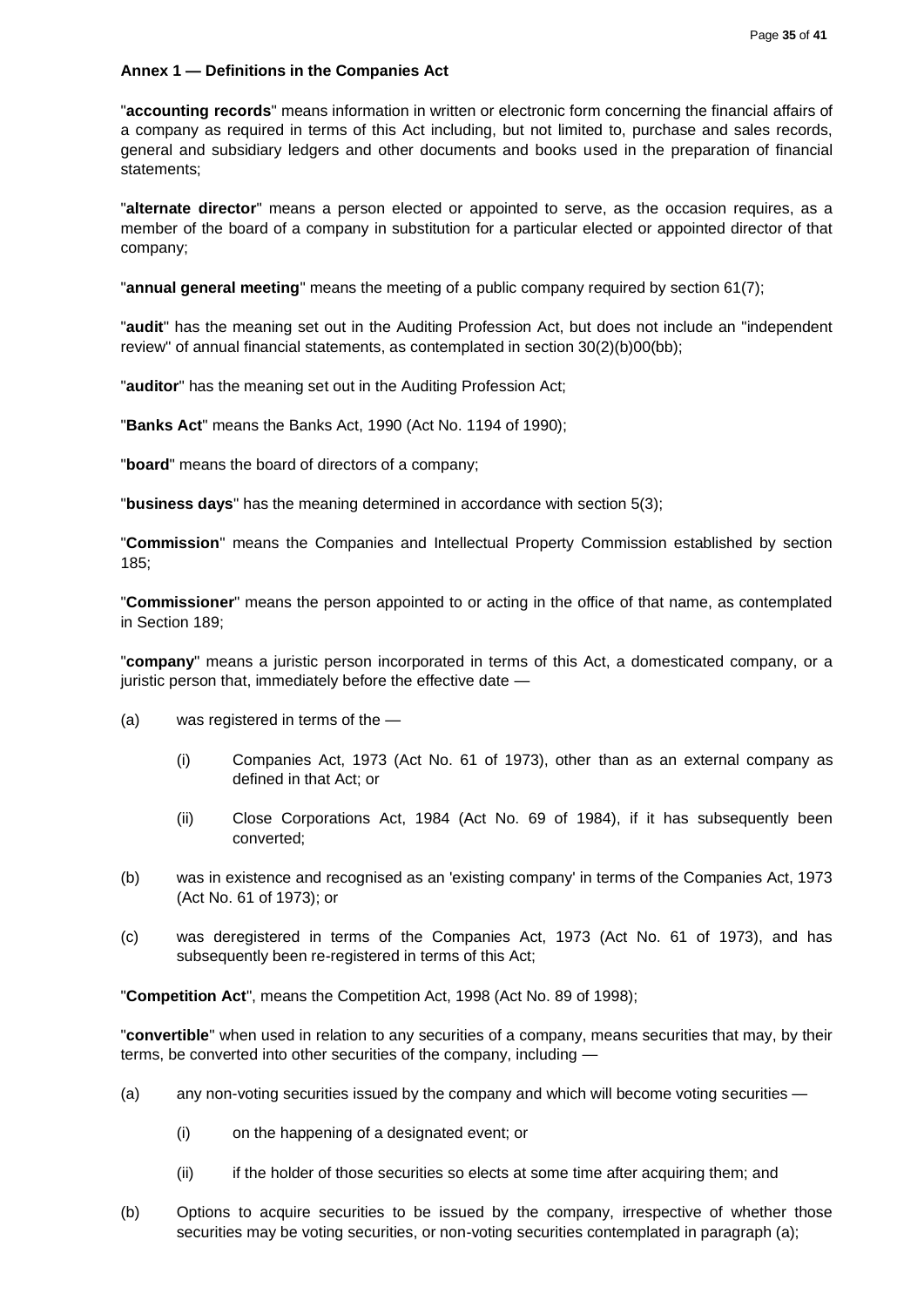"**creditor**" means a person to whom a company is or may become obligated in terms of any liability or other obligation that would be required to be considered by the company if it were applying the solvency and liquidity test set out in section 4;

"**director**" means a member of the board of a company, as contemplated in section 66, or an alternate director of a company and includes any person occupying the position of a director or alternative director, by whatever name designated;

"**effective date**", with reference to any particular provision of this Act, means the date on which that provision came into operation in terms of section 225;

"**electronic communication**" has the meaning set out in section 1 of the Electronic Communications and Transactions Act;

"**Electronic Communications and Transactions Act**" means the Electronic Communications and Transactions Act, 2002 (Act No. 25 of 2002);

"**employee share scheme**" has the meaning set out in section 95(1)(c);

"**exchange**" when used as a noun, has the meaning set out in section 1 of the Securities Services Act, 2004 (Act No. 36 of 2004);

"**exercise**", when used in relation to voting rights, includes voting by proxy, nominee, trustee or other person in a similar capacity;

"*ex officio* **director**" means a person who holds office as a director of a particular company solely as a consequence of that person holding some other office, title, designation or similar status specified in the company's Memorandum of Incorporation;

"**external company**" means a foreign company that is carrying on business, or non-profit activities, as the case may be, within the Republic, subject to section 23(2);

#### "**financial statement**" includes —

- (a) annual financial statements and provisional annual financial statements;
- (b) interim or preliminary reports;
- (c) group and consolidated financial statements in the case of a group of companies; and
- (d) financial information in a circular, prospectus or provisional announcement of results, that an actual or prospective creditor or holder of the company's securities, or the Commission, Panel or other regulatory authority, may reasonably be expected to rely on;

"**group of companies**" means a holding company and all of its subsidiaries;

"**holding company**", in relation to a subsidiary, means a juristic person that controls that subsidiary as a result of any circumstances contemplated in Section 2(2)(a) or 3(1)(a);

#### "**incorporator**", when used —

- (a) with respect to a company incorporated in terms of this Act, means a person who incorporated that company, as contemplated in Section 13; or
- (b) with respect to a pre-existing company, means a person who took the relevant actions comparable to those contemplated in Section 13 to bring about the incorporation of that company;

"**individual**" means a natural person;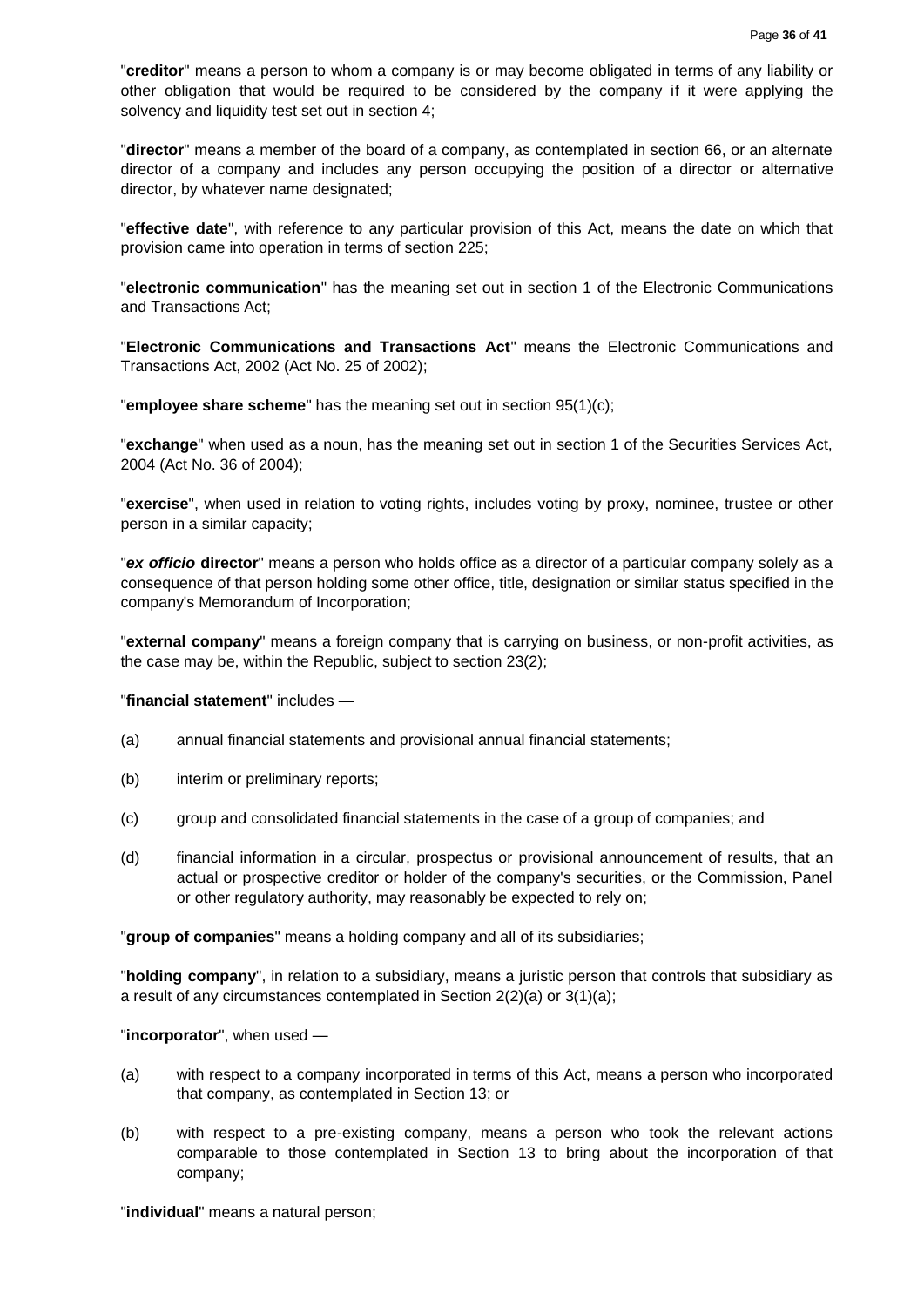"**inter-related**", when used in respect of three or more persons, means persons who are related to one another in a linked series of relationships, such that two of the persons are related in a manner contemplated in Section 2(1) and one of them is related to the third in any such manner, and so forth in an unbroken series;

"**juristic person**" includes —

- (a) a foreign company; and
- (b) a trust, irrespective of whether or not it was established within or outside the Republic;

"**knowing**", "**knowingly**" or "**knows**", when used with respect to a person, and in relation to a particular matter, means that the person either —

- (a) had actual knowledge of the matter; or
- (b) was in a position in which the person reasonably ought to have
	- (i) had actual knowledge;
	- (ii) investigated the matter to an extent that would have provided the person with actual knowledge; or
	- (iii) taken other measures which, if taken, could reasonably be expected to have provided the person with actual knowledge of the matter;

"**nominee**" has the meaning set out in Section 1 of the Securities Services Act, 2004 (Act No. 36 of 2004);

"**ordinary resolution**" means a resolution adopted with the support of more than 50% of the voting rights exercised on the resolution, or a higher percentage as contemplated in Section 65(8) at a members' meeting.

"**person**" includes a juristic person;

"**personal financial interest**", when used with respect to any person —

- (a) means a direct material interest of that person, of a financial, monetary or economic nature, or to which a monetary value may be attributed; but
- (b) does not include any interest held by a person in a unit trust or collective investment scheme in terms of the Collective Investment Schemes Act, 2002 (Act No. 45 of 2002), unless that person has direct control over the investment decisions of that fund or investment;

"**prescribed officer**" means a person who, within a company, performs any function that has been designated by the Minister in terms of Section 66(10);

"**present at a meeting**" means to be present in person, or able to participate in the meeting by electronic communication, or to be represented by a proxy who is present in person or able to participate in the meeting by electronic communication;

"**public company**" means a profit company that is not a state-owned company, a private company or a personal liability company;

"**record date**" means the date established under Section 59 on which a company determines the identity of its shareholders and their shareholdings for the purposes of this Act;

"**registered office**" means the office of a company, or of an external company, that is registered as required by Section 23;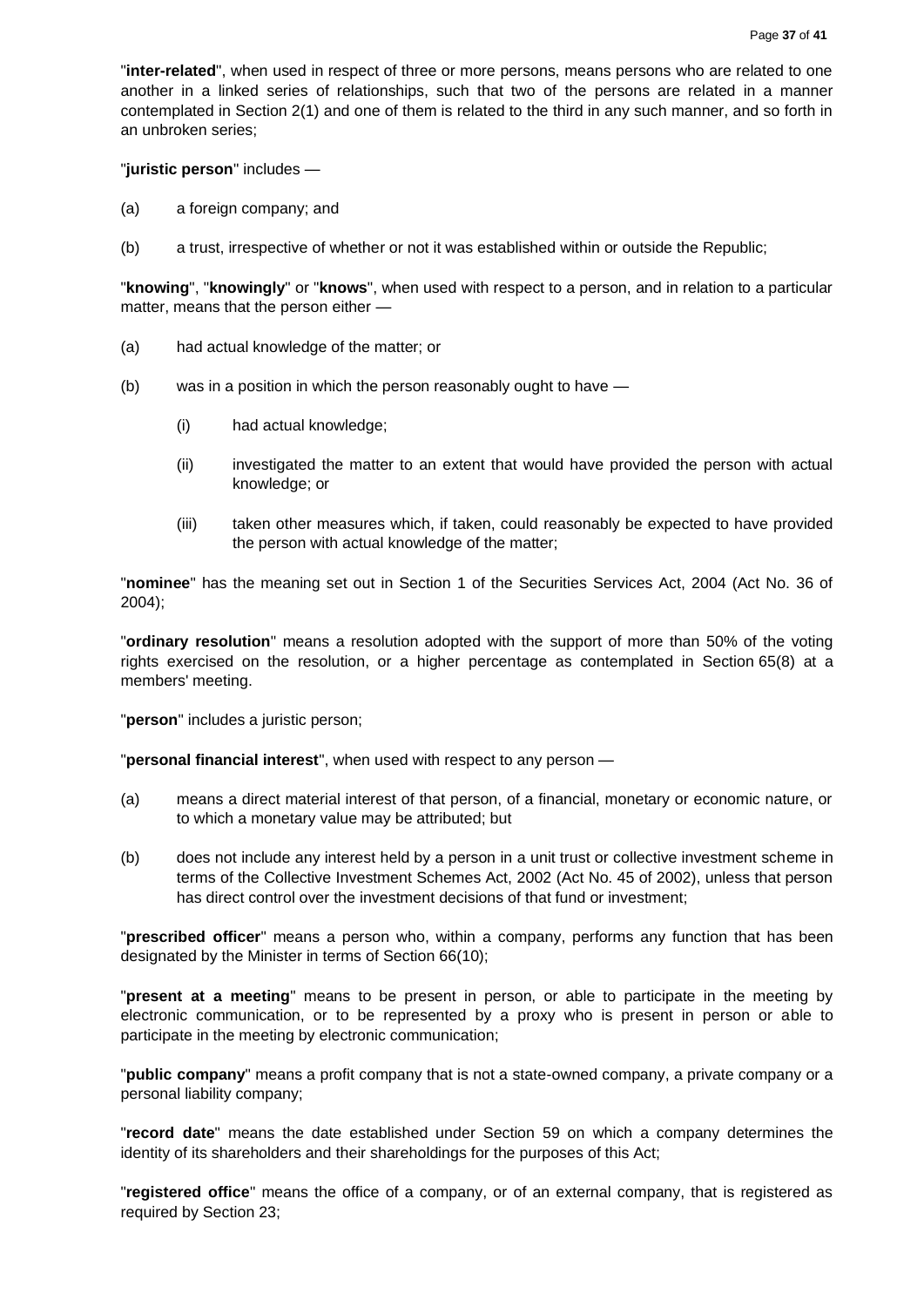"**related**", when used in respect of two persons, means persons who are connected to one another in any manner contemplated in Section 2(1)(a) to Section (c);

"**rules**" and "**rules of a company**" means any rules made by a company as contemplated in Section 15(3) to (5);

#### "**special resolution**" means —

- (a) in the case of a company, a resolution adopted with the support of at least 75% of the voting rights exercised on the resolution, or a different percentage as contemplated in section 65(10) at a members' meeting; or
- (b) in the case of any other juristic person, a decision by the owner or owners of that person, or by another authorized person, that requires the highest level of support in order to be adopted, in terms of the relevant law under which that juristic person was incorporated;

"**subsidiary**" has the meaning determined in accordance with Section 3;

"**wholly-owned subsidiary**" has the meaning determined in accordance with Section 3(1)(b).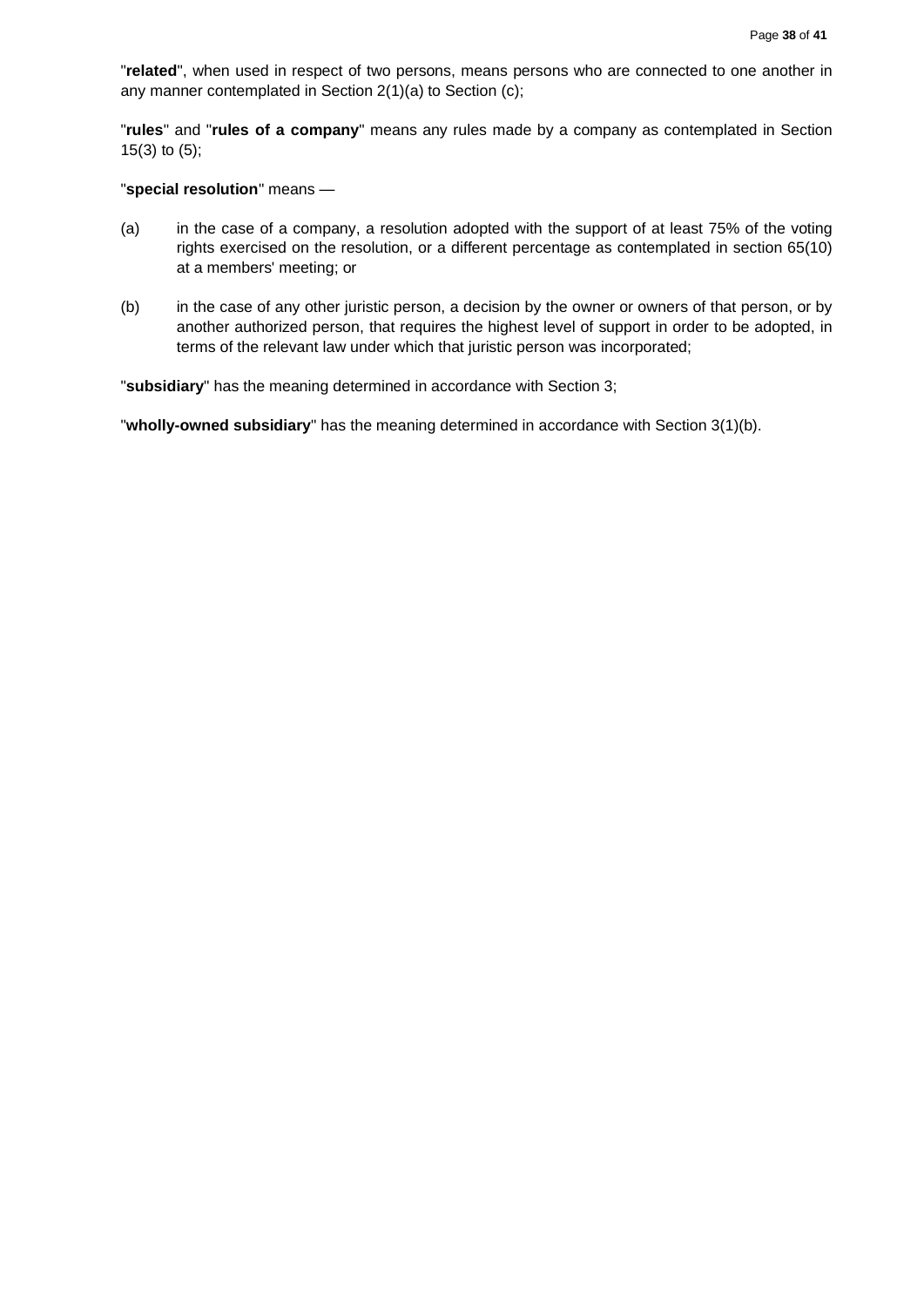# <span id="page-38-0"></span>**Annex 2 — Ineligible / disqualified in terms of Section 69(7) and (8) of the Companies Act read with Regulation 39(3)**

- 1. A person is ineligible to be a Director if the Person
	- 1.1 is a juristic person;
	- 1.2 is an un-emancipated minor, or is under a similar legal disability; or
	- 1.3 does not satisfy any qualification set out in the MOI.
- 2. A person is disqualified to be a Director if
	- 2.1 a court has prohibited that Person to be a Director, or declared the Person to be delinquent in terms of Section 162, or in terms of Section 47 of the Close Corporations Act, 1984 (Act No. 69 of 1984); or
	- 2.2 the Person
		- 2.2.1 is an un-rehabilitated insolvent;
		- 2.2.2 is prohibited in terms of any public regulation to be a Director;
		- 2.2.3 has been removed from an office of trust, on the grounds of misconduct involving dishonesty; or
		- 2.2.4 has been convicted, in the Republic or elsewhere, and imprisoned without the option of a fine, or fined more than R1,000.00 (one thousand rand) amount, for theft, fraud, forgery, perjury or an offence —
			- 2.2.4.1 involving fraud, misrepresentation or dishonesty;
			- 2.2.4.2 in connection with the promotion, formation or management of a company, or in connection with any act contemplated in subsection (2) or (5); or
			- 2.2.4.3 under the Companies Act, the Insolvency Act, 1936 (Act No. 24 of 1936), the Close Corporations Act, 1984, the Competition Act, the Financial Intelligence Centre Act, 2001 (Act No. 38 of 2001), the Securities Services Act, 2004 (Act No. 36 of 2004), or Chapter 2 of the Prevention and Combating of Corruption Activities Act, 2004 (Act No. 12 of 2004).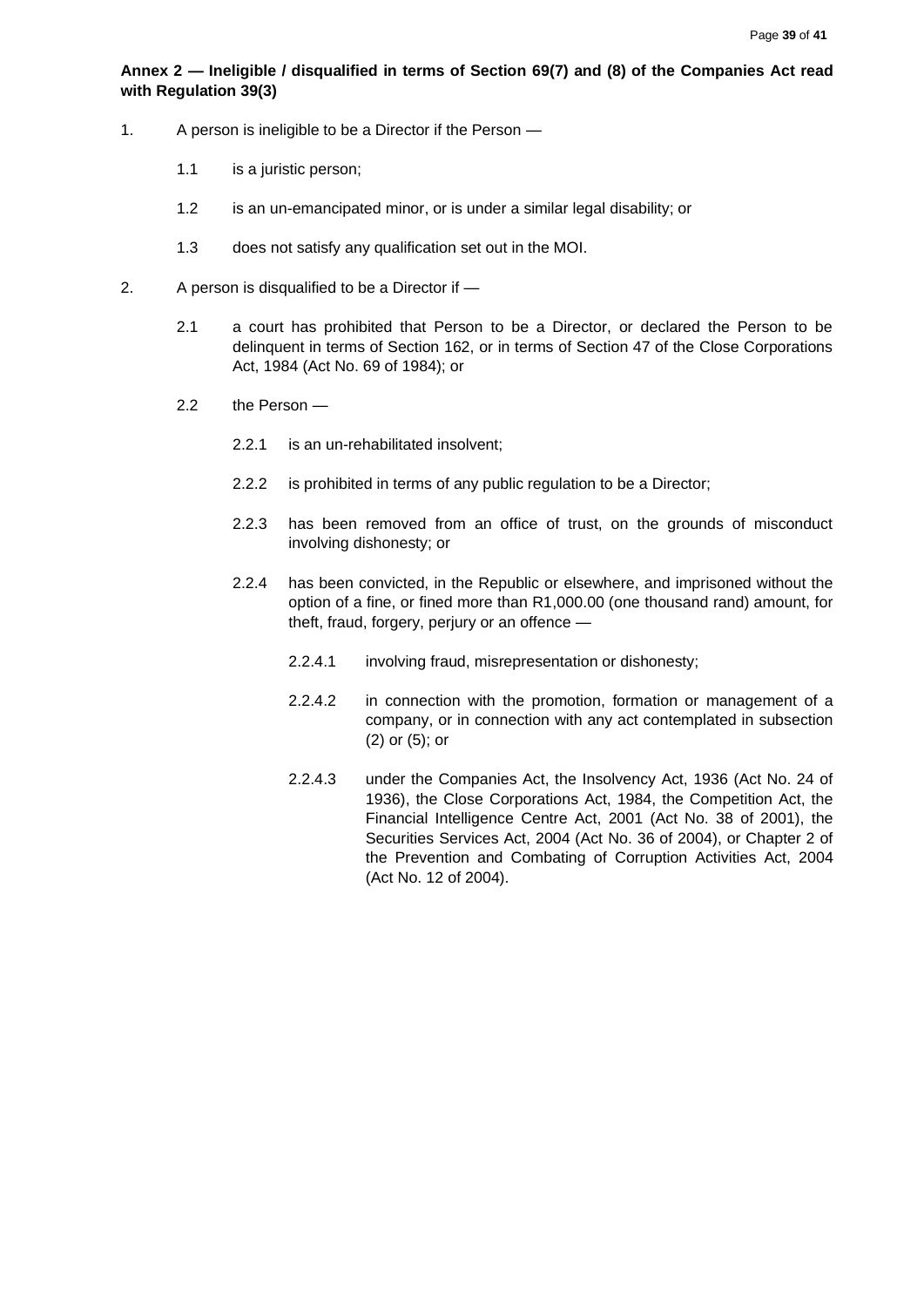# <span id="page-39-0"></span>**Annex 3 — Prescribed Methods of Delivery in the Regulations**

| PERSON TO WHOM THE<br><b>DOCUMENT IS TO BE</b><br><b>DELIVERED</b> | <b>METHOD OF DELIVERY</b>                                                                                                                                                                                                                  | DATE AND TIME OF DEEMED DELIVERY                                                                                                                                                                                          |
|--------------------------------------------------------------------|--------------------------------------------------------------------------------------------------------------------------------------------------------------------------------------------------------------------------------------------|---------------------------------------------------------------------------------------------------------------------------------------------------------------------------------------------------------------------------|
| Any Person                                                         | By faxing the notice or a certified copy<br>of the document to the Person, if the<br>Person has a fax number;                                                                                                                              | On the date and at the time recorded by<br>the fax receiver, unless<br>there is<br>evidence<br>conclusive<br>that<br>it<br>was<br>delivered on a different date or at a<br>different time.                                |
|                                                                    | By sending the notice or a copy of the<br>document by electronic mail, if the<br>Person has an Electronic Address;                                                                                                                         | On the date and at the time recorded by<br>the computer used by the Company,<br>unless there is conclusive evidence that<br>it was delivered on a different date or at<br>a different time.                               |
|                                                                    | By sending the notice or a certified copy<br>of the document by registered post to<br>the Person's last known address;                                                                                                                     | On the 7 <sup>th</sup> (seventh) day following the<br>day on which the notice or document<br>was posted as recorded by a post office,<br>unless there is conclusive evidence that<br>it was delivered on a different day. |
|                                                                    | By any other means authorised by the<br>High Court; or                                                                                                                                                                                     | In accordance with the order of the High<br>Court.                                                                                                                                                                        |
|                                                                    | By any other method allowed for that<br>Person in terms of the following rows of<br>this Table.                                                                                                                                            | As provided for that method of delivery.                                                                                                                                                                                  |
|                                                                    |                                                                                                                                                                                                                                            |                                                                                                                                                                                                                           |
| Any Natural Person                                                 | By handing the notice or a certified copy<br>of the document to the Person, or to any<br>representative authorised in writing to<br>accept service on behalf of the Person;                                                                | On the date and at the time recorded<br>on a receipt for the delivery.                                                                                                                                                    |
|                                                                    | By leaving the notice or a certified copy<br>of the document at the Person's place of<br>residence or business with any other<br>Person who is apparently at least 16<br>(sixteen) years old and in charge of the<br>premises at the time; | On the date and at the time recorded<br>on a receipt for the delivery.                                                                                                                                                    |
|                                                                    | By leaving the notice or a certified copy<br>of the document at the Person's place of<br>employment with any Person who is<br>apparently at least 16 (sixteen) years<br>old and apparently in authority.                                   | On the date and at the time recorded<br>on a receipt for the delivery.                                                                                                                                                    |
| A Company or similar<br><b>Body Corporate</b>                      | By handing the notice or a certified copy<br>of the document to a responsible<br>employee of the company or body<br>corporate at its registered office or its<br>principal place of business within South<br>Africa;                       | On the date and at the time recorded<br>on a receipt for the delivery.                                                                                                                                                    |
|                                                                    | If there is no employee willing to accept<br>service, by affixing the notice or a<br>certified copy of the document to the<br>main door of the office or place of<br>business.                                                             | On the date and at the time sworn to by<br>affidavit of the Person who affixed the<br>document, unless there is conclusive<br>evidence that the document was<br>affixed on a different date or at a<br>different time.    |
| The State or a Province                                            | By handing the notice or a certified copy<br>of the document to a responsible<br>employee in any office of the State<br>Attorney.                                                                                                          | On the date and at the time recorded<br>on a receipt for the delivery.                                                                                                                                                    |